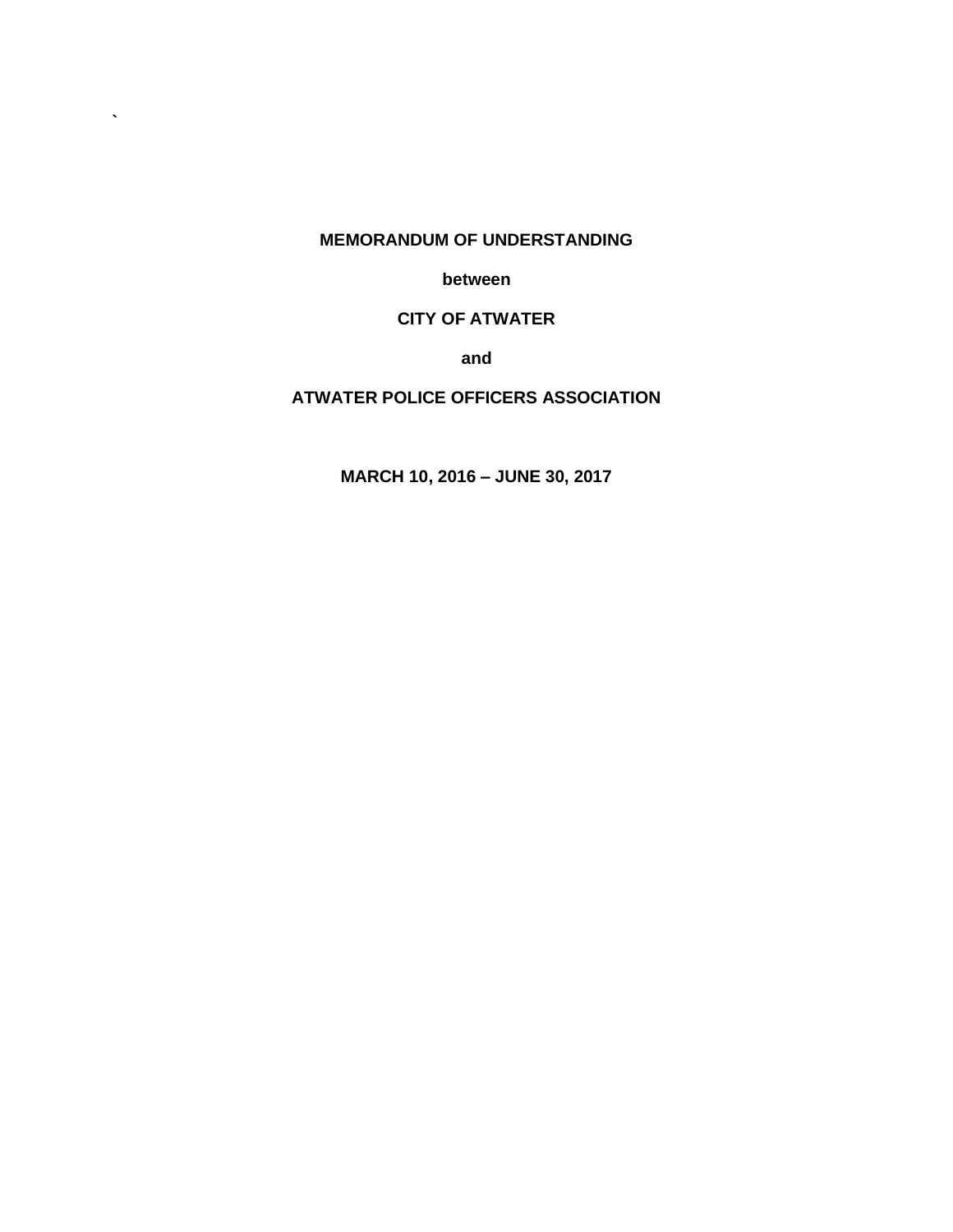# **TABLE OF CONTENTS**

| <b>Article/Section Title</b><br><b>INTRODUCTION</b> | <b>Page</b>                                                         |  |
|-----------------------------------------------------|---------------------------------------------------------------------|--|
|                                                     |                                                                     |  |
|                                                     |                                                                     |  |
| Section 2.1:                                        | Certification of Employee Organization and Recognition of Exclusive |  |
|                                                     |                                                                     |  |
| Section 2.2:                                        | Status of APOA as Certified Employee Organization and Exclusive     |  |
|                                                     |                                                                     |  |
| Section 2.3:                                        |                                                                     |  |
| Section 2.4:                                        |                                                                     |  |
|                                                     |                                                                     |  |
| Section 3.1:                                        |                                                                     |  |
| Section 3.2:                                        |                                                                     |  |
| Section 3.3:                                        | APOA Dues and Service Fees Error! Bookmark not defined.             |  |
| Section 3.4:                                        | Mandatory Compliance  Error! Bookmark not defined.                  |  |
| Section 3.5:                                        |                                                                     |  |
| Section 3.6:                                        |                                                                     |  |
| Section 3.7:<br>Section 3.8:                        |                                                                     |  |
| Section 3.9:                                        |                                                                     |  |
| Section 3.10:                                       |                                                                     |  |
| Section 3.11:                                       |                                                                     |  |
| Section 3.12:                                       |                                                                     |  |
| Section 3.13:                                       |                                                                     |  |
|                                                     |                                                                     |  |
|                                                     |                                                                     |  |
| Section 5.1:                                        |                                                                     |  |
| Section 5.2:                                        |                                                                     |  |
| Section 5.3:                                        |                                                                     |  |
|                                                     |                                                                     |  |
| Section 6.1:                                        |                                                                     |  |
| Section 6.1.1:                                      |                                                                     |  |
| Section 6.2:                                        | Job Classification Review and Compensation Adjustments 9            |  |
| Section 6.3:                                        |                                                                     |  |
| Section 6.4:                                        |                                                                     |  |
| Section 6.5:                                        |                                                                     |  |
| Section 6.6:                                        |                                                                     |  |
| Section 6.7:                                        |                                                                     |  |
| Section 6.8:                                        |                                                                     |  |
| Section 6.9:                                        |                                                                     |  |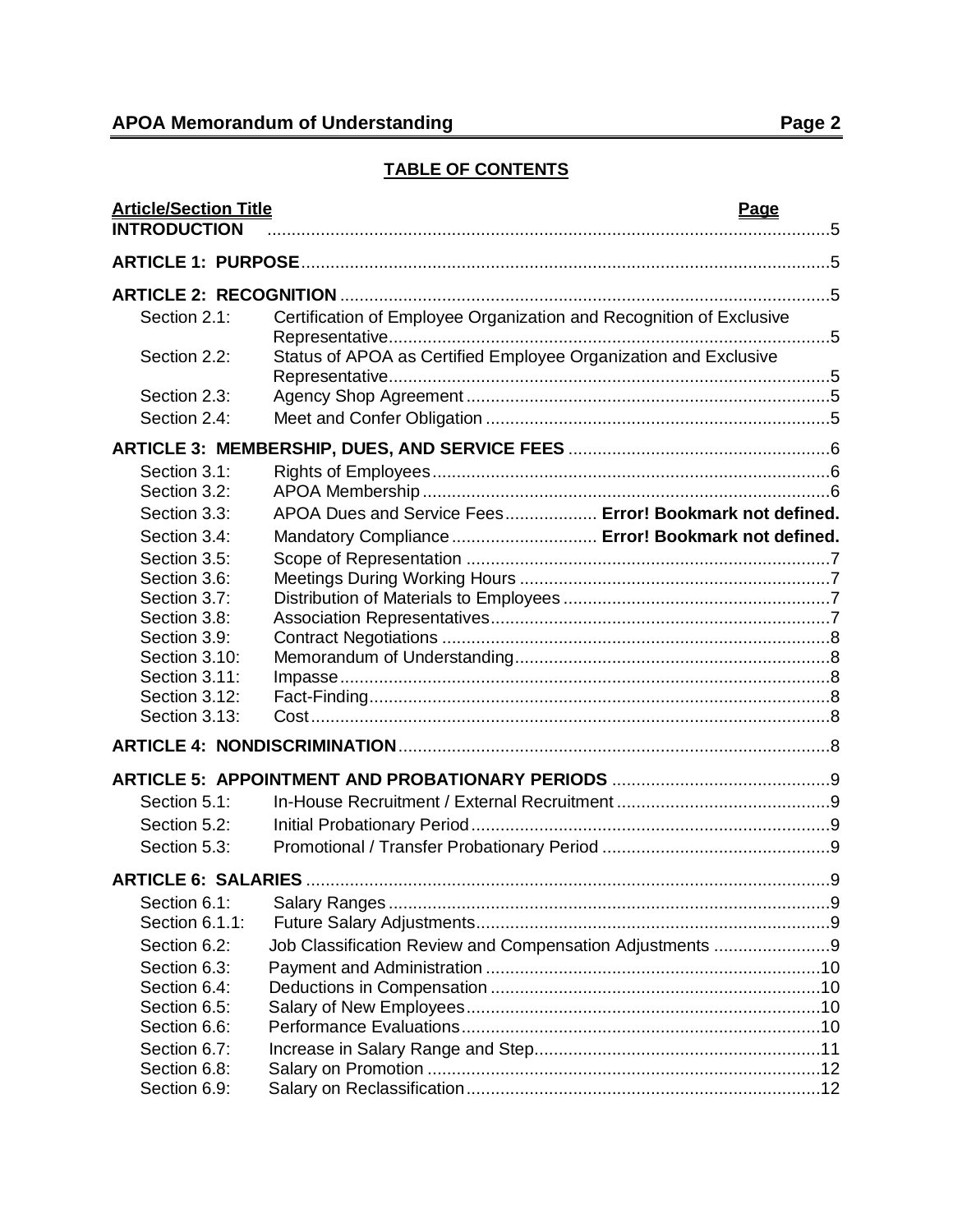| Section 6.10:<br>Section 6.11:<br>Section 6.11.1:<br>Section 6.12:<br>Section 6.13:<br>Section 6.14: | Salary Adjustment Upon Move to Alternate Position as a Result of the |  |
|------------------------------------------------------------------------------------------------------|----------------------------------------------------------------------|--|
|                                                                                                      |                                                                      |  |
| Section 7.1:                                                                                         |                                                                      |  |
| Section 7.2:                                                                                         |                                                                      |  |
| Section 7.2.1:                                                                                       |                                                                      |  |
| Section 7.2.2:                                                                                       |                                                                      |  |
| Section 7.2.3:                                                                                       |                                                                      |  |
| Section 7.2.4:                                                                                       |                                                                      |  |
|                                                                                                      |                                                                      |  |
|                                                                                                      |                                                                      |  |
| Section 8.1:                                                                                         |                                                                      |  |
| Section 8.1.1:                                                                                       |                                                                      |  |
| Section 8.1.2:                                                                                       |                                                                      |  |
| Section 8.1.3:                                                                                       |                                                                      |  |
| Section 8.2:                                                                                         |                                                                      |  |
| Section 8.3:                                                                                         |                                                                      |  |
| Section 8.4:                                                                                         |                                                                      |  |
| Section 8.5:                                                                                         |                                                                      |  |
| Section 8.6:                                                                                         |                                                                      |  |
| Section 8.7:                                                                                         |                                                                      |  |
| Section 8.8:                                                                                         |                                                                      |  |
|                                                                                                      |                                                                      |  |
| Section 9.1:                                                                                         |                                                                      |  |
| Section 9.1.1:                                                                                       |                                                                      |  |
| Section 9.1.2:                                                                                       |                                                                      |  |
| Section 9.2:                                                                                         |                                                                      |  |
| Section 9.3:                                                                                         |                                                                      |  |
| Section 9.3.1:                                                                                       |                                                                      |  |
| Section 9.3.2:                                                                                       |                                                                      |  |
| Section 9.3.3:                                                                                       | Call Backs for Any Reason Other than Court Appearances 34            |  |
| Section 9.4:                                                                                         |                                                                      |  |
| Section 9.5:                                                                                         | Jury Duty and Witness Duty Unrelated to Employment35                 |  |
| Section 9.6:                                                                                         |                                                                      |  |
| Section 9.7:                                                                                         |                                                                      |  |
| Section 9.8:                                                                                         |                                                                      |  |
| Section 9.9:                                                                                         |                                                                      |  |
| Section 9.10:                                                                                        |                                                                      |  |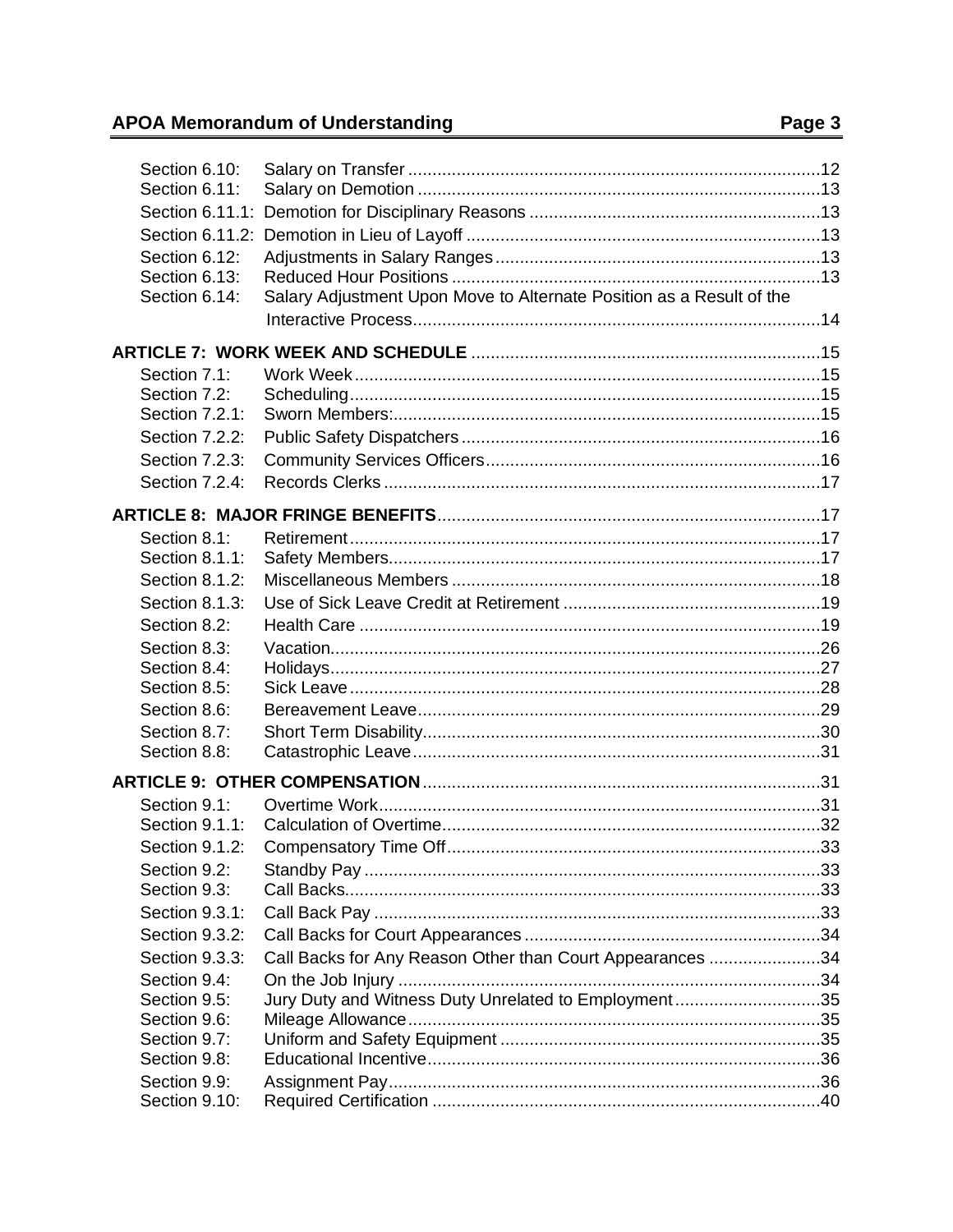| Section 9.11:                                                                                                       |                                                                                                                                    |  |
|---------------------------------------------------------------------------------------------------------------------|------------------------------------------------------------------------------------------------------------------------------------|--|
|                                                                                                                     |                                                                                                                                    |  |
|                                                                                                                     |                                                                                                                                    |  |
|                                                                                                                     |                                                                                                                                    |  |
| Section 12.1:<br>Section 12.2:<br>Section 12.3:                                                                     | Procedure for Punitive Dismissal, Suspension of More than Three (3) Days,<br>Procedure for Suspensions of Three (3) Days or Less45 |  |
|                                                                                                                     |                                                                                                                                    |  |
| Section 13.1:<br>Section 13.2:                                                                                      |                                                                                                                                    |  |
|                                                                                                                     |                                                                                                                                    |  |
| Section 14.1:<br>Section 14.2:                                                                                      |                                                                                                                                    |  |
|                                                                                                                     |                                                                                                                                    |  |
| Section 15.1:<br>Section 15.2:                                                                                      |                                                                                                                                    |  |
|                                                                                                                     |                                                                                                                                    |  |
|                                                                                                                     |                                                                                                                                    |  |
| Section 17.1:<br>Section 17.2:<br>Section 17.3:<br>Section 17.4:<br>Section 17.5:<br>Section 17.6:<br>Section 17.7: |                                                                                                                                    |  |
|                                                                                                                     |                                                                                                                                    |  |
|                                                                                                                     |                                                                                                                                    |  |
|                                                                                                                     |                                                                                                                                    |  |
|                                                                                                                     |                                                                                                                                    |  |
|                                                                                                                     |                                                                                                                                    |  |
|                                                                                                                     |                                                                                                                                    |  |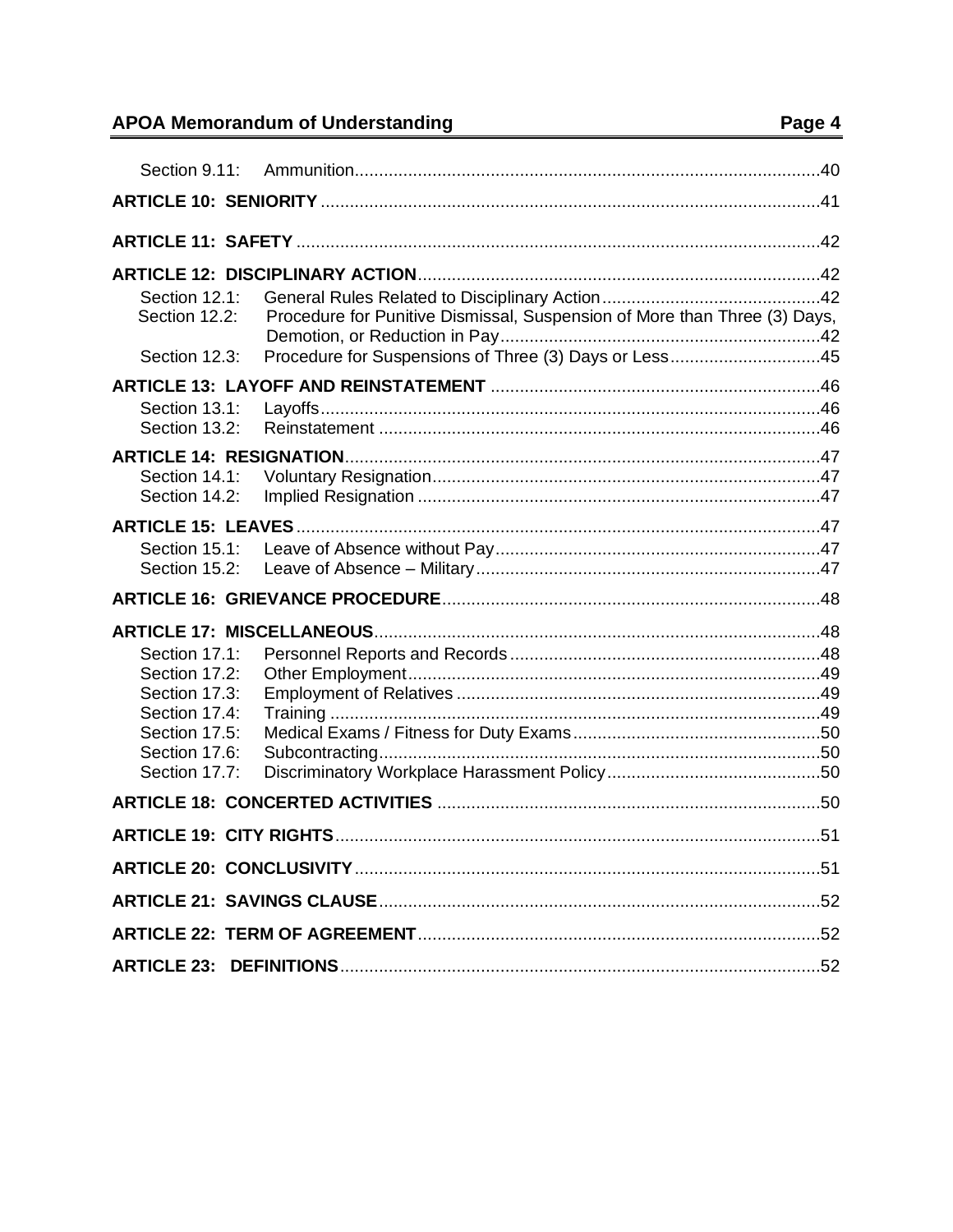# **INTRODUCTION**

<span id="page-4-0"></span>Representatives of the Atwater Police Officers Association (the "APOA") and representatives of the City of Atwater (the "City") have met and conferred in good faith regarding wages, hours, and other terms and conditions of employment for employees whose job classifications are listed in Appendix A (the "PD Unit"), have exchanged fully information, opinions, and proposals, and have endeavored to reach agreement on all matters relating to the employment conditions and employer-employee relations of such employees which are within the scope of representation.

This Memorandum of Understanding ("MOU") is entered into pursuant to the Meyers-Milias-Brown Act ("MMBA") and has been jointly prepared by the Parties.

# **ARTICLE 1: PURPOSE**

<span id="page-4-1"></span>The purposes of this MOU are to promote and provide for harmonious relations, cooperation, and understanding between the City and the APOA and to provide an orderly and equitable means of resolving any misunderstandings or differences which may arise regarding wages, hours, and other terms and conditions of employment.

# **ARTICLE 2: RECOGNITION**

### <span id="page-4-3"></span><span id="page-4-2"></span>**Section 2.1: Certification of Employee Organization and Recognition of Exclusive Representative**

The process for establishing a Bargaining Unit, recognizing a Certified Employee Organization and/or an Exclusive Representative of a Bargaining Unit, and separation of an employee classification from a Bargaining Unit shall proceed as set forth in Resolution No. 2581-10, as may be amended from time to time.

### <span id="page-4-4"></span>**Section 2.2: Status of APOA as Certified Employee Organization and Exclusive Representative**

The APOA is recognized as the Certified Employee Organization and Exclusive Representative, as provided in Resolution No. 2581-10, as may be amended from time to time, for Regular employees assigned to classifications in the PD Unit. Any modification to a classification within the PD Unit shall be subject to the meet and confer process. Notwithstanding the foregoing, this MOU does not apply to employees who are considered Confidential Employees.

#### <span id="page-4-5"></span>**Section 2.3: Agency Shop Agreement**

This MOU shall constitute an Agency Shop Agreement.

## <span id="page-4-6"></span>**Section 2.4: Meet and Confer Obligation**

The City and the APOA shall meet and confer on all changes to policies, procedures and rules affecting wages, hours and other terms and conditions of employment.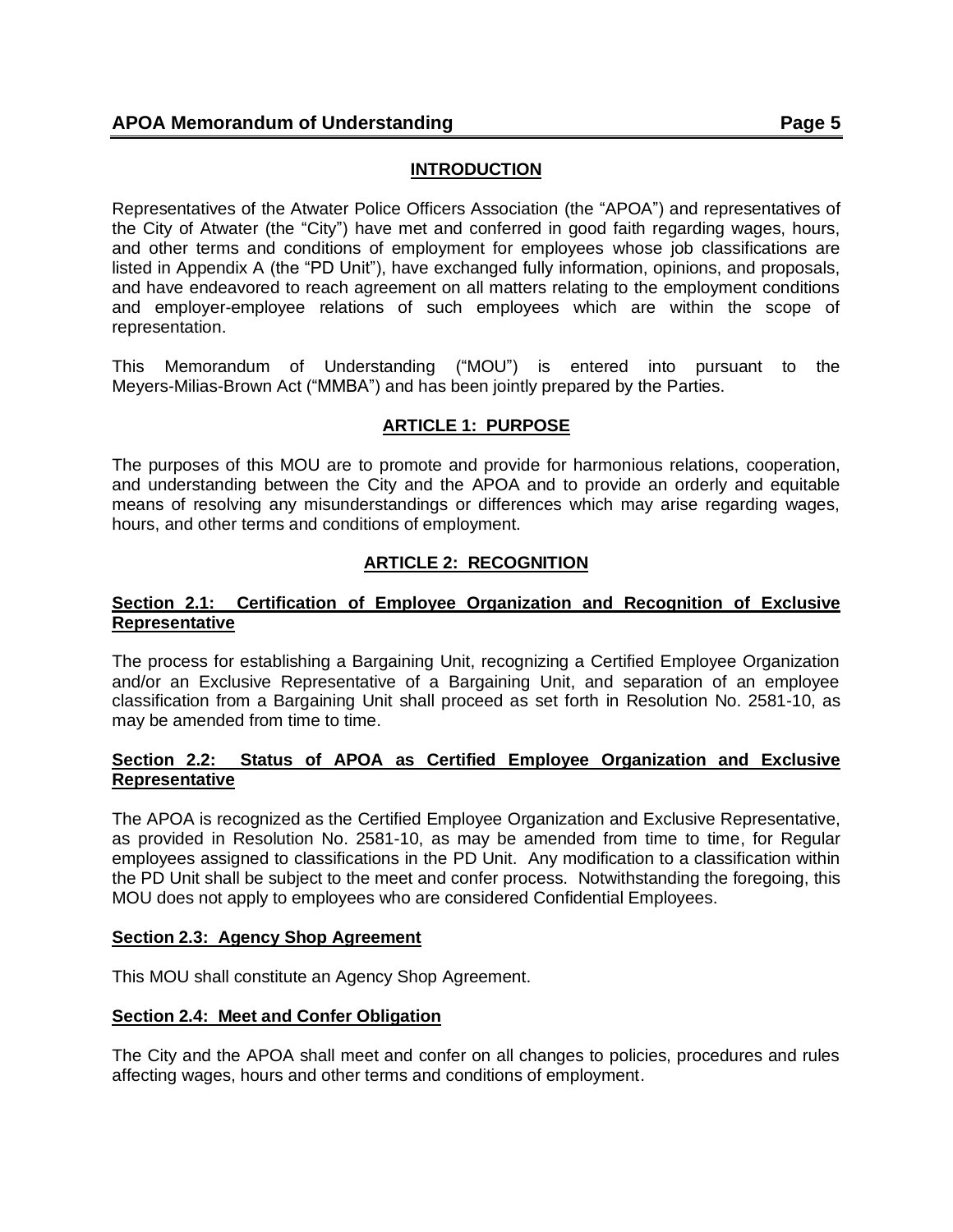## <span id="page-5-1"></span><span id="page-5-0"></span>**Section 3.1: Rights of Employees**

Employees of the City shall have the right to form, join, and participate in the activities of employee organizations of their own choosing for the purpose of representation on all matters of employee relations. Employees of the City also shall have the right to refuse to join or participate in the activities of employee organizations. It shall be an additional right of the employees to represent themselves individually in their employee relations with the City. Neither the City nor the employee organizations shall interfere with, intimidate, restrain, coerce, or discriminate against employees because of the exercise of their rights under this Section.

### <span id="page-5-2"></span>**Section 3.2: New Hires**

City shall notify the Union, in writing, of all new hires within seven (7) days after the initial hire date. The information provided shall contain name, job title, department, work location, work, home, and personal cellular phone numbers, personal email on file with the City and home address. Notwithstanding the foregoing, City shall not disclose the home phone number and/or home address of any employee who submits a written request that such information remain private. The City shall provide a list of all previously stated information for all employees working for the City in the covered classifications at least once every 120 days (January 1, May 1 and September 1 of every year), with the exception of the home address and home phone of those employees who have requested in writing that their home address and home phone remain private.

When a new employee orientation/on boarding is scheduled, the Union will receive an invitation to such at least ten (10) days in advance of scheduled date of orientation/on boarding unless there is an unforeseeable urgent need requiring a shorter notice period, pursuant to California Government Code section 3556. City will allow the Union to meet with new employees hired into the bargaining unit for a total of 30 minutes during the employee orientation. Payment of dues shall be by payroll deduction, after the City receives written authorization from the Union to make these deductions. Payroll deductions for new members authorizing dues deduction will become effective the first pay period following the date of written authorization by the Union to the City.

Payment of dues shall be by payroll deduction. Upon receipt of written certification by the Union that an employee has signed a deduction authorization, the City will deduct the appropriate dues or fees from the employee's pay, as established and as may be changed from time to time by the Union and will remit such dues or fees to the Union. Employee requests to cancel or change deductions must be directed to the Union, rather than City. Payroll deductions will cease or be modified upon receipt of written certification from the Union that the employee has revoked or modified the deduction authorization for dues or fees. Payroll deductions for new members authorizing dues deduction will become effective the first of the pay period following City's receipt of the written certification of authorization. Revocations or modifications of authorizations will become effective the pay period following City's receipt of the written certification of revocation or modification. Neither the City nor the Union will discriminate against any unit member because of the exercise of their statutory rights.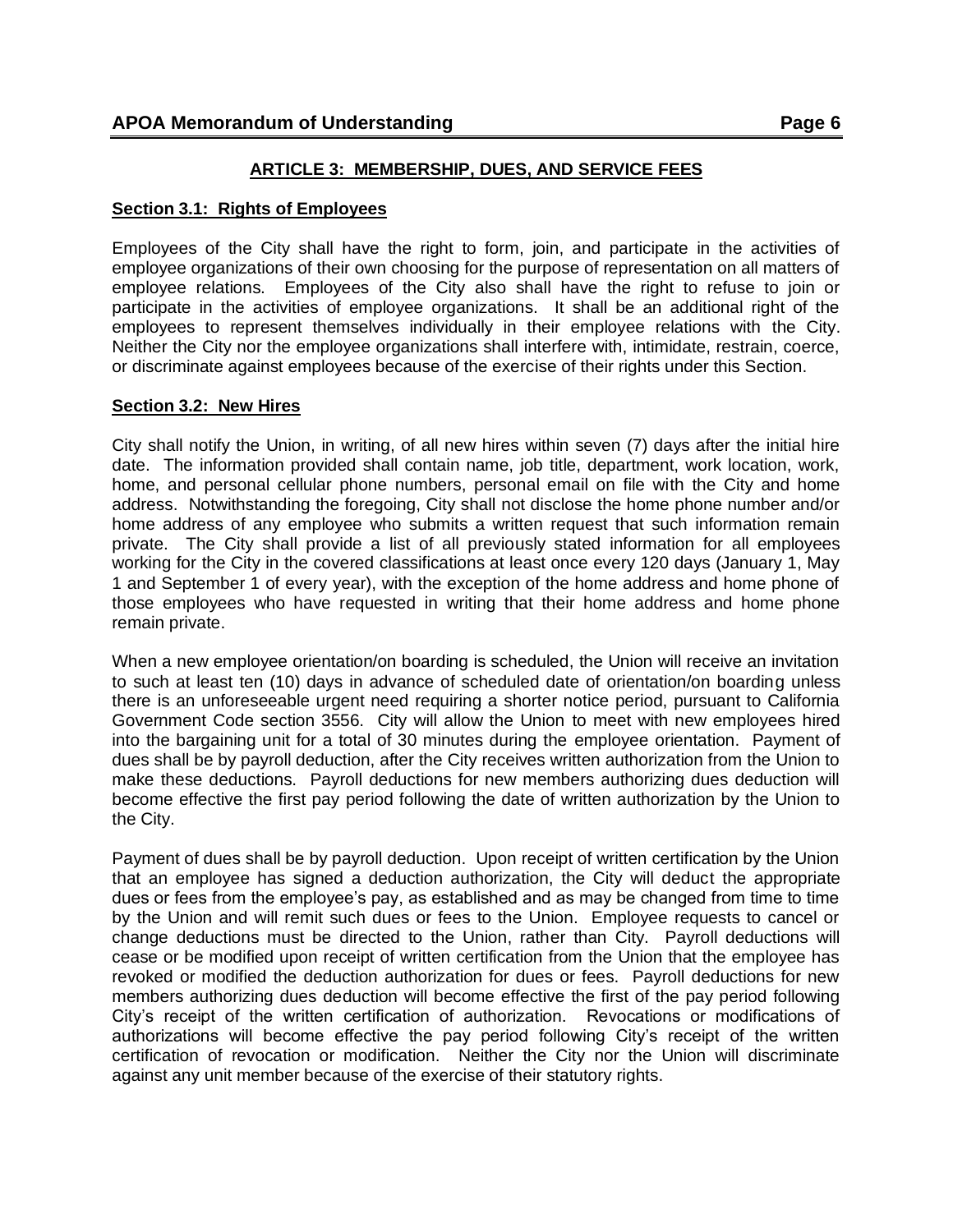In accordance with Government Code 1157.12, the Union agrees to hold the City harmless from all claims, demands, suits or other forms of liability that may arise against City for or on account of any deduction made from the wages of such employees pursuant to this MOU.

# <span id="page-6-0"></span>**Section 3.3: Scope of Representation**

- A. The scope of representation shall be limited to all matters relating to employment conditions and employer-employee relations, including but not limited to, wages, hours, and other terms and conditions of employment, except, however, that the scope of representation shall not include consideration of the merits, necessity, or organization of any service or activity provided by law or executive order.
- B. An Exclusive Employee Organization shall be the sole representative of all employees in the PD Unit and shall represent all employees of the Unit, except that an employee of the Unit shall have the right to represent him/herself in his/her employment relations with the City.

# <span id="page-6-1"></span>**Section 3.4: Meetings During Working Hours**

Authorized representatives of Certified Employee Organizations and Exclusive Representatives shall be allowed reasonable access to employees of the PD Unit during work hours for representational purposes including the processing of grievances. Such authorized representatives are to notify their managers in advance of the date, time and location of such meetings and ensure that the proposed meeting will not unreasonably interfere with operational needs of the Police Department. Managers shall provide reasonable opportunities for employees to participate in such meetings. Work time devoted to such visits shall not exceed such time as is reasonably necessary to handle the business at issue.

# <span id="page-6-2"></span>**Section 3.5: Distribution of Materials to Employees**

Space shall be made available to Certified Employee Organization and Exclusive Representative for the placement of bulletin boards within the City only at such facilities where the Certified Employee Organization or Exclusive Representative has members and provided such use does not interfere with the needs of the Police Departments. The Certified Employee Organization and Exclusive Representative shall also be permitted to distribute materials to employees via the City's email system. Notices shall be dated and shall identify the Certified Employee Organization or Exclusive Representative responsible for their issuance. The employee organizations will be responsible for ensuring that material posted is of current interest and that out-of-date material is removed in a timely manner. All material distributed pursuant to this Section shall be limited to topics relevant to terms and conditions of employment.

# <span id="page-6-3"></span>**Section 3.6: Association Representatives**

Certified employee organizations may have a up to four (4) employees who serve as official representatives ("Representatives") released from work without loss of compensation when meeting and conferring (including labor negotiations, presentation of grievances and disciplinary proceedings) with management representatives where matters within the scope of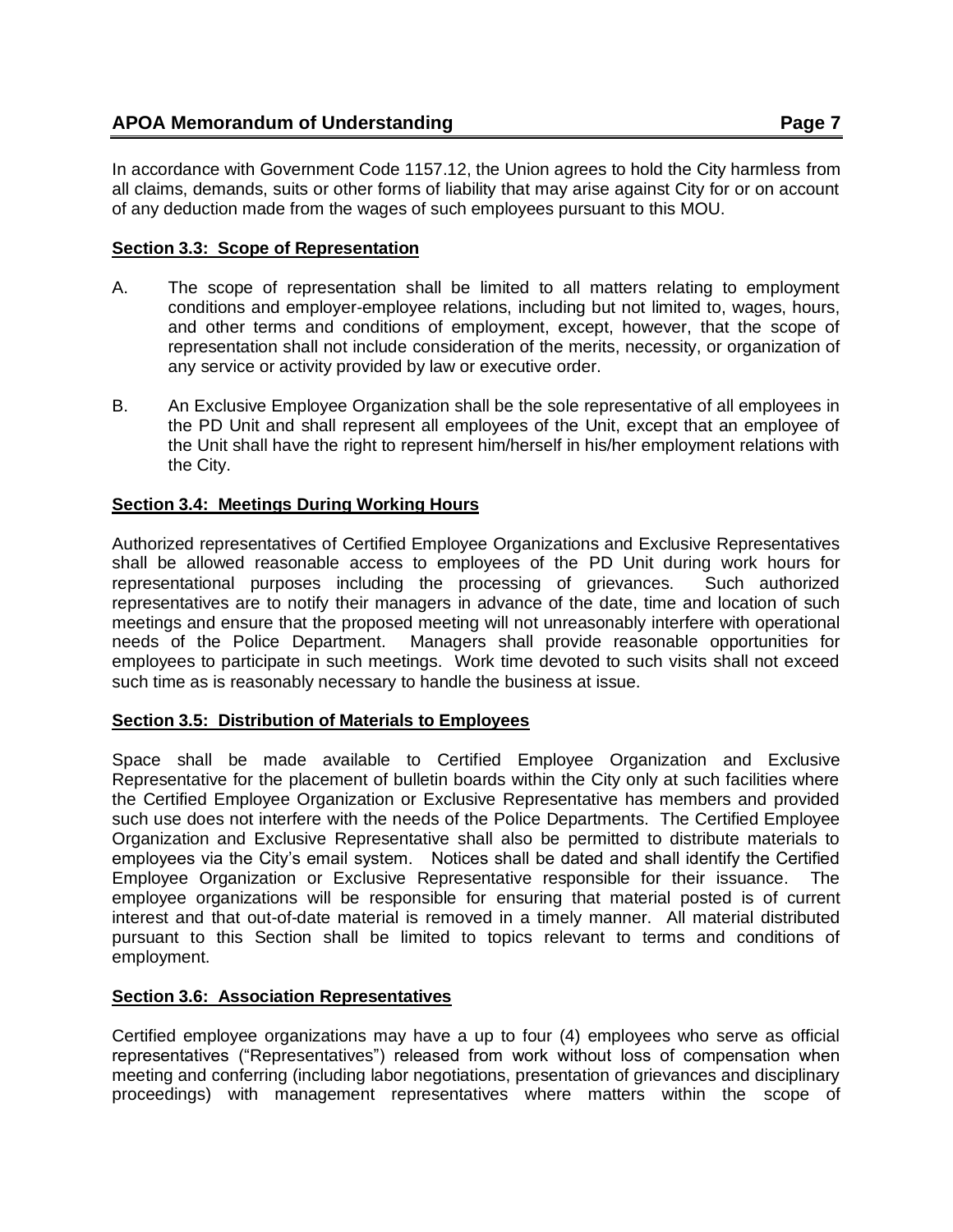representation are being considered. The APOA shall provide a current list of the Representatives to the Director of Human Resources. Representatives shall obtain permission from their manager prior to participating in such meetings.

# <span id="page-7-0"></span>**Section 3.7: Contract Negotiations**

- A. The City and the representatives of Certified Employee Organizations and the Exclusive Representatives shall have the mutual obligation to personally meet and confer within a reasonable period of time in order to exchange freely information, opinions and proposals and to endeavor to reach agreement on matters within the scope of representation.
- B. Upon commencement of the meet and confer process, the parties shall refrain from making public statements to the press until impasse has been declared by either party in writing. Nothing contained herein shall preclude the parties from the exercising of rights granted them by City, State, or Federal laws.

## <span id="page-7-1"></span>**Section 3.8: Memorandum of Understanding**

Upon reaching a tentative agreement, a written memorandum of understanding shall be prepared and shall be presented to members for ratification, and upon ratification by the members, shall be presented to the City Council for adoption.

### <span id="page-7-2"></span>**Section 3.9: Impasse**

Impasse procedures shall be used only when all other attempts at reaching an agreement through meeting and conferring in good faith have been unsuccessful. When an impasse has been reached, the parties shall proceed pursuant to provisions of the MMBA, provided, however, that the parties shall participate in good faith in mediation at no cost through the California State Mediation and Conciliation Service. If there is a cost to participate in the mediation, mediation shall be permissive, not mandatory.

## <span id="page-7-3"></span>**Section 3.10: Fact-Finding**

Fact-finding shall occur, if at all, in accordance with the applicable provisions of the MMBA.

## <span id="page-7-4"></span>**Section 3.11: Cost**

The cost of mediation, if any, and fact-finding proceedings, if any, shall be borne equally among all parties involved.

## **ARTICLE 4: NONDISCRIMINATION**

<span id="page-7-5"></span>There shall be no discrimination against any employee or applicant for employment on the basis of race, creed, color, religion, national origin, sex, sexual orientation, gender identity, marital status, pregnancy, ancestry, physical or mental disability, medical condition, age, citizenship status, military or veteran status, genetic information, or any other basis protected by applicable Federal, State or local law.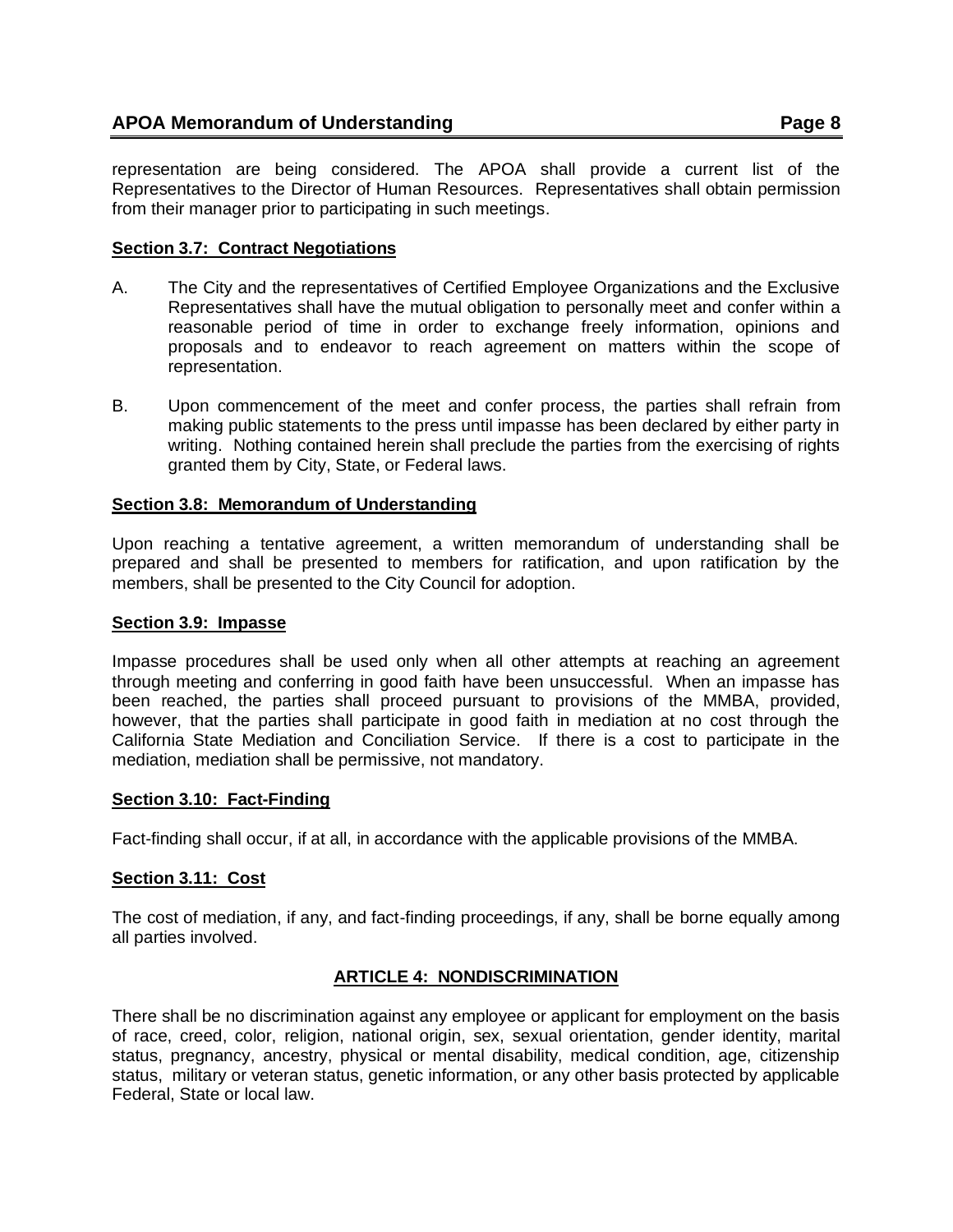# **ARTICLE 5: APPOINTMENT AND PROBATIONARY PERIODS**

### <span id="page-8-1"></span><span id="page-8-0"></span>**Section 5.1: In-House Recruitment / External Recruitment**

All current City employees, who are serving in any capacity, and former City employees who are on a current recall or reemployment list, may participate in the in-house recruitment process for any position subject to this MOU. To be considered for a position, such persons must meet the minimum qualifications for the position. Participation in an in-house recruitment process does not guarantee selection for an open position. The City may use external recruitment to fill a position subject to this MOU if the position is not filled through the in-house recruitment process.

### <span id="page-8-2"></span>**Section 5.2: Initial Probationary Period**

All newly hired employees shall be required to complete an initial probationary period of a minimum of six (6) months, with the exception of Police Officers and Public Safety Dispatchers, who shall be required to complete an initial probationary period of a minimum of one (1) year. At the end of the initial probationary period, a performance evaluation shall be conducted pursuant to Section 6.6. During the initial probationary period, employees are considered at will, may be terminated at any time without right of appeal or hearing, bus subject to applicable rights, and the provisions of Sections 12.2 and 12.3 shall not apply.

### <span id="page-8-3"></span>**Section 5.3: Promotional / Transfer Probationary Period**

All employees who are promoted to any new position, regardless of classification, and all employees who are transferred to any new classification shall be required to complete a probationary period of a minimum of six (6) months. Employees who are promoted or transferred, but who have already successfully completed an initial probationary period, and who do not successful complete the promotional or transfer probation, may move back to their previous position.

# **ARTICLE 6: SALARIES**

## <span id="page-8-5"></span><span id="page-8-4"></span>**Section 6.1: Salary Ranges**

#### <span id="page-8-6"></span>**Section 6.1.1: Future Salary Adjustments**

Effective the pay period following adoption of a Resolution ratifying this MOU by the City Council, employees in the APOA shall receive a 1.5% salary increase.

The City and APOA will consider future adjustments to salary ranges for all members in the APOA on an annual or more frequent basis.

#### <span id="page-8-7"></span>**Section 6.2: Job Classification Review and Compensation Adjustments**

The City recognizes the need to periodically review job classifications for purposes of evaluating the applicability of specific job-related requirements and to evaluate associated salary ranges. To this end, the City and the APOA agree to meet and confer through the Labor-Management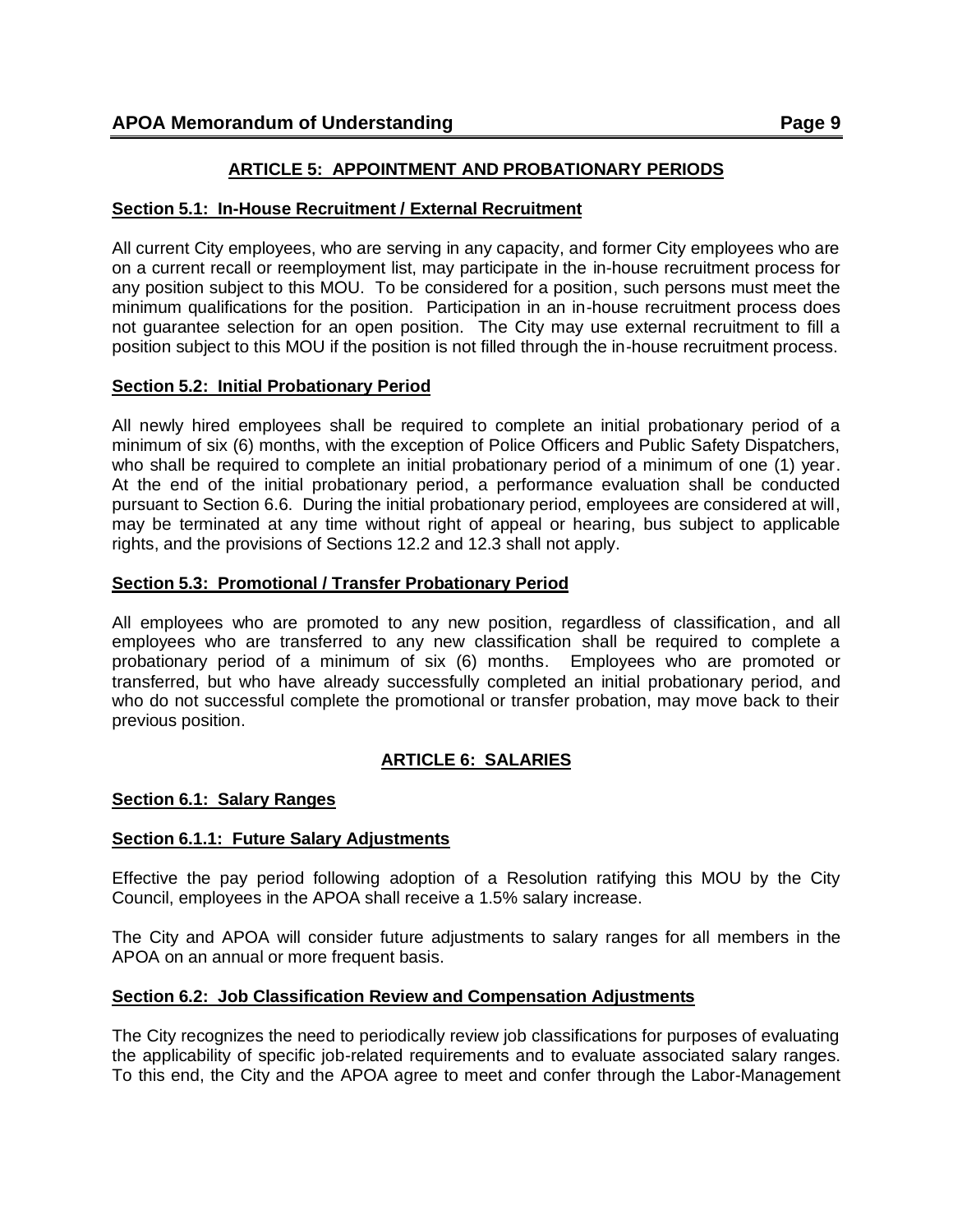Committee to review the job classifications in the PD Unit and evaluate possible equity adjustments.

### <span id="page-9-0"></span>**Section 6.3: Payment and Administration**

All employees shall be paid every other Thursday for the prior two (2) work weeks.

### <span id="page-9-1"></span>**Section 6.4: Deductions in Compensation**

Any employee who works less than a full pay period, except when using earned vacation, compensatory time, paid holiday or paid sick leave, shall be compensated based on the number of hours actually worked in that pay period.

### <span id="page-9-2"></span>**Section 6.5: Salary of New Employees**

The first step of the salary range for each classification of employees is the minimum rate that will be paid for employees in that classification and shall normally be the hiring rate for the classification. In cases where it is difficult to secure qualified personnel, or if a person is hired who has prior years of service performing similar duties (i.e. a lateral appointment), the City Manager may set the hiring rate above step 1.

### <span id="page-9-3"></span>**Section 6.6: Performance Evaluations**

Each employee shall be evaluated after completing the Initial Probationary Period. The purpose of this initial evaluation is to determine whether the employee has performed in a manner that justifies changing the employee's status to "Regular" or extending their probationary status.

In addition to the initial evaluation, each employee shall be evaluated on an annual basis, with each evaluation to occur at or near the employee's anniversary date. If, in the discretion of the City, the employee is performing at a less than satisfactory level, a meeting shall be held to discuss the performance issues. The employee shall be provided with written documentation regarding corrective actions that the employee needs to take. The purposes of conducting performance evaluations are to assess each employee's performance of their job duties and determine whether salary adjustments are appropriate.

Performance evaluations shall be conducted in writing by the employee's immediate supervisor, or his or her designee. The evaluations shall examine the employee's performance of various categories set forth on the evaluation form and shall also include an overall evaluation rating. Performance ratings of less than "satisfactory" shall include a written explanation for the rating and provide guidance to the employee to assist the employee in achieving more favorable ratings.

Each evaluation shall be discussed with the employee. Written evaluations may be adjusted by the evaluator as a result of the discussion with the employee. Once an evaluation is in final form following the discussion with between the evaluator and the employee, the employee may make a written request for an appeal of the evaluation to the City Manager. The City Manager shall hear the appeal within ten (10) working days of receiving the appeal request and provide a written response within thirty (30) days of the appeal meeting. However, performance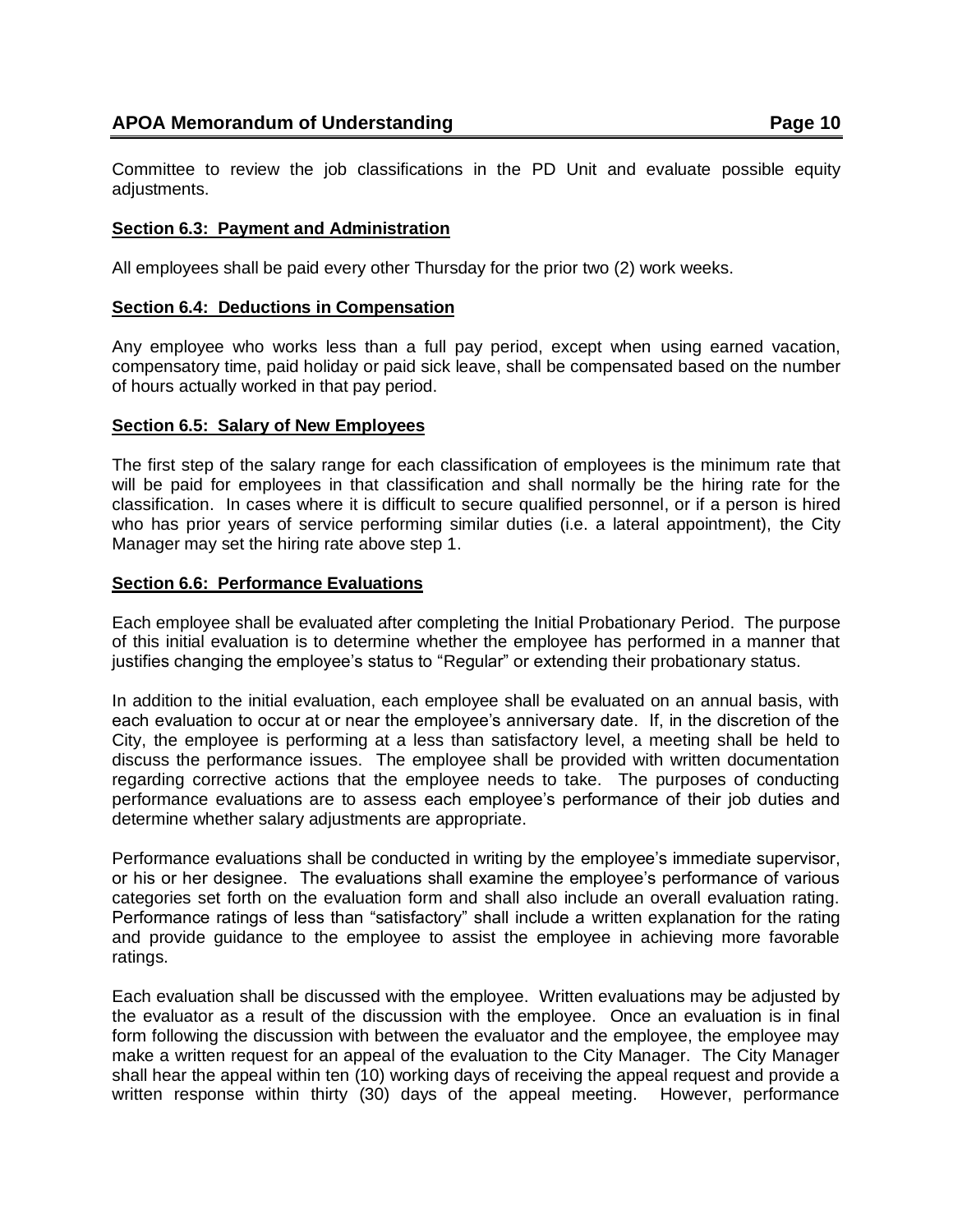evaluations are not subject to the grievance procedures set forth in this MOU. Employees shall be permitted to submit a written response to any performance evaluation, which shall be attached to the evaluation and maintained in the employee's personnel file.

If an employee receives an overall evaluation of less than "satisfactory", the employee may be re-evaluated after a minimum of six (6) months to determine whether salary adjustments are appropriate. All delayed salary adjustments resulting from less than "satisfactory" performance evaluations shall be prospective and not retroactive, regardless of when the adjustment is made.

An employee's anniversary date does not change regardless of the number of evaluations that occur in a year and regardless of when the employee receives a salary adjustment.

#### <span id="page-10-0"></span>**Section 6.7: Increase in Salary Range and Step**

- A. Every regular employee shall have a normal anniversary of twelve (12) months from the employee's date of hire and will be eligible for advancing through the steps of the relevant salary range on the employee's normal anniversary date.
- B. The following general rules apply to advancement through the salary steps: 1) advancement decisions shall be based upon merit as determined through employee performance evaluations; 2) advancement determinations will generally be made at or near the employee's anniversary date in cases of satisfactory performance; 3) employees who receive an overall performance evaluation rating of "satisfactory" or higher shall advance to the next step in the salary range; 4) employees who receive an overall performance evaluation of less than "satisfactory" will not advance to the next step in the salary range at the time of their performance evaluation, but may be eligible for advancement prior to their next anniversary date if re-evaluated as a result of improved performance.
- C. Merit salary advancements shall be granted in single step increments within the salary range for a particular classification based upon employee performance evaluations as described in this Section. Supervisors may recommend that employees receive a merit salary adjustment of two (2) steps a maximum of one (1) time during such employee's tenure in a given classification in recognition of outstanding service. Such recommendations shall be an exception to the general rule that adjustments shall be made in single step increments. Merit salary adjustments of two (2) steps shall be subject to prior approval of the City Manager.
- <span id="page-10-1"></span>D. All step advancements will become effective on the first day of a pay period. Step advancements due to satisfactory performance will be made on the first day of the pay period in which the anniversary date falls, except where a step advancement is a result of a re-evaluation that occurs after the employee's anniversary date, in which case the effective date will be the first day of the pay period in which the step advancement is granted.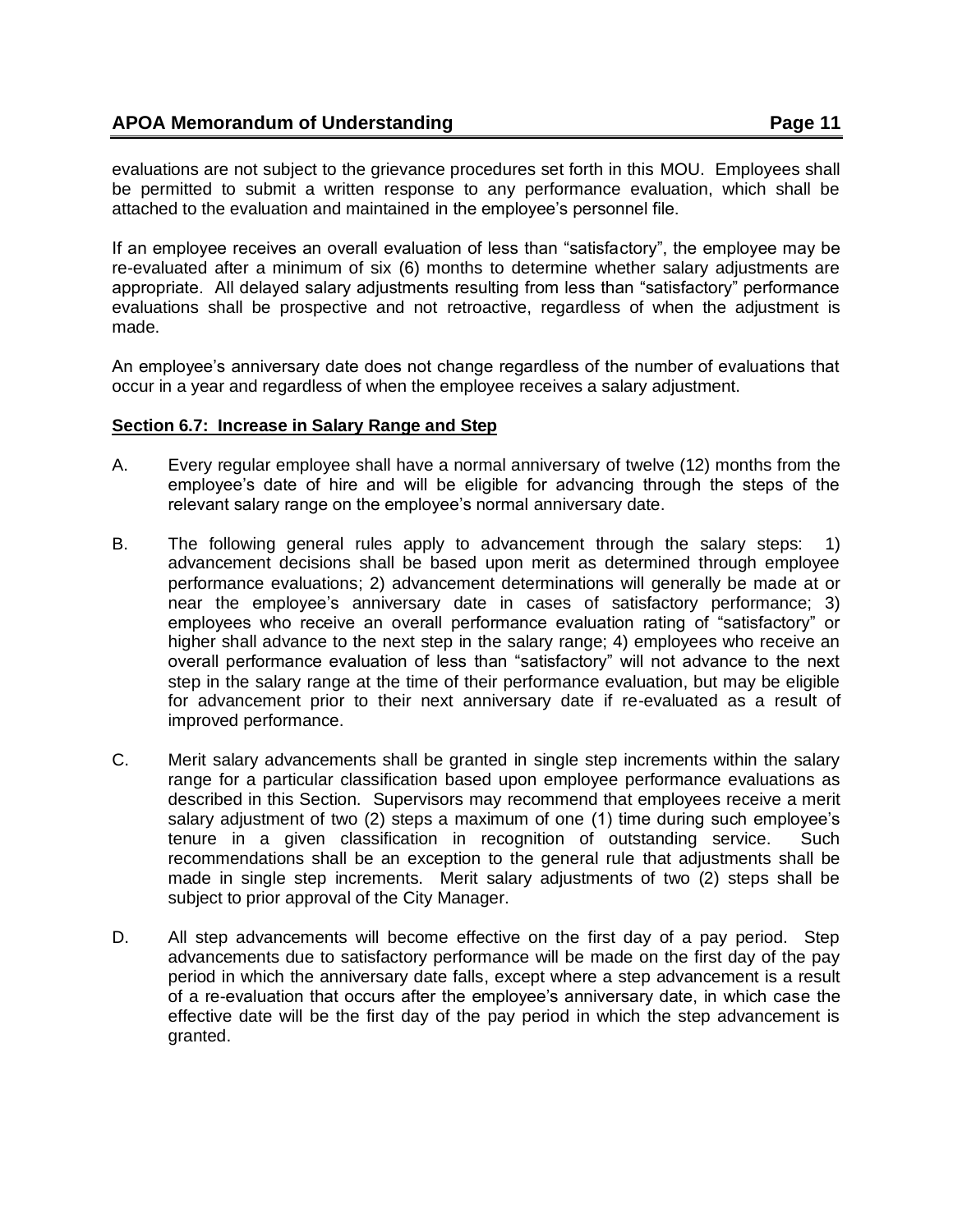### **Section 6.8: Salary on Promotion**

An employee who is promoted from one classification to another having a higher salary range shall be adjusted within the new range so as to guarantee a minimum five percent (5%) increase.

The anniversary date for promoted employees shall change to the effective date of the promotion. Future performance evaluations shall be based upon the employee's new anniversary date.

### <span id="page-11-0"></span>**Section 6.9: Salary on Reclassification**

An employee who is reclassified from one classification to another having a lower salary range shall be assigned to a step within the salary range that is closed to, but not less than the employee's current salary. Notwithstanding the foregoing, the City Manager may, in his/her sole discretion, permit the employee to retain his/her current rate of pay, even though it is higher than the salary range for the reclassified position, for a maximum of two (2) fiscal years.

An employee who is reclassified from one classification to another having a higher salary range shall be adjusted within the new range so as to guarantee a minimum of five percent (5%) increase. In addition, an employee who is reclassified within ninety (90) days of the employee's anniversary date shall have his or her annual performance valuation from the employee's former position conducted at the time of the reclassification. If the employee receives an overall rating of "satisfactory", the employee shall receive a merit increase at the time of the reclassification, in addition to being assigned to a step within the salary range which will guarantee a minimum five percent (5%) increase.

A reclassified employee's anniversary date shall change to the effective date of the reclassification. Future performance evaluations shall be based upon the employee's new anniversary date.

## <span id="page-11-1"></span>**Section 6.10: Salary on Transfer**

An employee who voluntarily decides to change positions which results in a transfer from a classification with a higher salary range to a classification with a lower salary range shall be assigned to the step in the salary range for the new (lower classification) position which is the closest to, but not less than, the employee's salary range in the former (higher classification) position, not to exceed the maximum step for the new position.

Voluntary changes in positions which result in a transfer from a class with a lower salary range to a classification with a higher salary range shall be governed by Section 6.8 (Salary on Promotion).

The anniversary date for transferred employees shall change the effective date of the transfer. Future performance evaluations shall be based upon the employee's new anniversary date.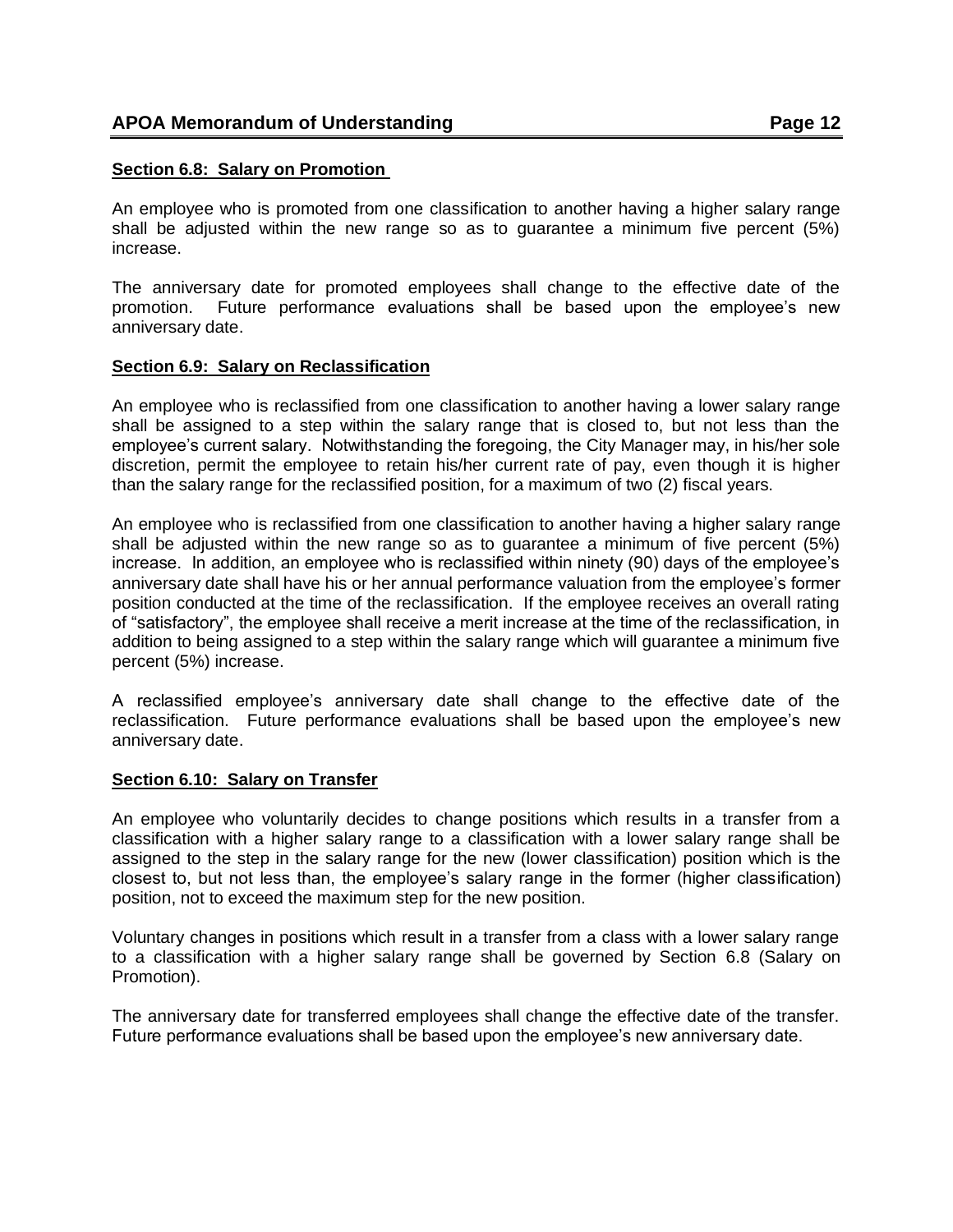### <span id="page-12-0"></span>**Section 6.11: Salary on Demotion**

The anniversary date for employees who are demoted for any reason shall change to the effective date of the demotion. Future performance evaluations shall be based upon the employee's new anniversary date.

### <span id="page-12-1"></span>**Section 6.11.1: Demotion for Disciplinary Reasons**

An employee who is demoted from a classification with a higher salary range to a classification with a lower salary range as a result of disciplinary action taken against the employee shall be assigned to a step in the salary range for the new (lower classification) position based upon the recommendation of the Supervisor, subject to approval of the City Manager.

### <span id="page-12-2"></span>**Section 6.11.2: Demotion in Lieu of Layoff**

An employee who is demoted from a classification with a higher salary range to a classification with a lower salary range in lieu of being laid off shall be assigned to the step in the salary range for the new (lower classification) position that is the same as the step in the employee's current classification.

### <span id="page-12-3"></span>**Section 6.12: Adjustments in Salary Ranges**

Adjustments in the general salary ranges made after the effective date of this MOU shall be made after meeting and conferring with the APOA in accordance with the Meyers-Milias-Brown Act, Resolution No. 2581-10, and the City's Personnel Rules and Regulations, and after ratification by resolution of the City Council. Employees affected by the adjustments to the salary ranges shall have their existing salary adjusted to the same relative step in the new salary range.

#### <span id="page-12-4"></span>**Section 6.13: Reduced Hour Positions**

- A. Subject to the terms of the City's Personnel Rules and Regulations related to hiring requirements, the City may hire employees for permanent positions of less than 40 hours per week ("Reduced Hour Positions"). Appointments to "Reduced Hour Positions" shall be processed on a regular Personnel Action Form which shall designate the number of hours to be worked. Reduced Hour Positions shall be subject to provisions of this MOU.
- B. An employee holding a Reduced Hour Position may participate in the City's benefit programs as established for Reduced Hour Positions as follows:
	- 1. Reduced Hour Position employees shall participate in the City's retirement plan subject to the same terms and conditions as other City employees.
	- 2. Reduced Hour Position employees who elect to receive medical, vision and/or dental coverage shall pay premiums in the amounts set forth in Section 8.2 of this MOU.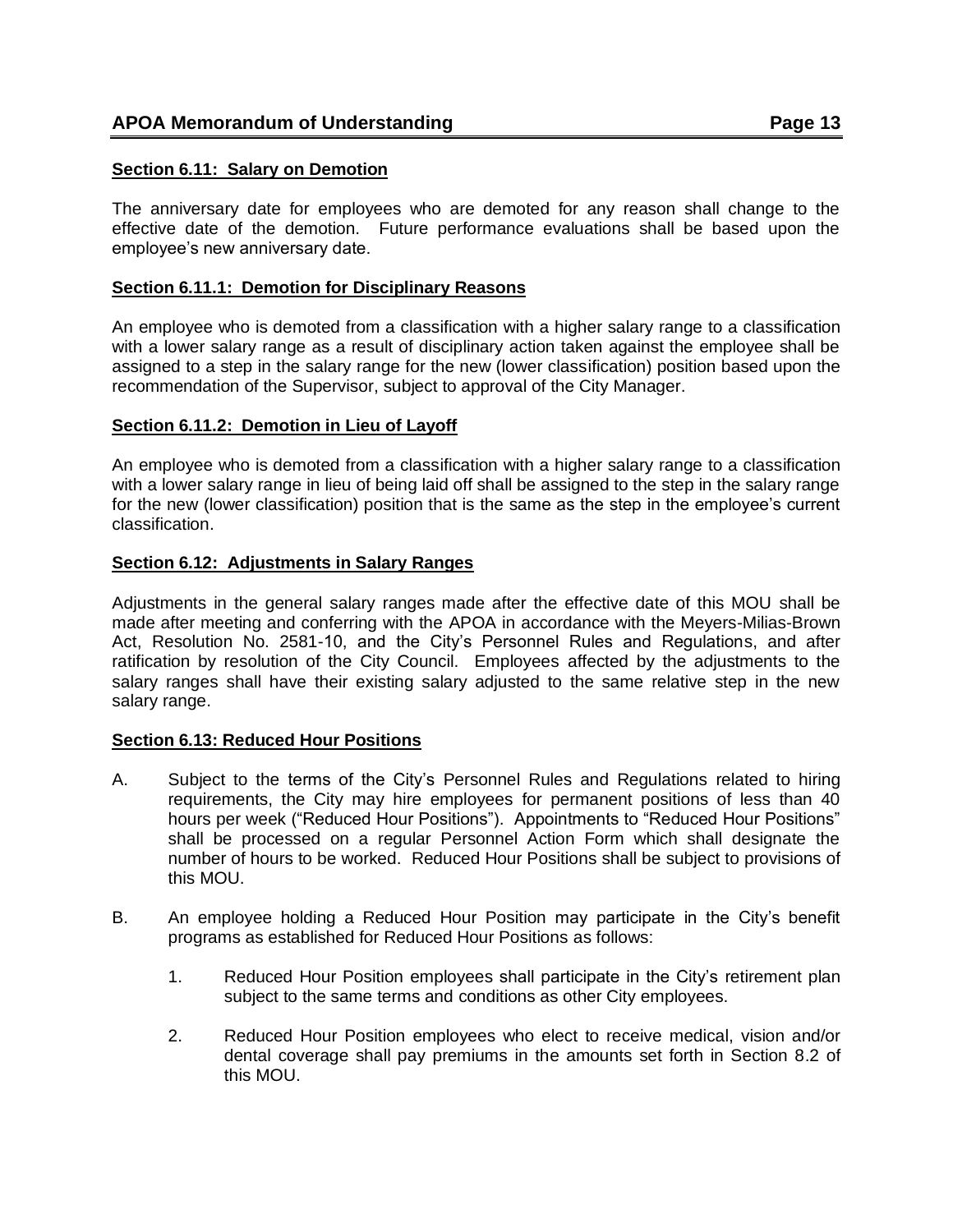- 3. Disability insurance will be provided by the City for Reduced Hour Position employees as set forth in Section 8.7 of this MOU.
- 4. Reduced Hour Position employees shall be eligible for sick leave and vacation in the amounts set forth in Sections 8.3 and 8.5 of this MOU. All other conditions related to the accrual and use of sick leave and vacation will be the same as those for full time regular employees.
- 5. Reduced Hour Position employees shall be provided holiday pay as set forth in Section 8.4 of this MOU.
- 6. Reduced Hour Position employees who work a minimum of thirty (30) hours per week shall receive life insurance equal to the employee's annual base salary rounded to the next highest One Thousand Dollars (\$1,000). The life insurance policy shall only be in effect while the employee is employed by the City.
- C. Reduced Hour Position employees are required to complete an Initial Probationary Period on the same terms and conditions as are set forth in Section 5.4 of this MOU.
- D. Seniority of Reduced Hour Position employees shall accrue from date of appointment regardless of the number of hours worked by the employee.
- E. If the City determines that the hours required of a Reduced Hour Position need to be increased, up to and including, Full-Time employment status, the employee currently holding the Reduced Hour Position shall have the right of first refusal to occupy that position with the increased hourly requirement.
- F. Current City employees may volunteer to serve in Reduced Hour Positions. Regular Full-Time employees shall not be required to accept a Reduced Hour Position. However, if the City changes a position from Full-Time to Reduced Hour and the employee currently holding the position declines to accept the Reduced Hour Position, that position may be filled by someone else and the City is not required to find another position for the employee. If two (2) or more employees seek appointment to a Reduced Hour Position, and all other factors are equal, the employee with the most Seniority shall fill the position.
- G. The City Manager, in his/her sole discretion, shall have the ability to determine the number of Reduced Hour Positions.

### <span id="page-13-0"></span>**Section 6.14: Salary Adjustment Upon Move to Alternate Position as a Result of the Interactive Process**

When an employee is unable to perform the essential functions of his/her current position without an accommodation, and, after engaging in the interactive process with the City it is determined that the City will accommodate the employee by placing him/her in an alternate position, the employee shall be paid at his/her current rate of pay for a maximum of thirty (30) days while in the alternate position. Thereafter, the employee shall be paid at the step in the salary range for the alternate position which is equivalent to the step in which the employee is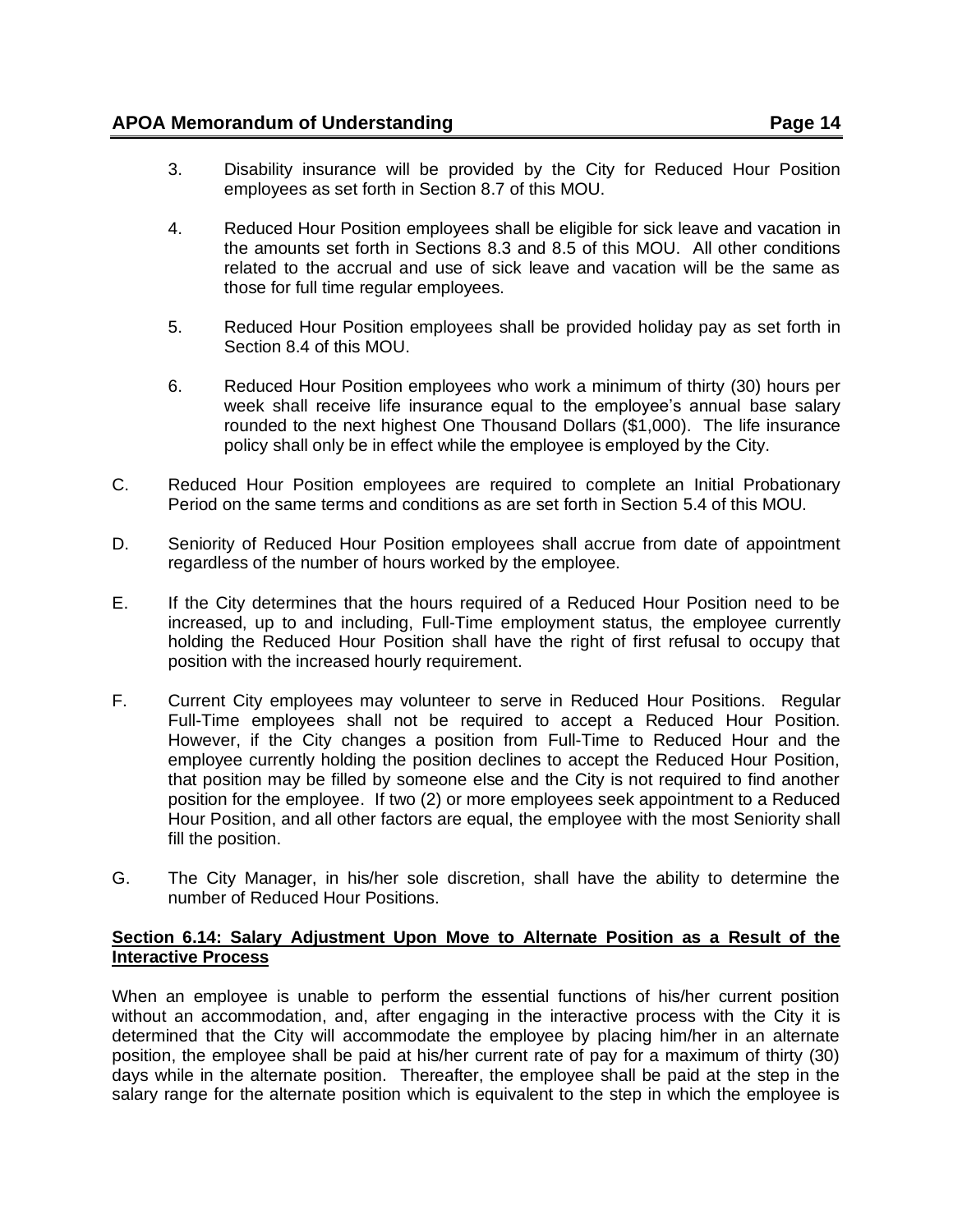assigned in his/her current salary range, provided, however, that the maximum decrease in pay that an employee shall be subject to shall be a thirty-five percent (35%) decrease.

# **ARTICLE 7: WORK WEEK AND SCHEDULE**

## <span id="page-14-1"></span><span id="page-14-0"></span>**Section 7.1: Work Week**

The City's work week begins at 12:01 a.m. Thursday and ends at 12:00 a.m. on Wednesday.

# <span id="page-14-2"></span>**Section 7.2: Scheduling**

### <span id="page-14-3"></span>**Section 7.2.1: Sworn Members:**

- A. Sworn Members shall have two (2) paid break periods of fifteen (15) minutes each, and one (1) paid meal period of thirty (30) minutes.
- B. (1) Sworn Members assigned to "Patrol" have agreed to accept a work schedule using a twelve (12) hour plan. The plan will include the following schedule: for each fourteen (14) day period – the first week, the member will work three (3) days of twelve (12) hours each and one (1) day of eight (8) hours, and the second week, the member will work three (3) days of twelve (12) hours each. Overtime shall not be paid to Tier 1 members during the first week when they work three (3) days of twelve (12) hours each and one (1) day of eight (8) hours. (Side Letter Agreement, 01/23/17)

(2) The schedule agreed to in B(1) above shall remain the agreed upon schedule during all times of adequate staffing (hereby as staffing of 15 available personnel or more).

a. The calculation of staffing levels based on "available personnel," as used in this section and in B(3) below, shall include all officers regularly assigned to the Patrol Division, the Patrol Sergeant, if any, and shall not include any personnel in special assignments, school resource officers, any officer that is on leave of absence for an actual or anticipated time period of longer than fourteen (14) days, or any other member of the Department temporarily transferred to backfill the Patrol assignment of personnel on leave of absence. (Side Letter Agreement, 01/23/17)

(3) In times of low staffing, the schedule of patrol officers will temporarily transition away from twelve (12) hour shifts, as follows:

- a. For any initial transition from the regular shift described in B(1) to one of the alternate schedules below, the City shall notify APOA of the change a minimum of fourteen (14) days prior to the effective date of schedule change, unless waived through mutual agreement of the APOA and the City.
- b. For staffing levels of twelve (12) to fourteen (14) available personnel, members will work four (4) days of ten (10) hour shifts and have three (3) consecutive days off.
- c. For staffing levels of eleven (11) or fewer available personnel, members will work five (5) days of eight (8) hour shifts and have two (2) consecutive days off.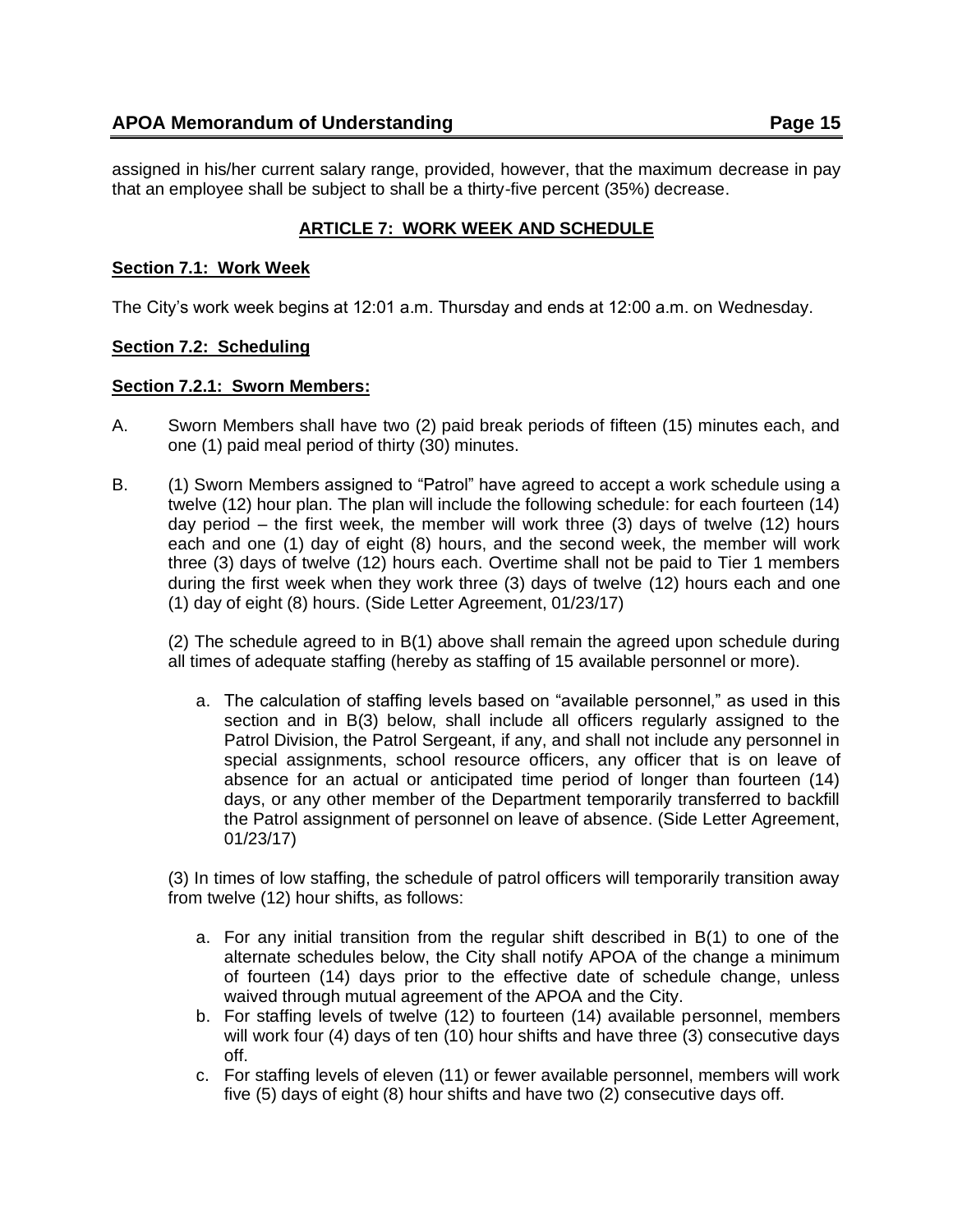- d. During any period of reduced staffing and alternate work schedules, as described in B(3), the City shall evaluate staffing levels on the first  $(1<sup>st</sup>)$  day of the pay period that falls closest to the 1<sup>st</sup> day of each calendar month (approximately every four (4) weeks). The City will provide to the APOA, written confirmation of the staffing level as it exists on that day, as well as any changes to staffing levels reasonably anticipated to take place within that calendar month.
- e. If, upon the review in (d) above, a schedule change is appropriate based on a change in staffing levels as identified in this Article, the City shall provide notice to APOA and the appropriate schedule change shall become effective two (2) pay periods later, upon the  $1<sup>st</sup>$  day of the pay period (approximately four (4) weeks later). (Side Letter Agreement, 01/23/17)
- C. Sworn Members' workdays and hours will be subject to modification in the event of emergency or other extenuating circumstances. Any changes to scheduled hours will be subject to Section 9.1.

# <span id="page-15-0"></span>**Section 7.2.2: Public Safety Dispatchers**

- A. Public Safety Dispatchers shall have two (2) paid break periods of fifteen (15) minutes each, and one (1) unpaid meal period of thirty (30) minutes, unless the Public Safety Dispatcher is working on his/her own, in which case the meal period shall be considered an "on-duty" paid meal period pursuant to Labor Code § 226.7, as amended, which shall require completion of an On-Duty Meal Period Agreement.
- B. Public Safety Dispatchers have agreed to an alternate work schedule of four (4) days per week and ten (10) hours per day.
- C. Public Safety Dispatchers shall be entitled to three (3) days off per work week.
- D. Public Safety Dispatchers workdays and hours will be subject to modification in the event of emergency or other extenuating circumstances. Any changes to scheduled hours will be subject to Section 9.1.

# <span id="page-15-1"></span>**Section 7.2.3: Community Services Officers**

- A. Community Service Officers shall have two (2) paid break periods of fifteen (15) minutes each, and one (1) unpaid meal period of thirty (30) minutes.
- B. The City and the Association will continue to meet to discuss transitioning away from the twenty-six (26) furlough days per fiscal year. Furlough days and any loss of compensation or benefits created by the associated reduction in work hours, shall be eliminated effective the pay period beginning August 22, 2019. Community Services Officers will return to a five (5) day work week, Monday through Friday, with Regular Full-Time employees working eight (8) hours each day.
- C. Community Service Officers shall be entitled to two (2) days off per work week.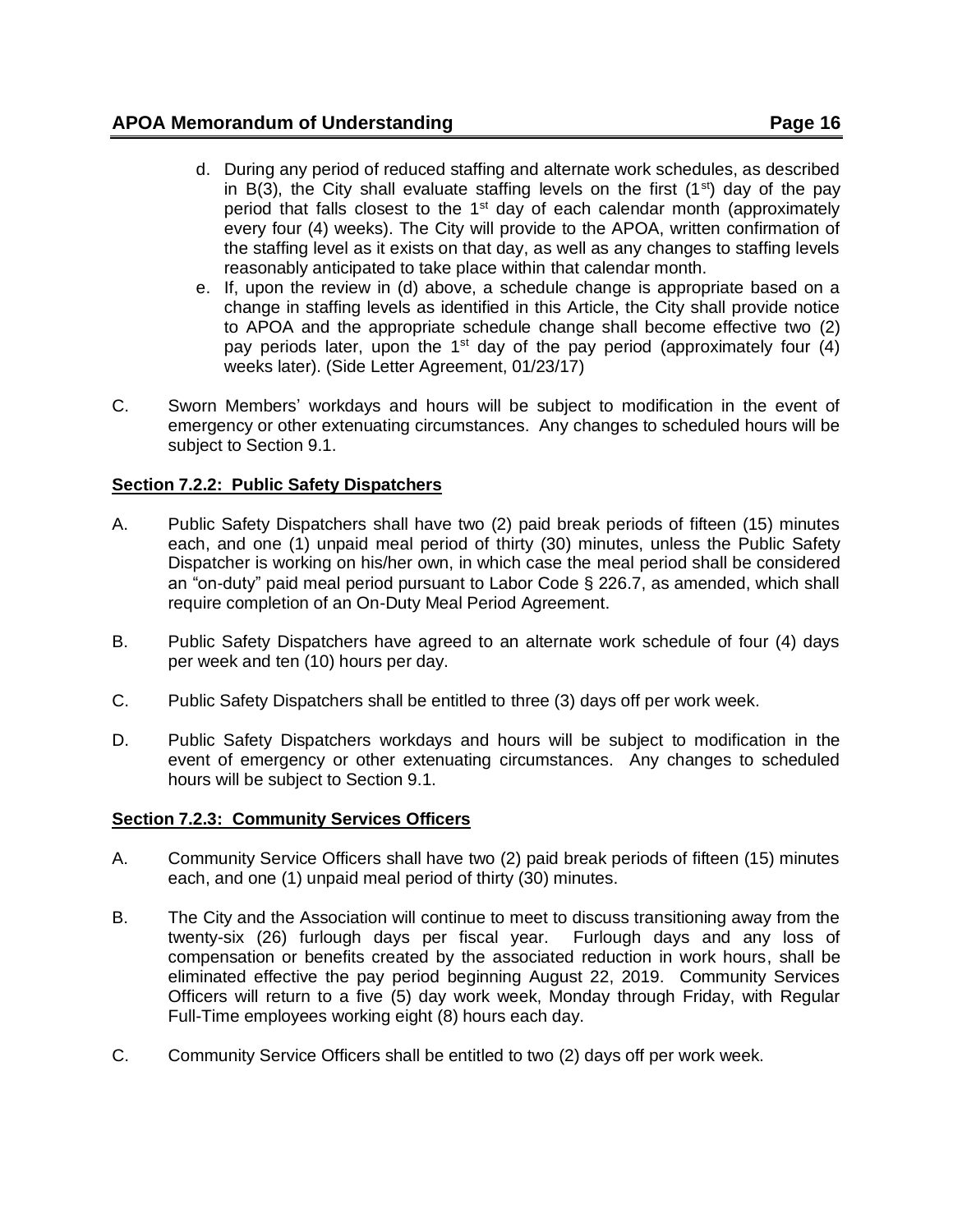D. Community Service Officers workdays and hours will be subject to modification in the event of emergency or other extenuating circumstances. Any changes to scheduled hours will be subject to Section 9.1.

# <span id="page-16-0"></span>**Section 7.2.4: Records Clerks**

- A. Records Clerks shall have two (2) paid break periods of fifteen (15) minutes each, and one (1) unpaid meal period of one (1) hour.
- B. The City and the Association will continue to meet to discuss transitioning away from the twenty-six (26) furlough days per fiscal year. Furlough days and any loss of compensation or benefits created by the associated reduction in work hours, shall be eliminated effective the pay period beginning August 22, 2019. Records Clerks will return to a five (5) day work week, Monday through Friday, with Regular Full-Time employees working eight (8) hours each day.
- C. Records Clerks shall be entitled to two (2) days off per work week.
- D. Records Clerks workdays and hours will be subject to modification in the event of emergency or other extenuating circumstances. Any changes to scheduled hours will be subject to Section 9.1.

# **ARTICLE 8: MAJOR FRINGE BENEFITS**

## <span id="page-16-2"></span><span id="page-16-1"></span>**Section 8.1: Retirement**

## <span id="page-16-3"></span>**Section 8.1.1: Safety Members**

A. Tier 1

Tier 1 covers Regular status employees determined to be a "Classic Member" under CalPERS guidelines.

- 1. The City shall provide a retirement program for eligible employees of three percent (3%) at age fifty (50) based upon the Single Highest Year.
- 2. Effective the pay period following adoption of a Resolution ratifying this MOU by the City Council, employees shall pay an amount equal to twelve percent (12%) of reportable compensation toward the costs of the City's retirement plan. The City shall pay the remaining cost of the plan as defined by the City's retirement plan.
- B. Tier 2 (PEPRA)

Tier 2 covers Regular status employees hired by the City on or after January 1, 2013 and determined to be a "New Member" under PEPRA and CalPERS guidelines.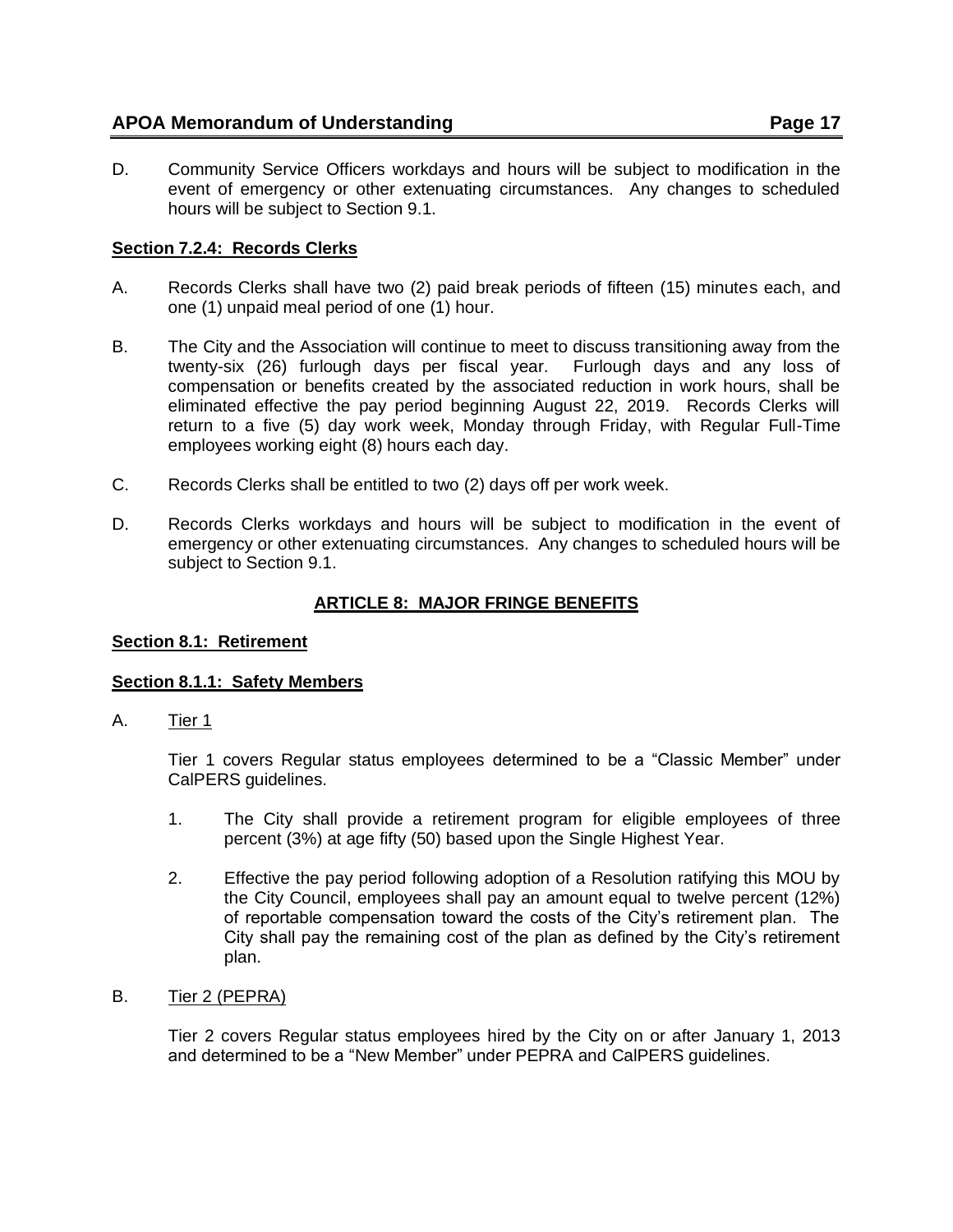- 1. The City shall provide a retirement program for eligible employees of two-point seven percent (2.7%) at age fifty-seven (57) based upon a three (3) year average final compensation period, and retirement cost of living adjustment which shall be determined by CalPERS.
- 2. Employees shall pay fifty percent (50%) of the expected total normal cost rate for the benefits that apply to new Safety members on or after January 1, 2013 rounded to the nearest one-quarter of one percent (.25%).

# <span id="page-17-0"></span>**Section 8.1.2: Miscellaneous Members**

A. Tier 1

Tier 1 covers Regular status employees hired by the City for the first time on or before November 24, 2011 and determined to be a "Classic Member" under CalPERS guidelines.

- 1. The City shall provide a retirement program for eligible employees of three percent (3%) at age sixty (60) based upon the Single Highest Year.
- 2. Employees and the City shall pay their respective contribution amounts as defined by the City's retirement plan.
- B. Tier 2

Tier 2 covers Regular status employees hired by the City for the first time on or after November 25, 2011 and determined to be a "Classic Member Tier 2" under CalPERS guidelines.

- 1. The City shall provide a retirement program for eligible employees of two percent (2%) at age sixty (60) based upon a three (3) year average final compensation period, and retirement cost of living adjustment shall be two percent (2%) per year as determined by CalPERS.
- 2. Employees and the City shall pay their respective contribution amounts as defined by the City's retirement plan.
- C. Tier 3

Tier 3 covers Regular status employees hired by the City on or after January 1, 2013 and determined to be a "New Member" under PEPRA and CalPERS guidelines.

1. The City shall provide a retirement program for eligible employees of two percent (2%) at age sixty-two (62) based upon a three (3) year average final compensation period, and retirement cost of living adjustment which shall be determined by CalPERS.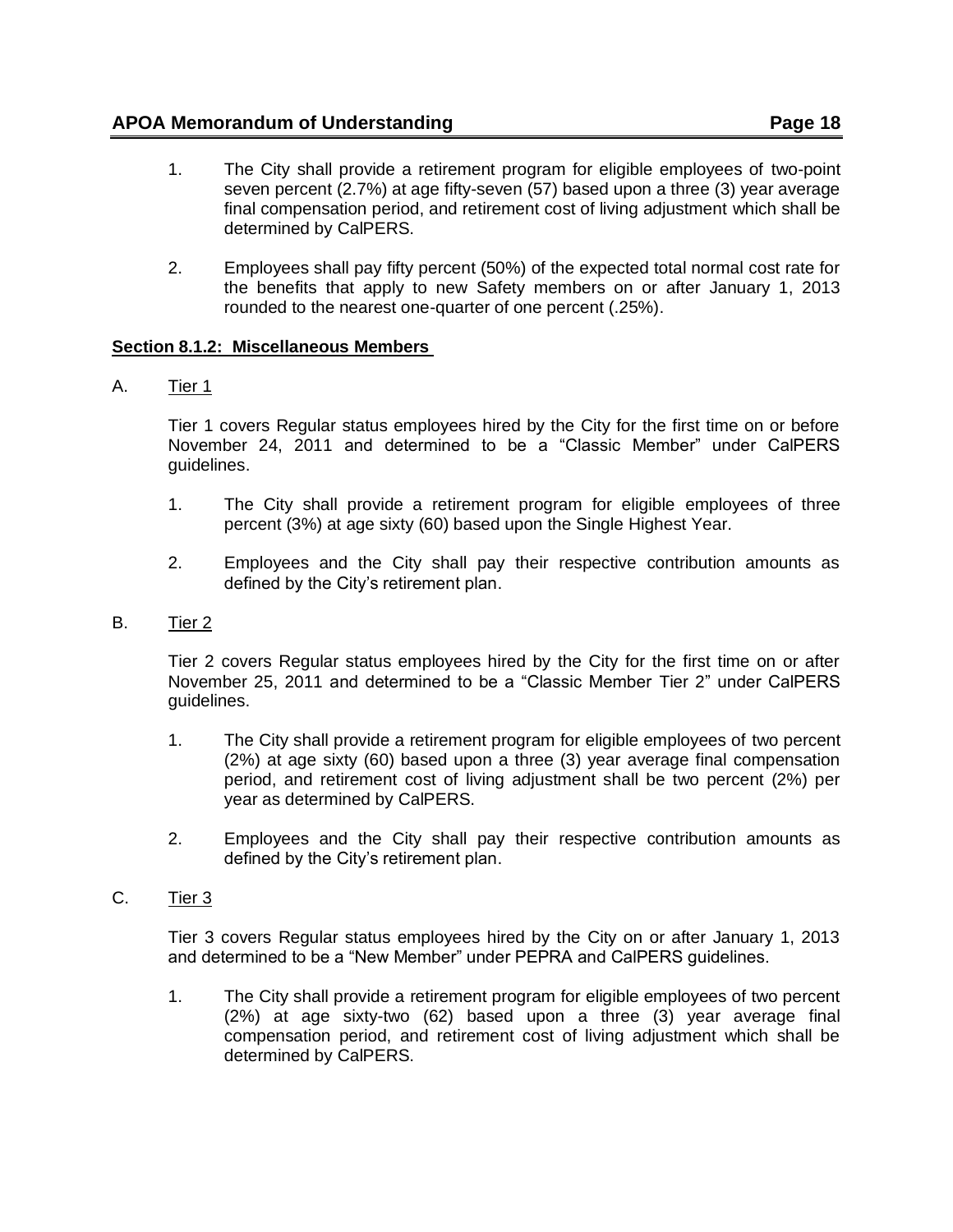2. Employees shall pay fifty percent (50%) of the expected total normal cost rate for the benefits that apply to new Unsworn / Miscellaneous members on or after January 1, 2013 rounded to the nearest one-quarter of one percent (.25%).

# <span id="page-18-0"></span>**Section 8.1.3: Use of Sick Leave Credit at Retirement**

For all Retirement Tiers, an employee who retires and who has accrued and unused sick leave may have up to a maximum of two thousand (2,000) hours of that sick leave credited as service for purposes of CalPERS retirement.

# <span id="page-18-1"></span>**Section 8.2: Health Care**

Health care plans agreed upon by the parties will be administered as follows:

A. Medical, Dental, and Vision Plan:

Medical Coverage:

Tier 1

Tier 1 covers Regular status employees hired on or before September 30, 2014 who retired on or before December 31, 2014, and who qualified for medical benefits at the time of retirement. The City shall pay ninety percent (90%) of premiums for the cost of CalPERS coverage for the annuitant and eligible dependents, not to exceed the benchmark premium, which is currently Blue Shield Access + HMO. The City has the right to select the benchmark HMO plan each calendar year, which shall be substantially the same as the existing plan in terms of coverage and providers. The City's selection shall occur no less than ten (10) days prior to the open enrollment period. The City shall provide notice to annuitants if the benchmark plan is changed from the previous year. The new benchmark plan rates will not take effect until the first of the following year. The eligible annuitant shall pay the remaining ten percent (10%) of the medical premiums for the annuitant and eligible dependents and shall also be responsible for payment of all deductibles, co-payments, and disallowed costs.

a. Tier 2

Tier 2 employees are defined as Regular status employees hired on or before February 28, 2015 who retire after March 1, 2015 and who qualify for medical benefits at the time they retire.

1. For Regular Full Time Employees

While employed, the City shall pay ninety percent (90%) of premiums for the cost of CalPERS coverage for the employee and eligible dependents, not to exceed the benchmark premium, which is currently Blue Shield Access + HMO. The City has the right to select the benchmark HMO plan each calendar year, which shall be substantially the same as the existing plan in terms of coverage and providers. The City's selection shall occur no less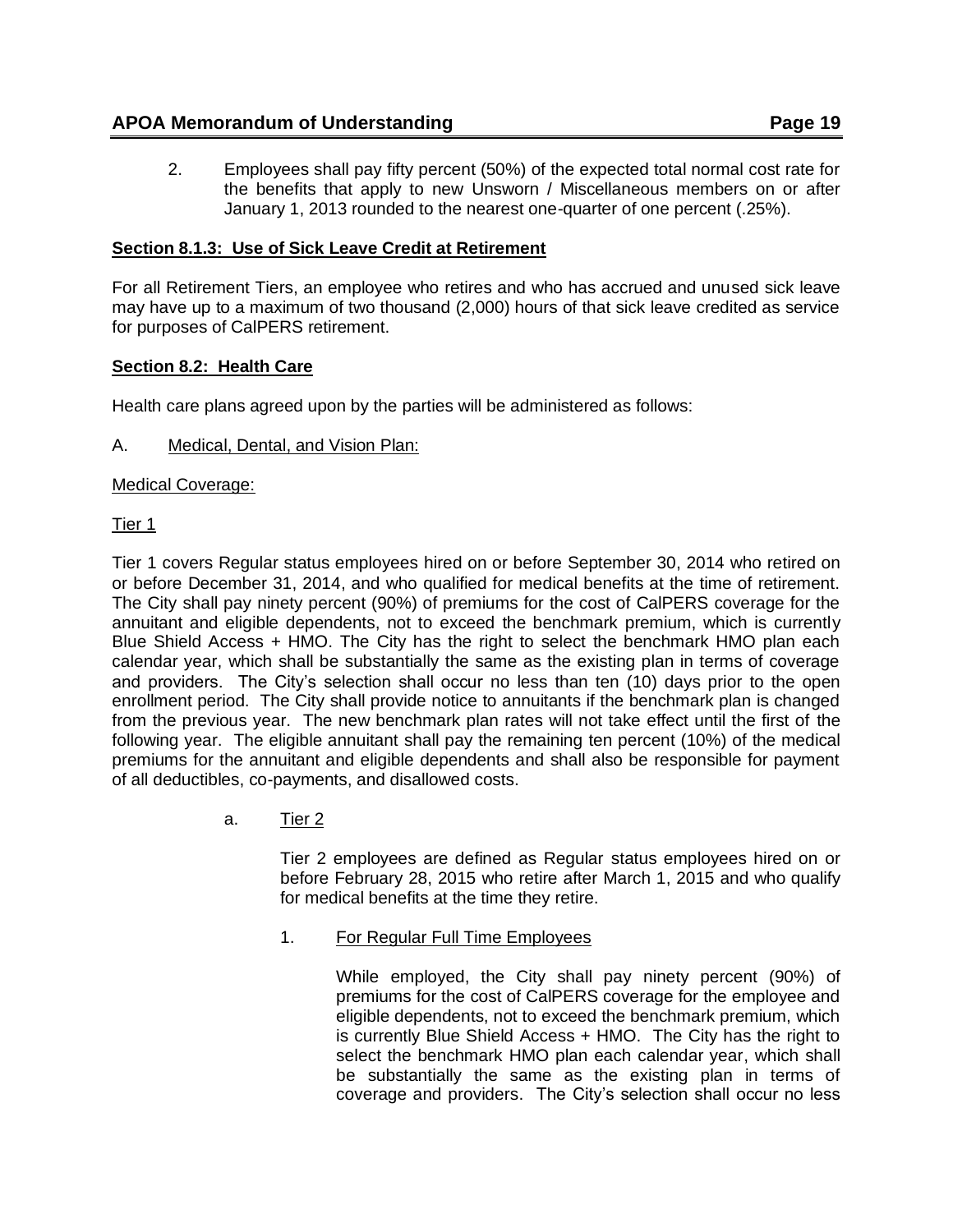than ten (10) days prior to the open enrollment period. The City shall provide notice to employees if the benchmark plan changes from the previous year. The new benchmark plan rates will not take effect until the first of the following year. The employee shall pay the remaining ten percent (10%) of the medical premiums for the employee and eligible dependents and shall also be responsible for payment of all deductibles, co-payments, and disallowed costs. The employee share shall automatically be deducted from the employee's payroll check in two (2) equal payments each month.

Upon retiring, the City shall contribute in the following amounts toward the premiums for the cost of CalPERS coverage for the annuitant and eligible spouse only, not to exceed the benchmark premium, which is currently Blue Shield Access + HMO. The City has the right to select the benchmark HMO plan each calendar year, which shall be substantially the same as the existing plan in terms of coverage and providers. The City's selection shall occur no less than ten (10) days prior to the open enrollment period. The City shall provide notice to annuitants if the benchmark plan changes from the previous year. The new benchmark plan rates will not take effect until the first of the following year. The eligible annuitant shall pay the remaining amount of the medical premiums and shall also be responsible for payment of all deductibles, co-payments, and disallowed costs.

#### Safety Members:

| ouiviy ivioriiword.           |                                                                                            |
|-------------------------------|--------------------------------------------------------------------------------------------|
| $0 - 5$ Years of service      | PEMHCA minimum for the annuitant<br>only                                                   |
| 6 - 10 Years of service       | 50% of premium amount for the<br>annuitant only                                            |
| $11 - 14$ Years of service    | 75% of premium amount for<br>annuitant and 50% of premium<br>amount for eligible spouse    |
| Over 14 Years of service      | 90% of premium amount for<br>annuitant and 75% of premium<br>amount for eligible spouse    |
| <b>Miscellaneous Members:</b> |                                                                                            |
| $0 - 5$ Years of service      | PEMHCA minimum for the annuitant<br>only                                                   |
| $6 - 10$ Years of service     | 40% of premium amount for the<br>annuitant only                                            |
| $11 - 15$ Years of service    | 60% of premium amount<br>for<br>annuitant and 50% of premium<br>amount for eligible spouse |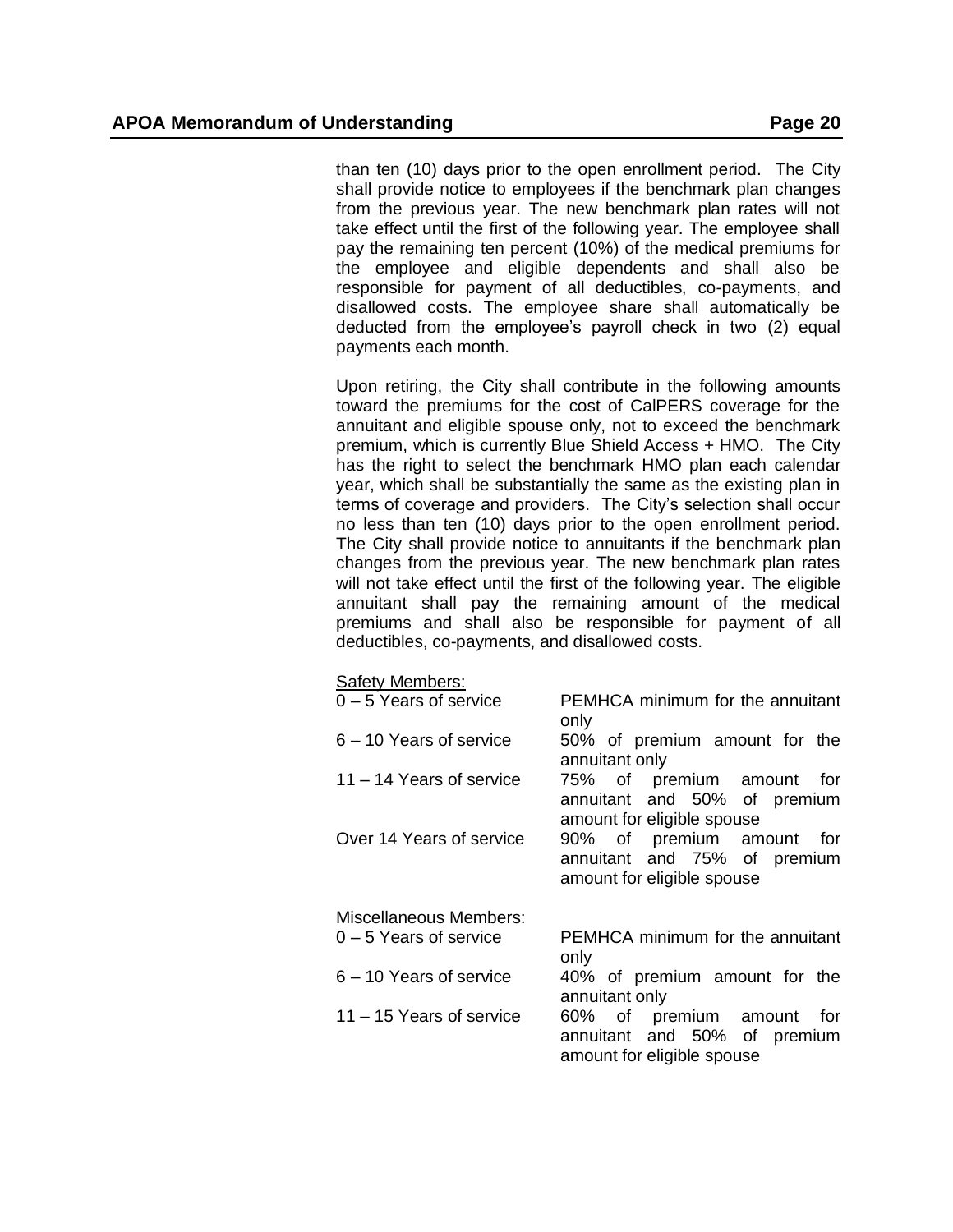| $16 - 19$ Years of service |  |                            | 75% of premium amount for    |
|----------------------------|--|----------------------------|------------------------------|
|                            |  |                            | annuitant and 65% of premium |
|                            |  | amount for eligible spouse |                              |
| Over 20 Years of service   |  |                            | 90% of premium amount for    |
|                            |  |                            | annuitant and 75% of premium |
|                            |  | amount for eligible spouse |                              |

The City shall pay any benefit amount over the PEMHCA minimum amount, as set forth above, directly to annuitant, at the end of each month.

#### 2. For Regular Reduced-Hour Employees

While employed, the City shall contribute the following amounts toward the premiums for the cost of CalPERS coverage for the employee and eligible dependents, not to exceed the benchmark premium, which is currently Blue Shield Access + HMO. The City has the right to select the benchmark HMO plan each calendar year, which shall be substantially the same as the existing plan in terms of coverage and providers. The City's selection shall occur no less than ten (10) days prior to the open enrollment period. The City shall provide notice to employees if the benchmark plan changes from the previous year. The new benchmark plan rates will not take effect until the first of the following year. The employee shall pay the remaining amount of the medical premiums for the employee and eligible dependents and shall also be responsible for payment of all deductibles, co-payments, and disallowed costs. The employee share shall automatically be deducted from the employee's payroll check in two (2) equal payments each month.

| 30 – 39 hours per week      | 75% of full-time benefit |
|-----------------------------|--------------------------|
| 20 – 29 hours per week      | 50% of full-time benefit |
| Less than 20 hours per week | no contribution          |

Upon retiring, the City shall contribute in the following amounts toward the premiums for the cost of CalPERS coverage for the annuitant and eligible spouse only, not to exceed the benchmark premium, which is currently Blue Shield Access + HMO. The City has the right to select the benchmark HMO plan each calendar year, which shall be substantially the same as the existing plan in terms of coverage and providers. The City's selection shall occur no less than ten (10) days prior to the open enrollment period. The City shall provide notice to annuitants if the benchmark plan changes from the previous year. The new benchmark plan rates will not take effect until the first of the following year. The new benchmark plan rates will not take effect until the first of the following year. The eligible annuitant shall pay the remaining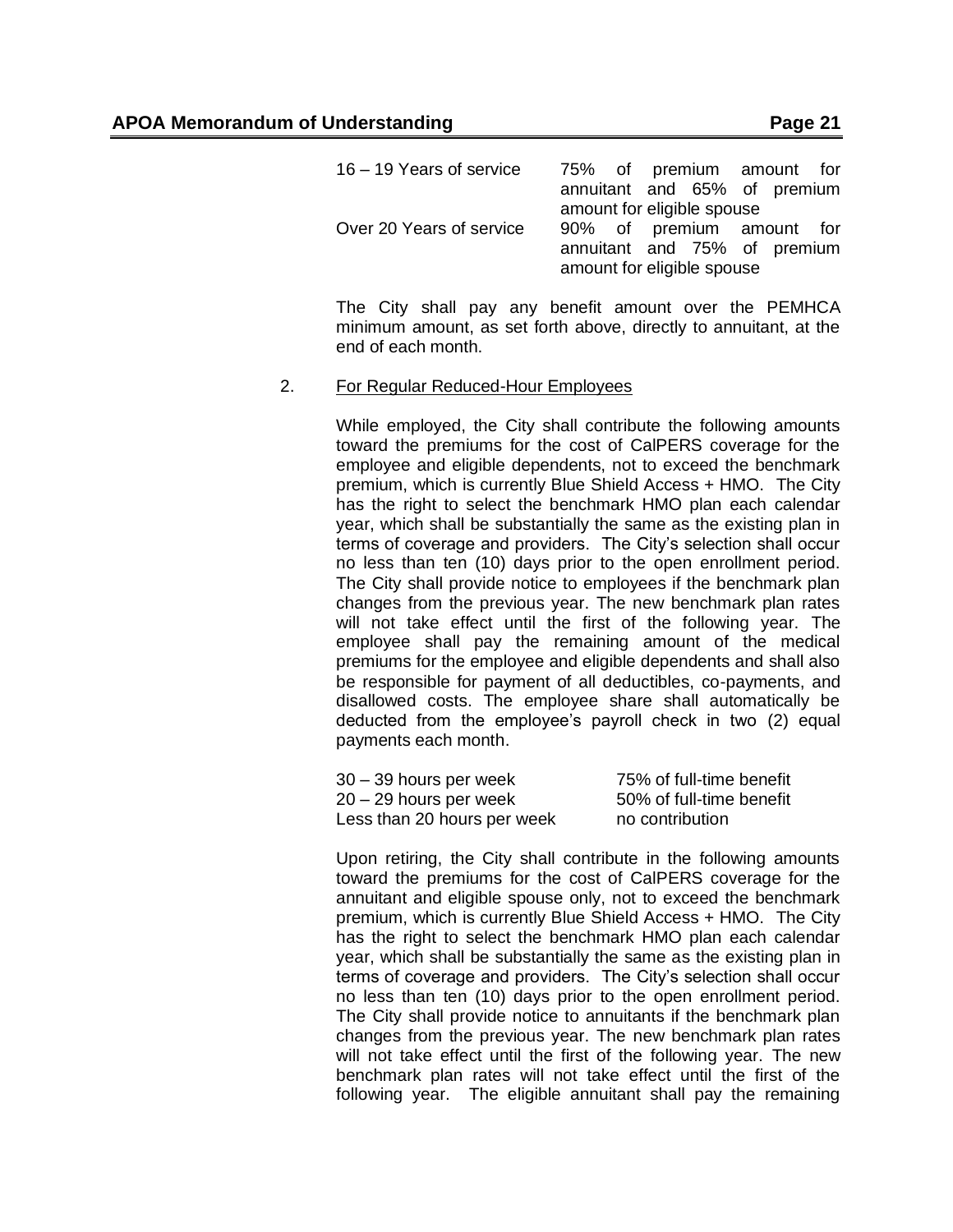amount of the medical premiums and shall also be responsible for payment of all deductibles, co-payments, and disallowed costs.

| $0 - 5$ Years of service   | PEMHCA minimum for the annuitant<br>only           |
|----------------------------|----------------------------------------------------|
| $6 - 10$ Years of service  | 40% of benefit received by full time<br>annuitants |
| $11 - 15$ Years of service | 60% of benefit received by full time<br>annuitants |
| 16 - 19 Years of service   | 75% of benefit received by full time<br>annuitants |
| Over 20 Years of service   | 90% of benefit received by full time<br>annuitants |

The City shall pay any amount over the PEMHCA minimum amount, as set forth above, directly to annuitant at the end of each month.

## b. Tier 3

Tier 3 employees are defined as Regular status employees hired on or after March 1, 2015 and who qualify for medical benefits at the time they retire.

## 1. For Regular Full Time Employees

While employed, the City shall pay the City shall pay seventy percent (70%) toward the premiums for the cost of CalPERS coverage for the employee and eligible dependents, not to exceed the benchmark premium, which is currently Blue Shield Access + HMO. The City has the right to select the benchmark HMO plan each calendar year, which shall be substantially the same as the existing plan in terms of coverage and providers. The City's selection shall occur no less than ten (10) days prior to the open enrollment period. The City shall provide notice to employees if the benchmark plan changes from the previous year. The new benchmark plan rates will not take effect until the first of the following year. The employee shall pay the remaining amount of the medical premiums for the employee and eligible dependents and shall also be responsible for payment of all deductibles, copayments, and disallowed costs. Employee share shall automatically be deducted from employee's payroll check in two (2) equal payments each month.

Upon retiring, for eligible annuitants who elect to participate in the City's medical insurance, the City shall pay only the PEMHCA minimum toward annuitant only coverage. The eligible annuitant shall pay the remaining amount of the medical premiums and shall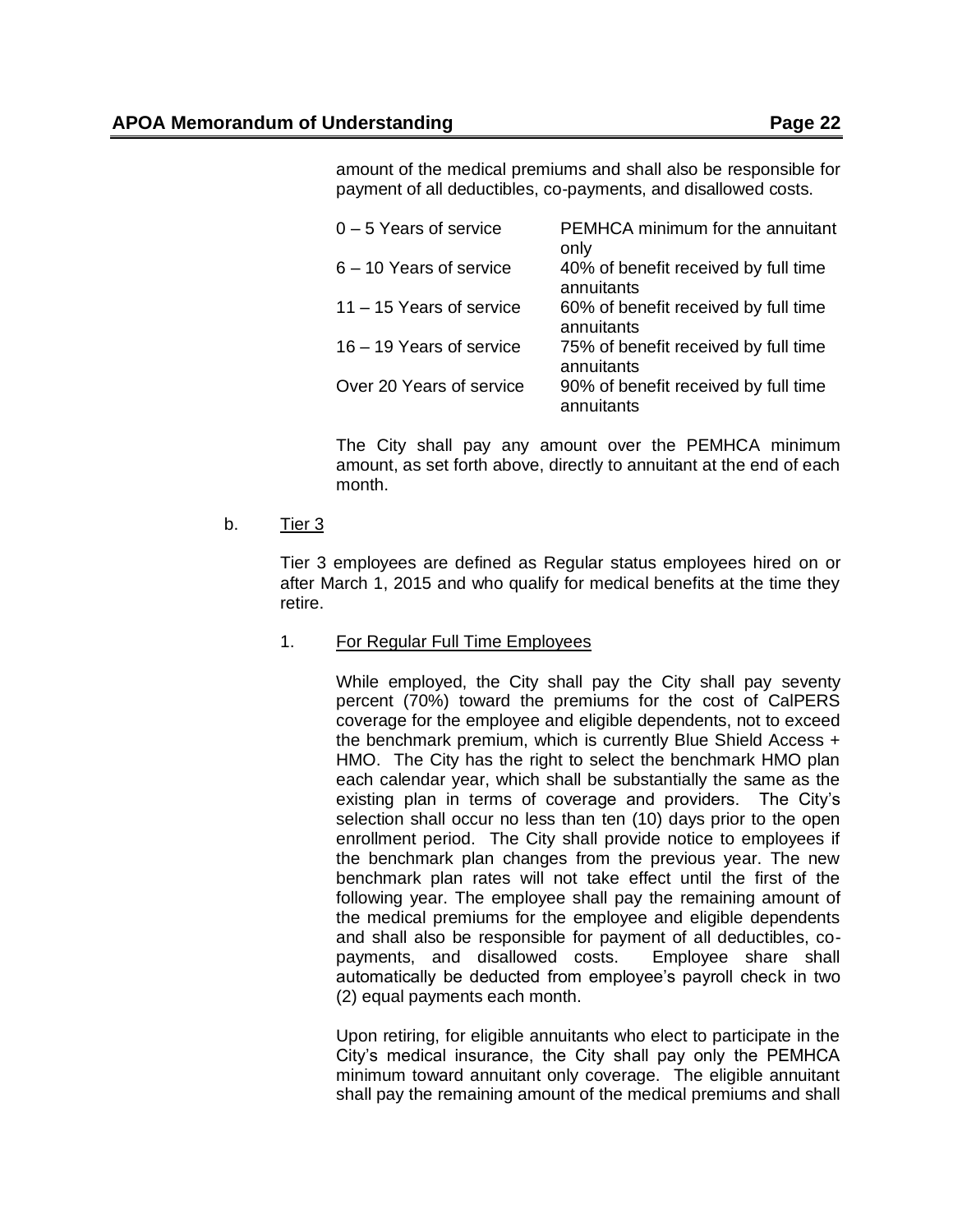also be responsible for payment of all deductibles, co-payments, and disallowed costs.

2. For Regular Reduced Hour Employees

While employed, the City shall contribute the following amounts toward the premiums for the cost of CalPERS coverage for the employee and eligible dependents, not to exceed the benchmark premium, which is currently Blue Shield Access + HMO. The City has the right to select the benchmark HMO plan each calendar year, which shall be substantially the same as the existing plan in terms of coverage and providers. The City's selection shall occur no less than ten (10) days prior to the open enrollment period. The City shall provide notice to employees if the benchmark plan changes from the previous year. The new benchmark plan rates will not take effect until the first of the following year. The employee shall pay the remaining amount of the medical premiums and shall also be responsible for payment of all deductibles, co-payments, and disallowed costs. Employee share shall automatically be deducted from employee's payroll check in two (2) equal payments each month.

30 – 39 hours per week 75% of full-time benefit 20 – 29 hours per week 50% of full-time benefit Less than 20 hours per week no contribution

Upon retiring, for eligible annuitants who elect to participate in the City's medical insurance, the City shall pay only the PEMHCA minimum toward annuitant only coverage. The eligible annuitant shall pay the remaining amount of the medical premiums and shall also be responsible for payment of all deductibles, co-payments, and disallowed costs.

- c. In-Lieu Payments: Employees who are eligible to enroll in the City's medical coverage and who deny coverage or elect to enroll in medical coverage through the employee's spouse or registered domestic partner are eligible for in-lieu payments. In-lieu payments for medical coverage only shall be set by City Council resolution, which shall be adopted prior to open enrollment.
- 2. Dental Coverage:
	- a. Tier 1

Tier 1 covers Regular Full-Time employees hired on or before February 28, 2015.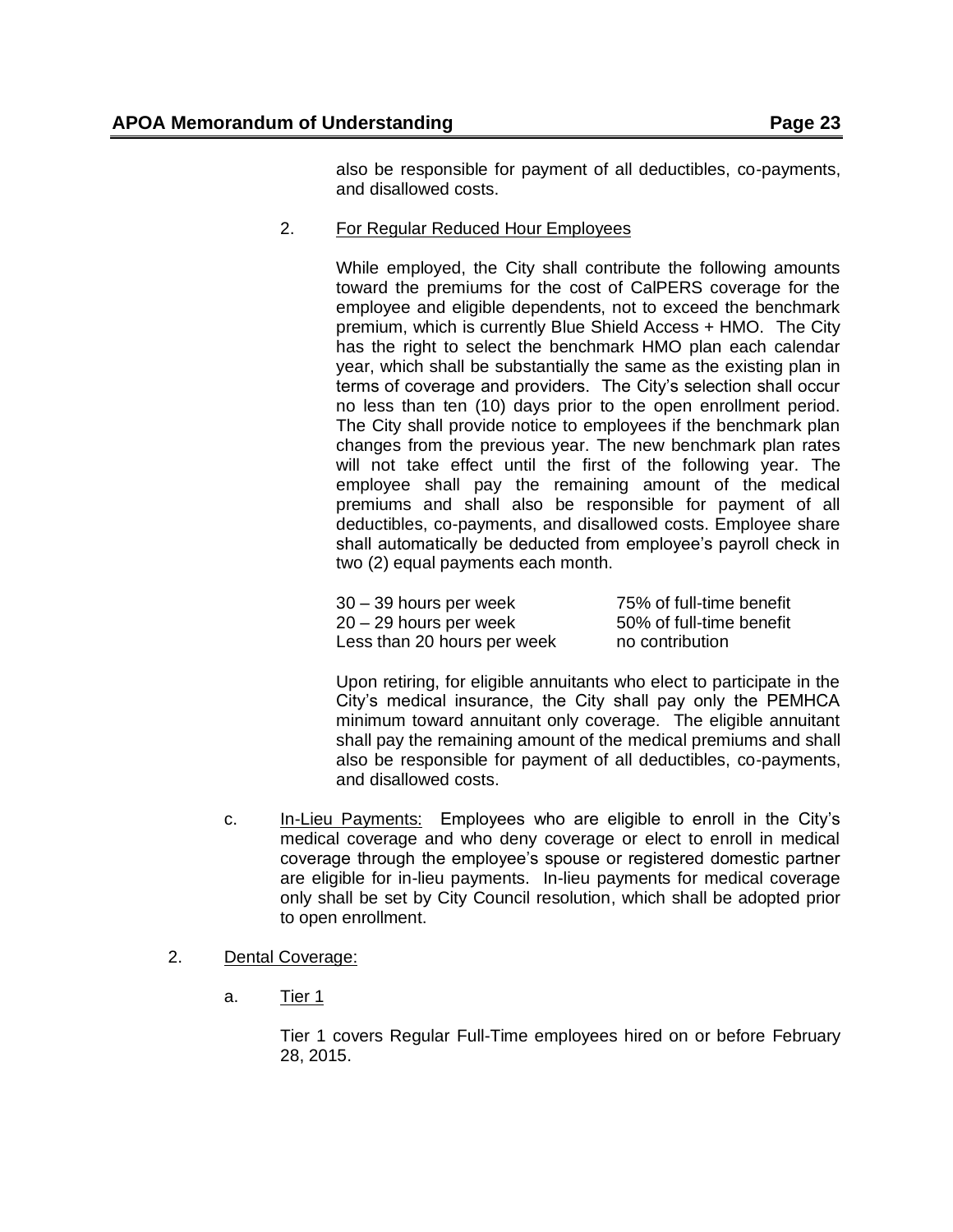While employed, the City shall pay all premium costs of coverage for the employee and eligible dependents. Employees shall pay all deductibles, co-payments, and disallowed costs.

Upon retiring, annuitants and eligible dependents may elect to remain on the City's dental coverage plan, but the annuitants will be responsible for paying the full amount of the monthly premium amounts, which are established by the City's provider, as well as all deductibles, copayments, and disallowed costs. Said amounts are subject to change annually. The City shall bill annuitants who elect to continue coverage on a monthly basis for the full amount of the monthly premiums. Nonpayment will result in disenrollment of the annuitant and eligible dependents without the option to re-enroll.

b. Tier 2

Tier 2 covers Regular Full-Time employees hired after March 1, 2015.

While employed, employees shall participate in the City's dental coverage plan. Eligible dependents are permitted to participate in the City's dental coverage plan, but are responsible for paying the monthly premium amounts, which are established by the City's provider, as well as all deductibles, co-payments, and disallowed costs. The employee share shall automatically be deducted from the employee's payroll check in two (2) equal payments each month. Said amounts are subject to change annually. The current monthly premium amounts which employees are required to pay are as follows:

| Employee only          | \$0   |
|------------------------|-------|
| One dependent          | \$48  |
| Two or more dependents | \$111 |

Upon retiring, annuitants and eligible dependents may elect to remain on the City's dental coverage plan for the period established by COBRA, but the annuitants will be responsible for paying the full amount of the monthly premium amounts for annuitants and eligible dependents, which are established by the City's provider, as well as all deductibles, copayments, and disallowed costs. Said amounts are subject to change annually. The City shall bill annuitants who elect to continue coverage on a monthly basis for the full amount of the monthly premiums. Nonpayment will result in disenrollment of the annuitant and eligible dependents without the option to re-enroll. Upon expiration of the COBRA period, coverage for annuitant and dependent(s) shall be discontinued.

- 3. Vision Coverage:
	- a. Tier 1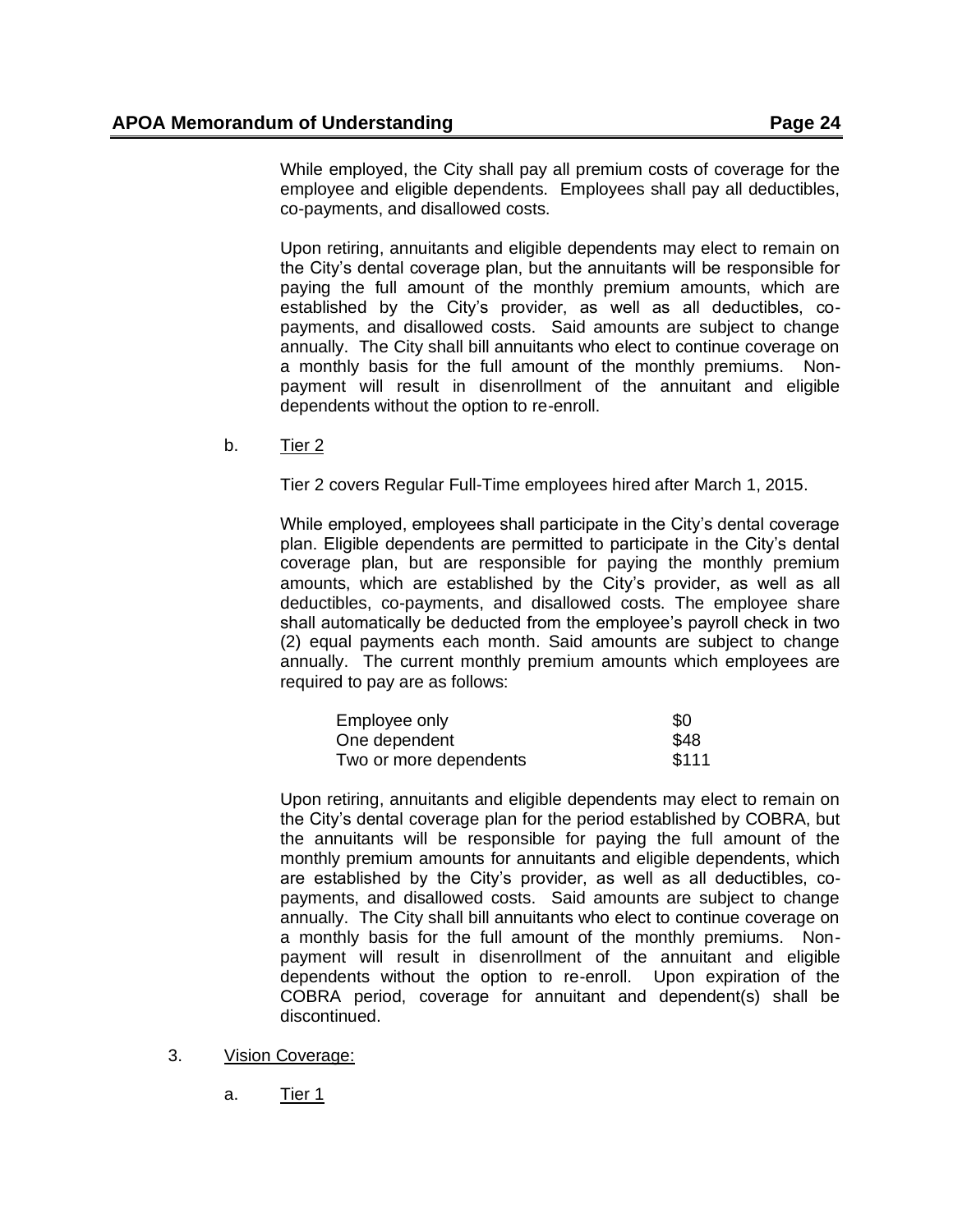Tier 1 covers Regular Full-Time employees hired on or before February 28, 2015.

While employed, the City shall pay all premium costs of coverage for the employee and eligible dependents. Employees shall pay all deductibles, co-payments, and disallowed costs.

Upon retiring, annuitants and eligible dependents may elect to remain on the City's vision coverage plan, but the annuitants will be responsible for paying the full amount of the monthly premium amounts, which are established by the City's provider, as well as all deductibles, copayments, and disallowed costs. The City shall bill annuitants who elect to continue coverage on a monthly basis for the full amount of the monthly premiums. Non-payment will result in disenrollment of the annuitant and eligible dependents without the option to re-enroll.

b. Tier 2

Tier 2 covers Regular Full-Time employees hired on or after March 1, 2015.

While employed, employees shall participate in the City's Vision Plan. Eligible dependents are permitted to participate in the City's vision coverage plan, but are responsible for paying the monthly premium amounts, which are established by the City's provider, as well as all deductibles, co-payments, and disallowed costs. The employee share shall automatically be deducted from the employee's payroll check in two (2) equal payments each month. Said amounts are subject to change annually. The current monthly premium amounts which employees are required to pay are as follows:

| Employee only          | \$0  |
|------------------------|------|
| One dependent          | \$24 |
| Two or more dependents | \$58 |

Upon retiring, annuitants and eligible dependents may elect to remain on the City's vision coverage plan for the period established by COBRA, but the annuitants will be responsible for paying the full amount of the monthly premium amounts for annuitants and eligible dependents, which are established by the City's provider, as well as all deductibles, copayments, and disallowed costs. Said amounts are subject to change annually. The City shall bill annuitants who elect to continue coverage on a monthly basis for the full amount of the monthly premiums. Nonpayment will result in disenrollment of the annuitant and eligible dependents without the option to re-enroll. Upon expiration of the COBRA period, coverage for annuitant and dependent(s) shall be discontinued.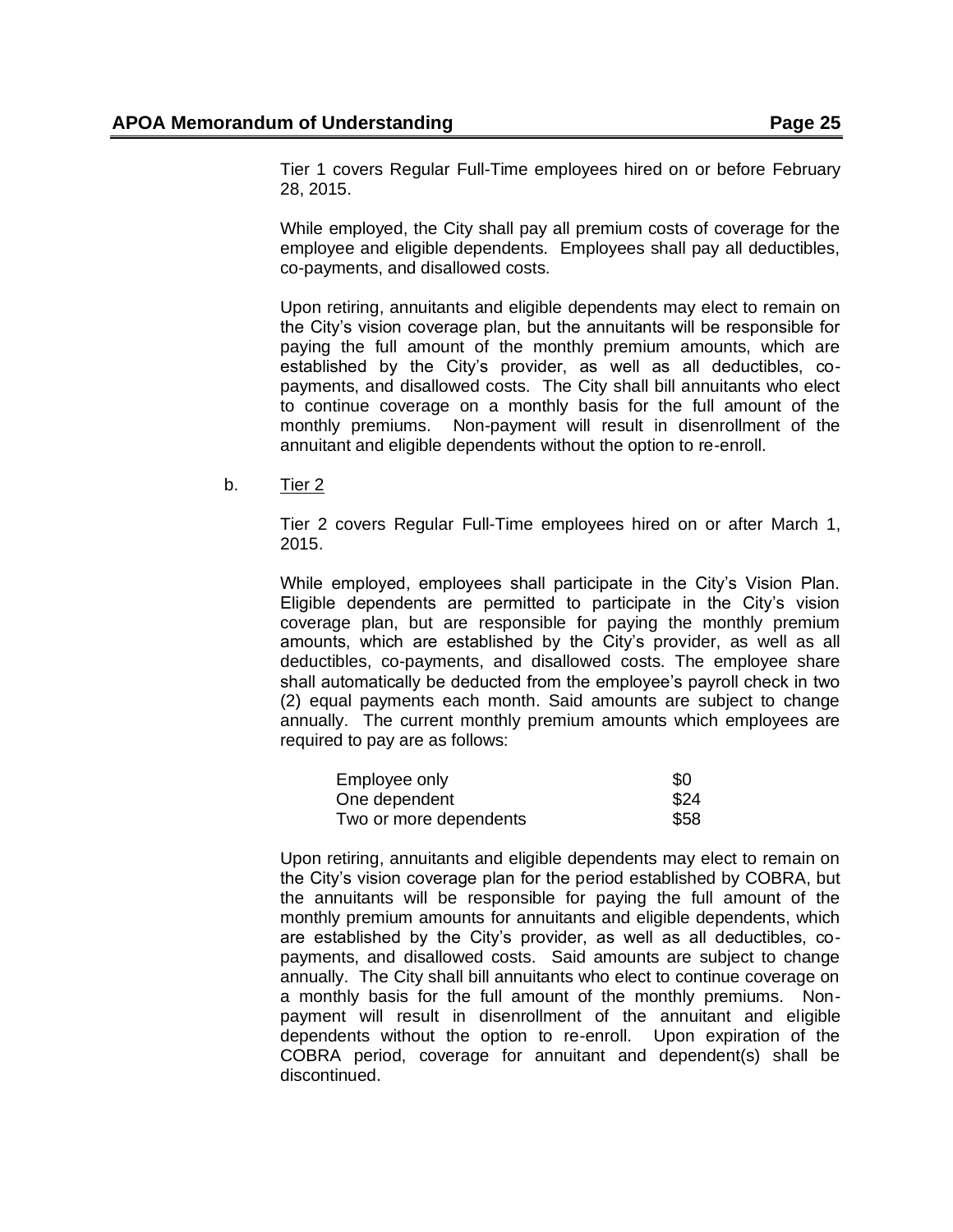#### B. Life Insurance and Accidental Death and Dismemberment Plan:

Effective December 1, 1993, Regular Full-Time and Reduced-Hour (30 hour minimum) employees will receive life insurance and accidental death and dismemberment benefit (if applicable) equal to the employee's annual salary, rounded to the next highest One Thousand Dollars (\$1,000). The life insurance policy shall only be in effect while the employee is employed by the City. While employed, the City shall pay all premium costs of coverage.

#### <span id="page-25-0"></span>**Section 8.3: Vacation**

#### A. General Rules

- 1. Regular Full-Time employees and Reduced Hour Employees who are scheduled to work a minimum of thirty (30) hours per week as set forth on their Personnel Action Form begin to accrue vacation on the date of hire, but may not use vacation until the employee completes six (6) months of continuous service.
- 2. Employees may only use vacation after it has accrued.
- 3. Vacation accruals may be accumulated to a total of not more than twice the annual accrual at any given time.
- 4. Requests to use vacation time shall be submitted to the employee's Supervisor as far in advance as possible, with a minimum of ten (10) days' notice if the vacation request is for more than one (1) week.
- 5. Vacation requests shall be evaluated and granted based on the date of submittal. If more than one (1) employee requests vacation during the same time period, the vacation requests shall be granted on the basis of Seniority.
- 6. The accrual of vacation time shall cease when an employee runs out of accrued vacation and sick leave and is not available for work.
- 7. An employee who terminates employment, retires or is laid off, and who has accrued and unused vacation time shall be paid for that vacation time at the employee's current hourly rate at the time of termination of employment, retirement or layoff.

#### B. Accrual Rates

There are of 24 pay periods during each calendar year for purposes of computing accruals. Eligible Regular employees accrue vacation during each qualifying pay period at the rates set forth in this Section. A qualifying pay period is one in which the Regular employee draws pay in a normal pay period for a minimum of one-half (1/2) of the hours he/she is designated to work on a weekly basis on his/her Personnel Action form.

Regular Full-Time employees accrue vacation at the following rates:

| Date of Hire - Year 4 | 3.33 hours per qualifying pay period |
|-----------------------|--------------------------------------|
| Years $5-9$           | 5 hours per qualifying pay period    |
| Years 10 and up       | 6.67 hours per qualifying pay period |

Employees holding Reduced Hour Positions accrue vacation at reduced rates depending on the number of hours they are designated to work on a weekly basis on their Personnel Action forms using the following parameters: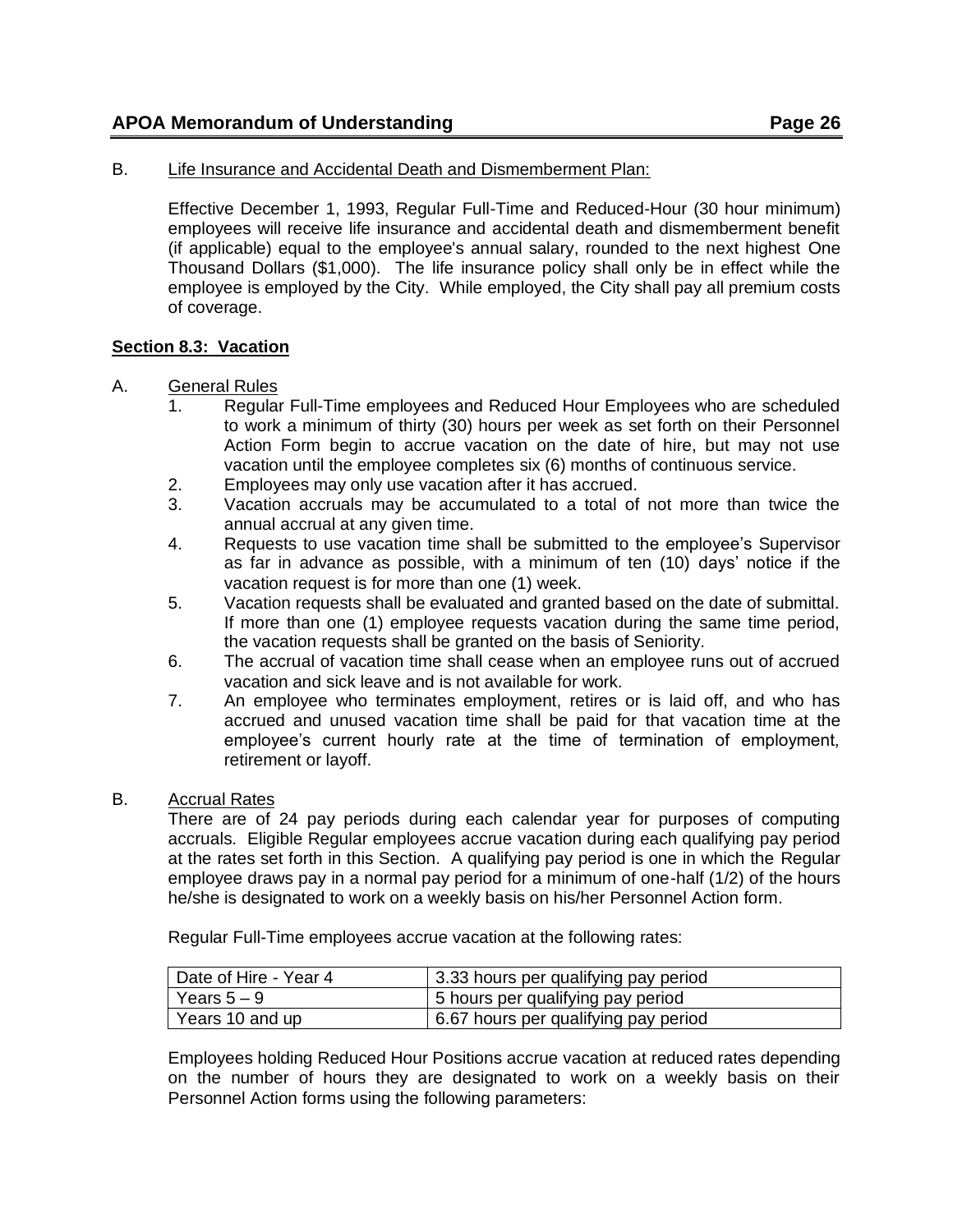| 30-39 hours per week | 75% of the Regular Full-Time Employee accrual rate |
|----------------------|----------------------------------------------------|
| 20-29 hours per week | 0% of the Regular Full-Time Employee accrual rate  |
| 10-19 hours per week | 0% of the Regular Full-Time Employee accrual rate  |

### <span id="page-26-0"></span>**Section 8.4: Holidays**

### A. General Rules

- 1. Regular Full-Time employees and Reduced Hour Employees who are scheduled to work a minimum of thirty (30) hours per week as set forth on their Personnel Action Form shall be paid for holidays as set forth in this Section.
- 2. A holiday falling within a vacation period shall not constitute a vacation day.
- 3. A holiday occurring while an employee is on sick leave shall not count against the employee's sick leave credits.
- 4. When a holiday falls on Friday or Saturday, the holiday shall be observed the previous Thursday.
- 5. If Christmas and New Year's Day fall on a Saturday, they will be observed the following Monday and the day before Christmas Day and the day before New Year's Day will be observed on the previous Thursday.
- 6. When a holiday falls on a Sunday, it will be observed on the following Monday.
- 7. Non-Shift workers who work on a City observed holiday will be entitled to one and one-half (1½) times the employee's normal rate of pay for actual hours worked on the holiday.
- 8. Shift workers are not subject to any of the provisions related to holidays. Instead, Shift workers are credited with thirteen (13) hours per month, which amounts to one hundred fifty-six (156) hours per year in lieu of holiday pay.
- 9. Employees who are out of work and are receiving Short Term Disability or Workers' Compensation benefits are not entitled to Holiday pay.
- B. Observed Holidays. The City observes the following holidays:

New Year's Day Martin Luther King's Birthday Washington's Birthday Memorial Day Independence Day Labor Day Veteran's Day Thanksgiving Day The day after Thanksgiving Day The day before Christmas Christmas Day The day before New Year's Day

C. Floating Holiday: On each July 1, employees shall be entitled to one (1) floating holiday, which shall be used by June 30 of the following year. There will be no carryover of the floating holiday from year to year.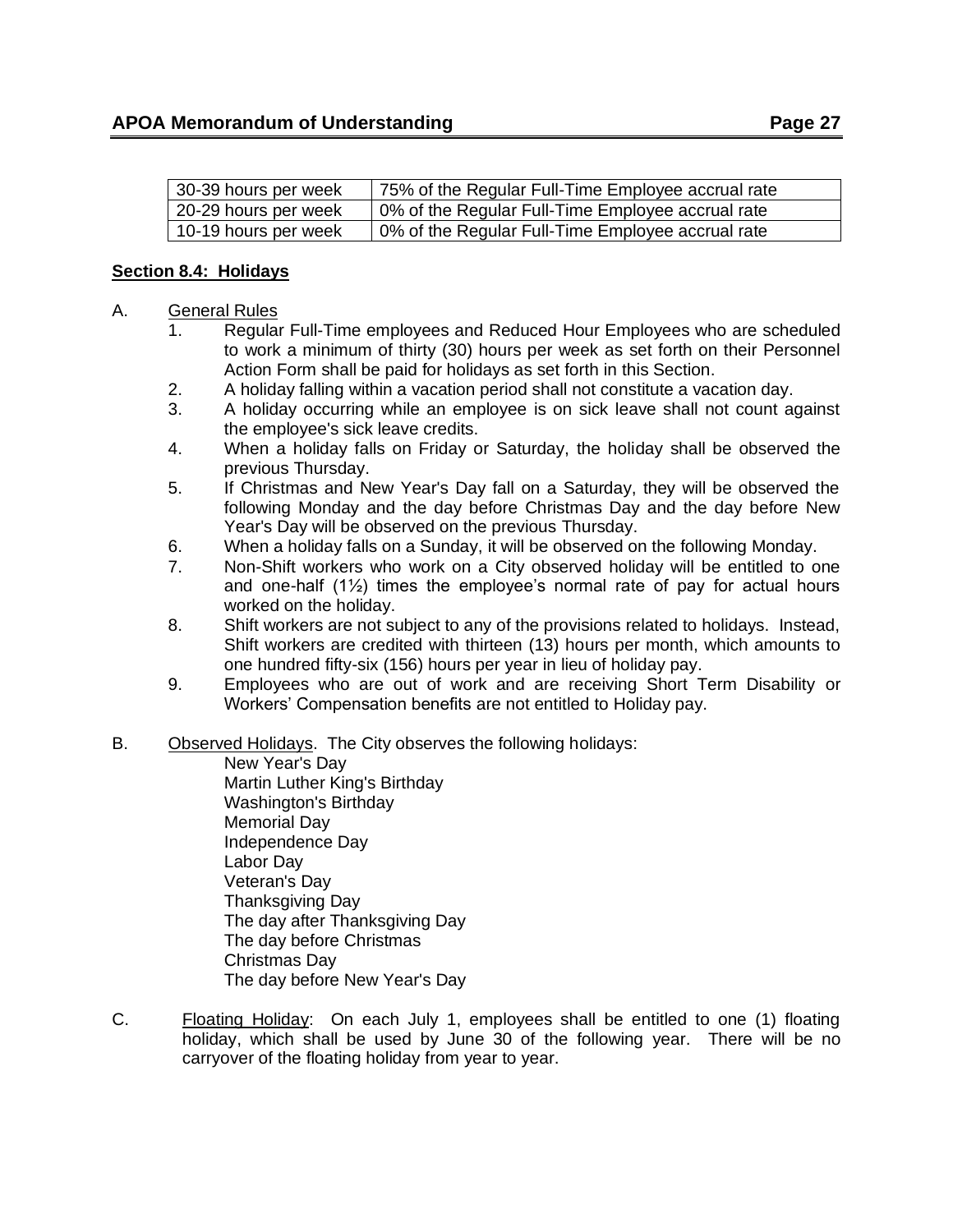### <span id="page-27-0"></span>**Section 8.5: Sick Leave**

- A. General Rules
	- 1. Employees who work a minimum of thirty (30) days per year begin to accrue sick leave on the date of hire but may not use sick leave until the employee completes ninety (90) days of continuous service. However, an employee may request permission from the City Manager to use sick leave prior to completing ninety (90) days of continuous service in the event of a bona fide illness. Requests for early use of sick leave may be grated in the City Manager's sole discretion.
	- 2. Employees may only use sick leave after it has accrued.
	- 3. There is no cap on the amount of accrued sick leave that Regular employees may use per year.
	- 4. Sick leave shall only be used for illness-related purposes, including, diagnosis, care or treatment of an existing health condition or preventative care, for the employee or an employee's family member (defined to include those identified in Section 8.6(B)). Sick leave may also be used by an employee who is a victim of domestic violence, sexual assault or stalking. Sick leave shall not be used by employees to take vacation.
	- 5. Employees shall use sick leave in increments of a minimum of one-quarter (1/4) hour.
	- 6. An employee who knows that he/she will need to be absent from his/her regular duties or responsibilities in advance of the date on which the leave is to be taken shall notify his/her Supervisor as soon as the employee becomes aware of the need for leave. When the need to use sick leave is not foreseeable, the employee shall notify his/her Supervisor as soon as practicable. In all cases, the employee must complete a Personnel Action Form (PAF).
	- 7. A Regular employee who retires or is laid off, and who has accrued and unused sick leave shall be paid for that sick leave up to a maximum of three-hundred forty (340) hours for Miscellaneous Members and five hundred (500) hours for Safety Members at the employee's current hourly rate at the time of retirement or layoff. Termination or voluntary separation prior to a qualified CalPERS retirement date does not qualify for paid sick leave under this section.
	- 8. An employee who retires and who has accrued and unused sick leave may have up to a maximum of two thousand (2,000) hours of that sick leave credited as service for purposes of CalPERS retirement.
- B. Accrual Rates

There are twenty-four (24) pay periods during each calendar year. Eligible employees accrue paid sick leave during each pay period in which the employee performs any service at the rates set forth in this Section.

1. Regular Full-Time Employees – Regular Full-Time employees accrue paid sick leave at the rate of one (1) hour of paid sick leave for every twenty (20) hours worked in a pay period, up to eighty (80) hours worked in a pay period. Employees who work eighty-one (81) to one hundred twenty (120) hours in a pay period do not earn additional paid sick leave. Employees who work more than one hundred twenty (120) hours in pay period earn an additional one (1) hour of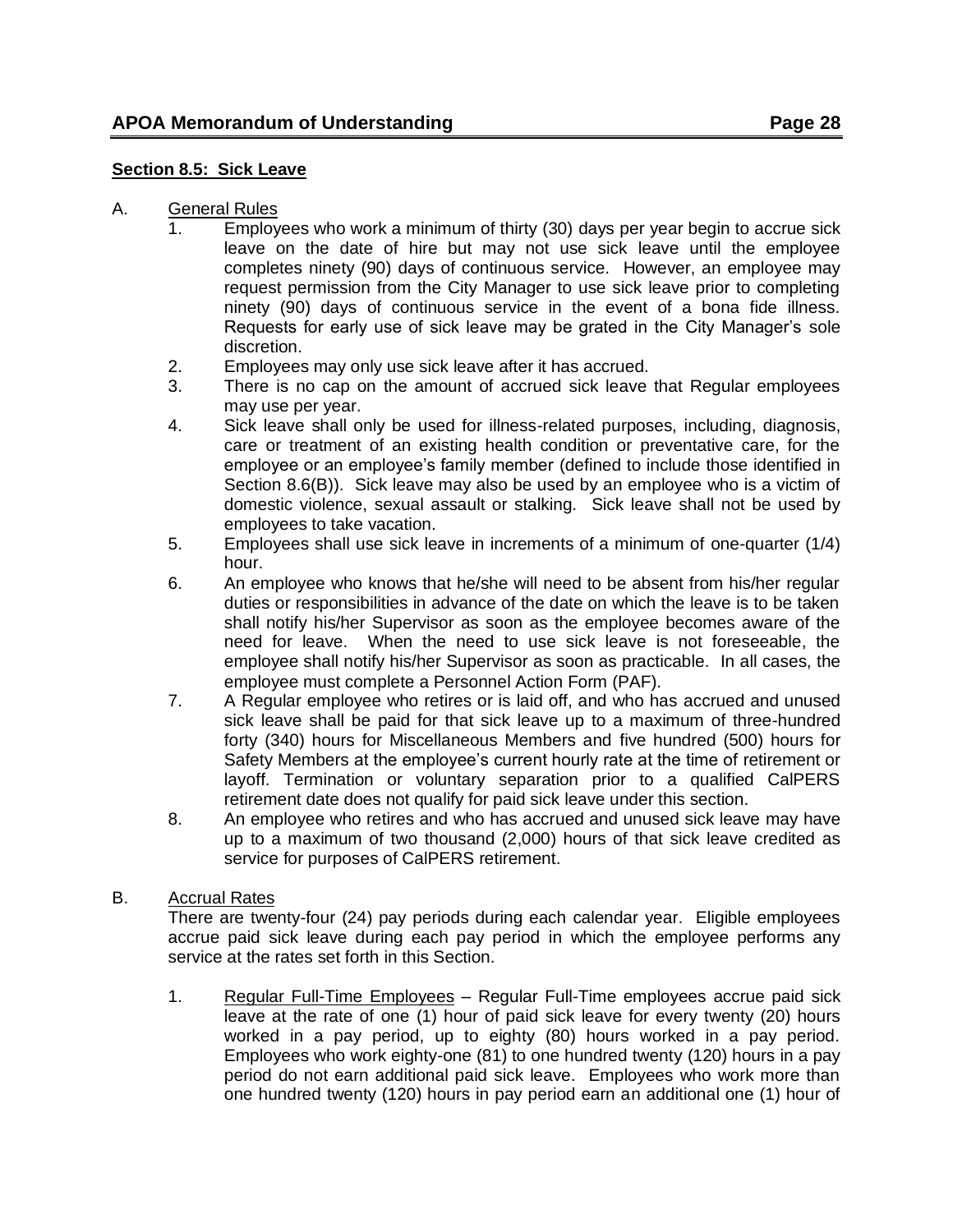paid sick leave for every thirty (30) hours worked above the one hundred twenty (120) hours in the pay period. The paid sick leave accrual schedule for Regular Full-Time employees is illustrated in the following chart:

|                       | Hours Worked Per Pay   Hours of Sick Leave Accrued Per Pay Period |
|-----------------------|-------------------------------------------------------------------|
| Period                |                                                                   |
| 1-20 hours worked     | 1 hour accrued                                                    |
| 21-40 hours worked    | 2 hours accrued                                                   |
| 41-60 hours worked    | 3 hours accrued                                                   |
| 61-80 hours worked    | 4 hours accrued                                                   |
| 120-plus hours worked | 1 additional hour is accrued for every 30 hours worked over       |
|                       | 120; e.g. 5 hours total will be accrued after 150 hours           |
|                       | worked                                                            |

<span id="page-28-0"></span>2. All Other Employees covered under this MOU – All employees other than Regular Full-Time employees accrue paid sick leave at the rates shown in the following chart:

|                      | Hours Worked Per Pay   Hours of Sick Leave Accrued Per Pay Period |
|----------------------|-------------------------------------------------------------------|
| Period               |                                                                   |
| 1-26 hours worked    | 1 hour accrued                                                    |
| 27-52 hours worked   | 2 hours accrued                                                   |
| 53-78 hours worked   | 3 hours accrued                                                   |
| 79-plus hours worked | 1 additional hour for every 30 hours worked over 79; e.g. 4       |
|                      | hours total will accrue after 109 hours worked                    |

## **Section 8.6: Bereavement Leave**

- A. General Rules
	- 1. Regular Full-Time employees and Reduced Hour Employees who are scheduled to work a minimum of thirty (30) hours per week as set forth on their Personnel Action Form are eligible for up to a maximum of three (3) work shifts of paid bereavement leave per incident following the death of a covered relative. For out of state funerals, up to an additional two (2) work shifts of paid bereavement leave per incident may be granted by the City Manager in his/her sole discretion.
	- 2. Department Directors and the City Manager may require evidence of the death of a covered relative prior to approving bereavement leave.
- B. Covered relatives include an employee's:

| Spouse                  | Grandparent               |
|-------------------------|---------------------------|
| <b>Domestic Partner</b> | Grandparent-in-law        |
| Father                  | Grandchild                |
| Mother                  | <b>Nephew</b>             |
| Father-in-law           | Niece                     |
| Mother-in-law           | Spouse of Nephew or Niece |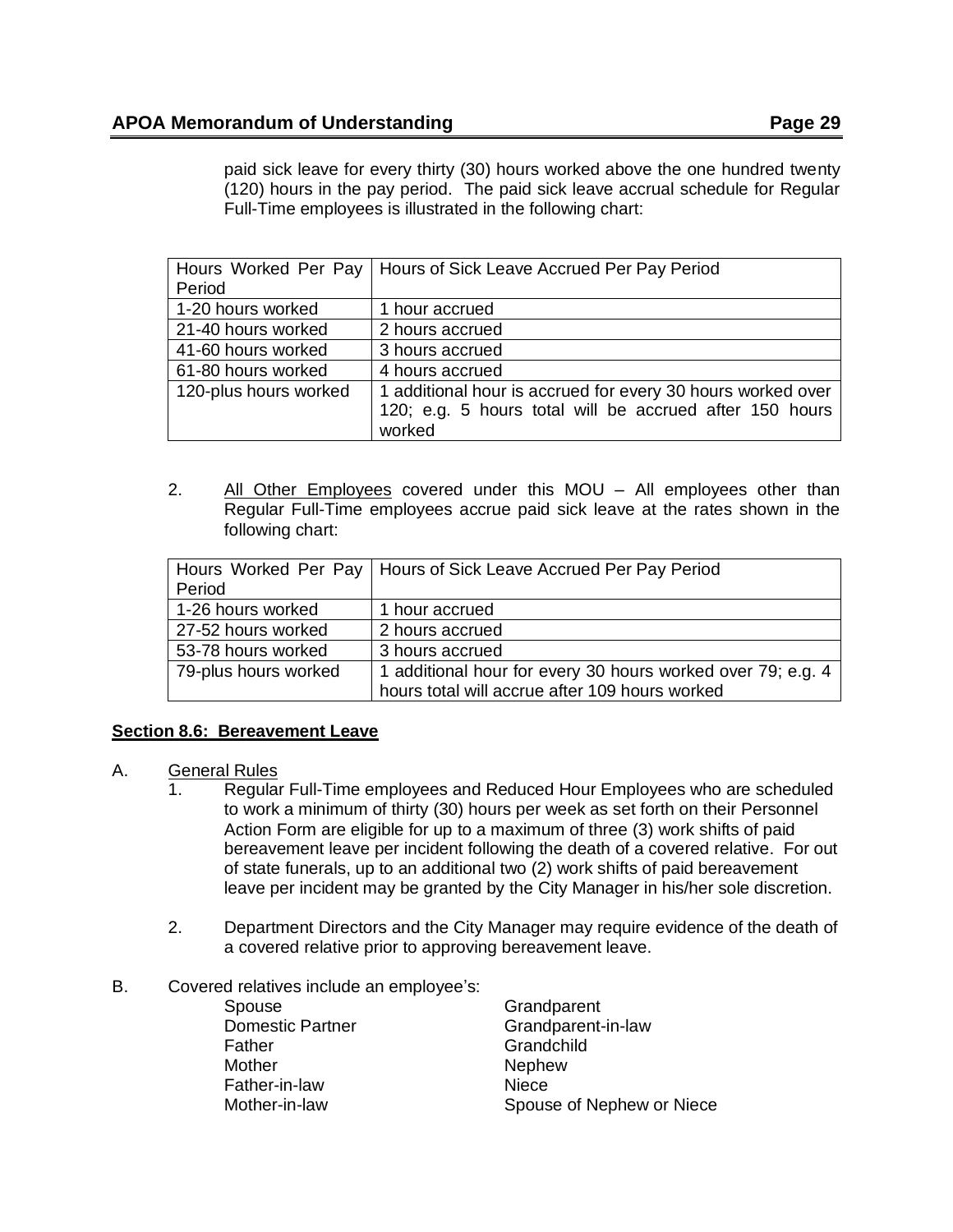Child Uncle Stepchild Aunt Foster child **First Cousin** 

Sibling Sibling Charles Communication Communication Charles Communication Charles Communication Charles Communication Charles Communication Charles Communication Charles Communication Charles Communication Charles Communic Spouse of Sibling Spouse of Sibling Spouse at the semployee at the semployee at the semployee at the semployee at the semployee at the semployee at the semployee at the semployee at the semployee at the semployee at the se Sibling of Spouse time of death

## <span id="page-29-0"></span>**Section 8.7: Short Term Disability**

- A. This Section applies to all Full-Time employees and Reduced Hour Employees who are scheduled to work a minimum of thirty (30) hours per week as set forth on their Personnel Action Form. This Section applies to all Disabilities, other than those which constitute Workers' Compensation Disabilities.
- B. An employee who suffers a Disability while employed by the City will be paid by the City at the rate of sixty-six and two-thirds percent (66.67%) of his/her regular hourly rate for a maximum of six (6) months ("Short Term Disability").
- C. An employee eligible for Short Term Disability may utilize accrued time off to supplement the amount they receive so the employee will earn a full check.
- D. The City's Short-Term Disability Plan becomes effective after a fourteen (14) day elimination period has elapsed from the last day worked.

In addition, the following tiers have been established for disability cost-sharing premiums:

1. Tier 1

Tier 1 covers Regular Full Time and Reduced-Hour (30 hour minimum) active employees hired on or before September 30, 2014.

While employed, the City shall pay all premium costs of coverage.

2. Tier 2

Tier 2 covers Regular Full Time and Reduced-Hour (30 hour minimum) active employees hired after September 30, 2014.

While employed, employees may participate in the City's Short Term Disability Plan, and shall be responsible for paying one-half (50%) of the monthly premium amounts, which are established by the City's provider and which shall be taken in the form of a payroll deduction on a bi-monthly basis.

E. The City may elect to self-fund or utilize insurance to fund the Short-Term Disability Plan described herein.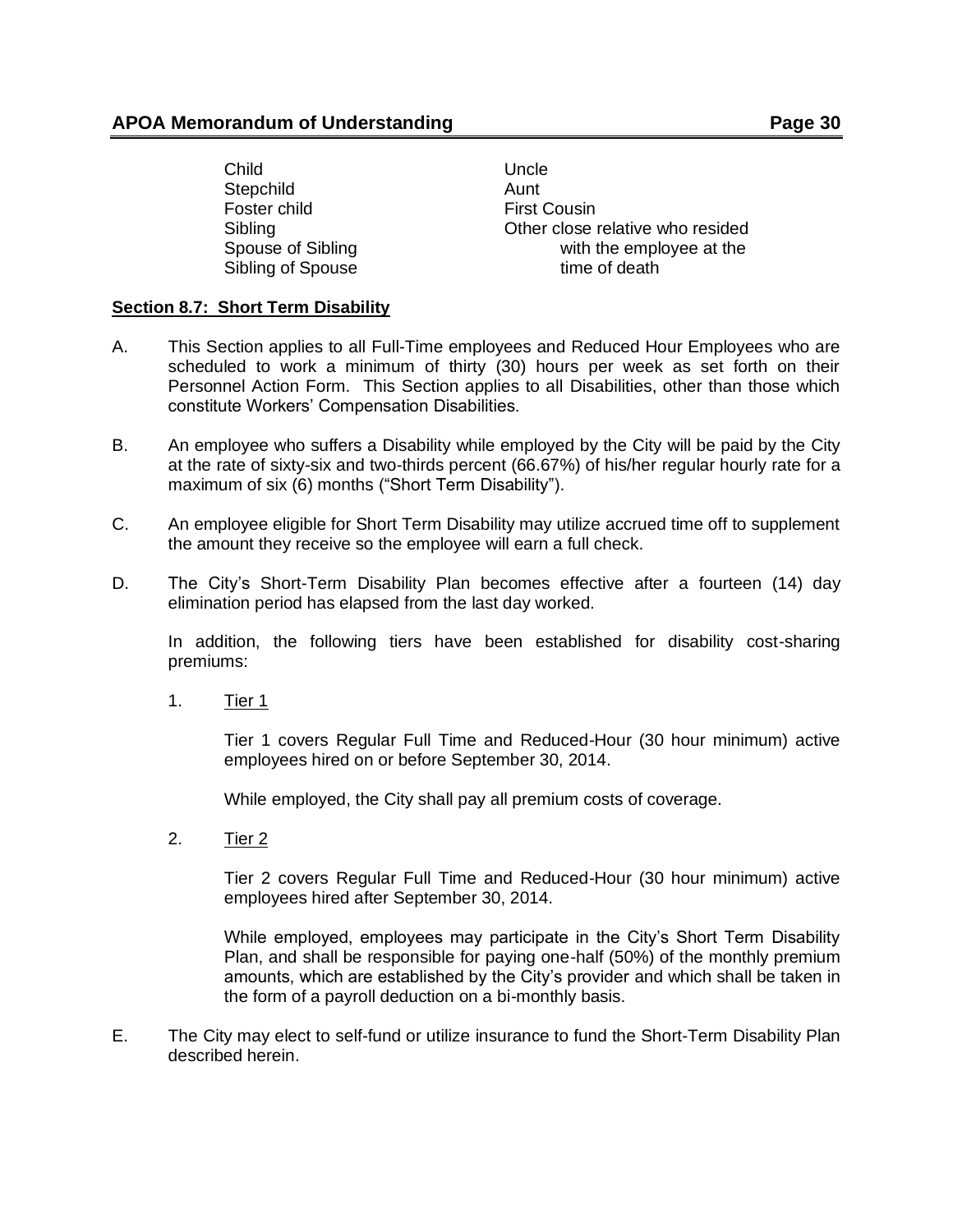- F. The City shall maintain medical, dental, and vision coverage according to the terms of Section 8.2 for the employee and eligible dependents for a maximum of six (6) months from the date the employee runs out of accrued time off and is not able to return to work as a result of a Disability, provided that the employee continues to pay the amounts designated to be paid by the employee as set forth in Section 8.2.
- G. The accrual of vacation time and sick leave time shall cease when an employee runs out of accrued vacation and sick leave and is not available for work.

# <span id="page-30-0"></span>**Section 8.8: Catastrophic Leave**

All requests under this Section shall be considered and approved on a case by case basis in the sole discretion of the City Manager. "Catastrophic Leave" is paid leave donated to an employee where the employee or the employee's direct family member, as defined herein, has suffered a major non-job related physical or mental illness, injury or disability and the employee has exhausted or is about to exhaust all accrued leaves and is not receiving compensation from any other sources (i.e. workers' compensation or disability). In such circumstances, an employee may be entitled to receive and use the accrued vacation, sick and/or compensatory leave time earned by another employee to extend the employee's ability to take paid leave. For purposes of this Section, the term "direct family member" shall include the employee's: spouse, child, father, mother, stepfather, stepmother, father-in-law, mother-in-law, brother, sister, grandparent, grandchild, or foster child. Both the donor and the recipient must be non-probationary, Regular, Full-time employees. Catastrophic Leave requests shall conform to the following criteria:

- A. Requests for donation of accrued vacation, sick, and/or compensatory leave time shall be processed in accordance with procedures specified by the City Manager.
- B. All donations shall be voluntary. Donated leave time shall not exceed more than twentyfive percent (25%) of the donor's accrued vacation, sick, and/or compensatory leave time totals at the time of the request.
- C. All donations shall be made in whole hour increments.
- D. All donations, once approved, shall be unconditional and irrevocable.
- E. Once a donation request has been granted, all time utilized shall be deducted from the donor's account on an as-needed basis, per pay period, and shall thereafter be treated the same as though it had been earned by the recipient.
- F. Generally, the total leave credits received by an employee shall normally not exceed three (3) months for any single occurrence within a twelve (12) month period.

# **ARTICLE 9: OTHER COMPENSATION**

## <span id="page-30-2"></span><span id="page-30-1"></span>**Section 9.0: One-time Retention Bonus**

## **Retention Bonus**

Effective the pay period following adoption of a Resolution ratifying this MOU by the City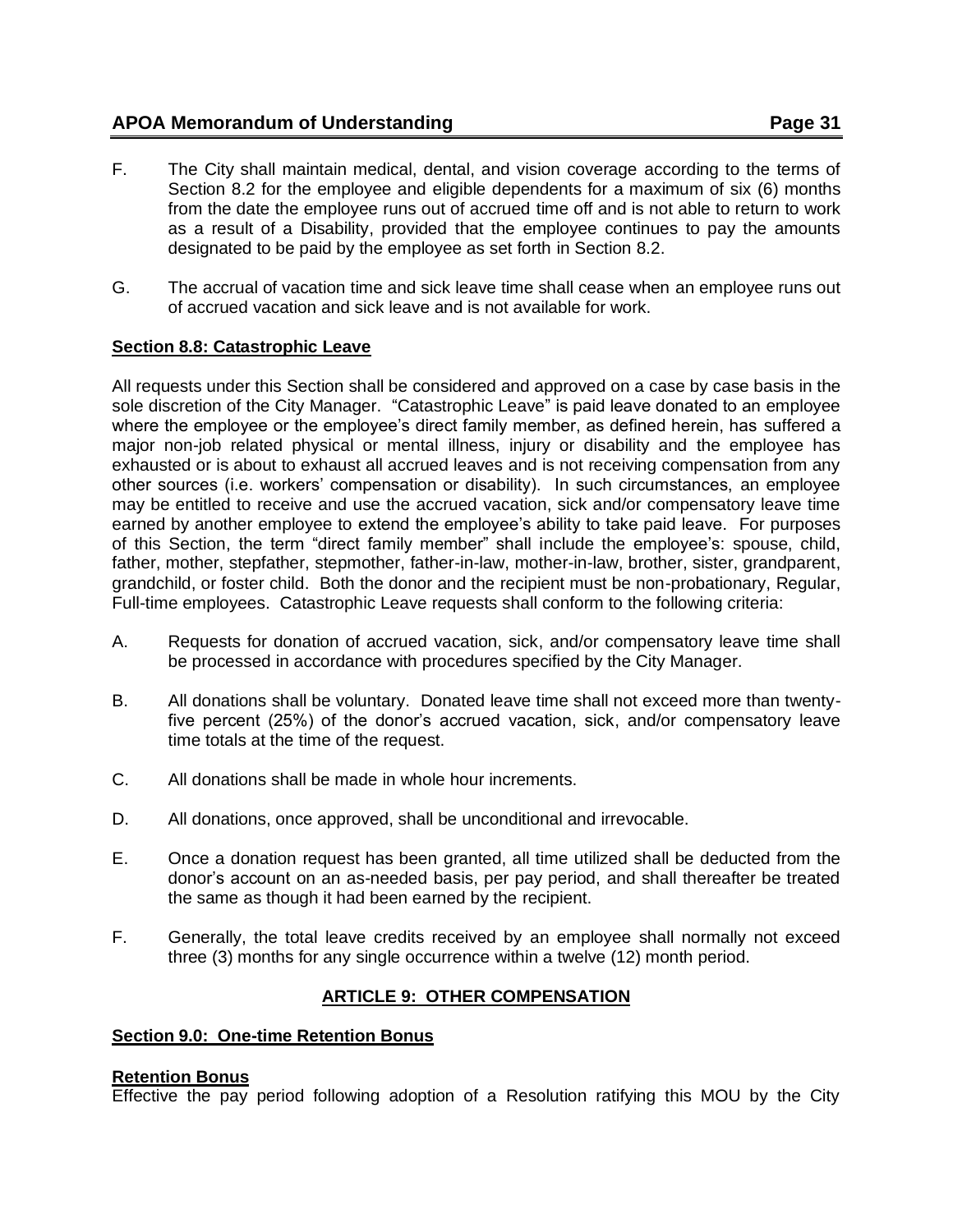Council, every regular full-time employee shall receive a one-time retention bonus in the amount of \$500. Every regular reduced hour employee shall receive a one-time retention bonus (\$500 pro-rated) based on regular work hours as indicated in appointing Personnel Action Form.

# **Section 9.1: Overtime Work**

- A. It is the City's policy to minimize the use of overtime. If an employee's Supervisor determines overtime work by the employee is necessary, he/she may allow overtime to be worked.
- B. Scheduling overtime shall be based on seniority. The seniority list of employees will be revolving such that if a senior member accepts overtime, he/she will go to the bottom of the list, but if he/she declines overtime, he/she shall remain at top of list.
- C. When the City knows in advance that overtime work will be required, it will give as much advance notice as possible to affected employees. The Parties recognize that advance notice may not be possible in the case of an emergency.
- D. The City shall not change work schedules to avoid the payment of overtime.

# <span id="page-31-0"></span>**Section 9.1.1: Calculation of Overtime**

- A. Safety Members
	- 1. Tier 1. Tier 1 covers Safety Members hired before March 1, 2015.

Overtime shall be computed based upon FLSA standards using a fourteen (14) day "work period" pursuant to Section 7K of the FLSA, with overtime to be paid for all hours worked over eighty (80) in the work period.

The following shall be counted as hours worked for purposes of computing overtime: holidays, vacation time, sick time and Compensatory Time Off.

2. Tier 2. Tier 1 covers Safety Members hired on or after March 1, 2015.

Overtime shall be computed based upon FLSA standards using a fourteen (14) day "work period" pursuant to Section 7K of the FLSA, with overtime to be paid for all hours worked over eighty-six (86) in the work period.

The following shall not be counted as hours worked for purposes of computing overtime: holidays, vacation time, sick time and Compensatory Time Off.

- B. Miscellaneous Members.
	- 1. Tier 1. Tier 1 covers Miscellaneous Members hired before March 1, 2015.

Overtime shall be computed based upon FLSA standards, with overtime to be paid for all hours worked over forty (40) in a work week.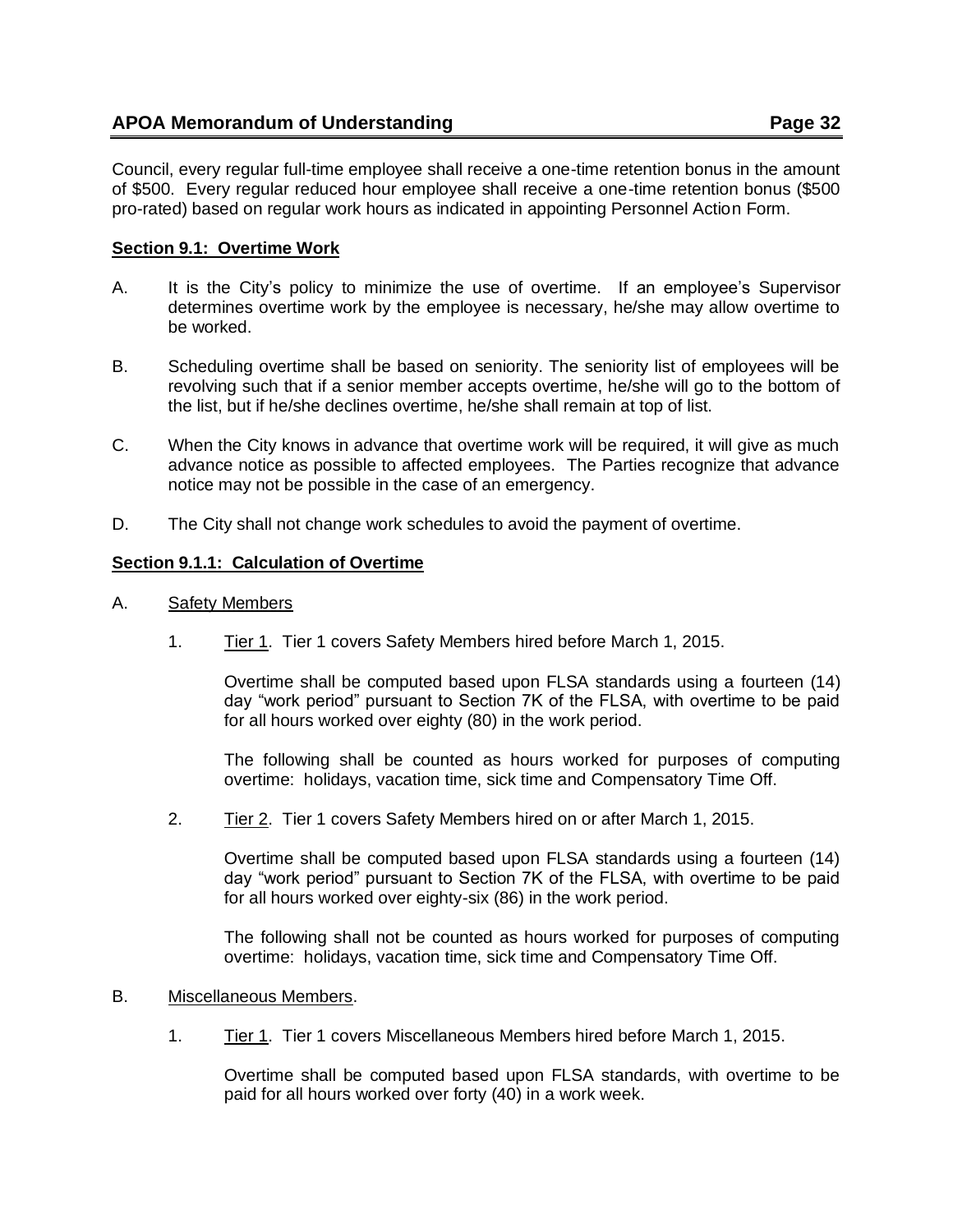The following shall be counted as hours worked for purposes of computing overtime: vacation time and Compensatory Time Off.

2. Tier 2. Tier 1 covers Miscellaneous Members hired on or after March 1, 2015.

Overtime shall be computed based upon FLSA standards, with overtime to be paid for all hours worked over forty (40) in a work week.

The following shall not be counted as hours worked for purposes of computing overtime: holidays, vacation time, sick time and Compensatory Time Off.

### <span id="page-32-0"></span>**Section 9.1.2: Compensatory Time Off**

- A. In the event that equivalent time off is given to an employee in lieu of overtime pay ("Compensatory Time Off"), the maximum amount of Compensatory Time Off in lieu of overtime pay an employee is permitted to accumulate at any one time shall be eighty (80) hours. Employees must be paid for any over time in excess of eighty (80) hours of accumulated Compensatory Time Off.
- B. Employees may elect to be paid for up to forty (40) hours of accumulated Compensatory Time Off in June and for up to another forty (40) in December.
- C. In the event that an employee's employment terminates, the employee takes a leave of absence, retires or the employee is laid off, and the employee has accumulated Compensatory Time Off, the employee shall be paid for the accumulated Compensatory Time Off at the employee's regular rate of pay.

#### <span id="page-32-1"></span>**Section 9.2: Standby Pay**

- A. Employees on standby shall receive compensation at the rate of One Hundred Dollars (\$100) per week.
- B. In the event of a call back, employees on standby will be expected to reach the appropriate work site as soon as reasonably possible but not later than sixty (60) minutes after the time in which the employee is notified of the need to return to work.

#### <span id="page-32-2"></span>**Section 9.3: Call Backs**

#### <span id="page-32-3"></span>**Section 9.3.1: Call Back Pay**

"Call Back Pay" is the pay the employee receives for all time worked, or for the time in which the employee has reported back to work after the employee, having completed his/her last regularly scheduled shift, left the work location and is requested to report back to work.

All Call Back Pay shall be paid at the employee's regular hourly rate, unless the employee qualifies for overtime pay in accordance with Section 9.1, in which case the overtime rate shall be computed in accordance with the FLSA.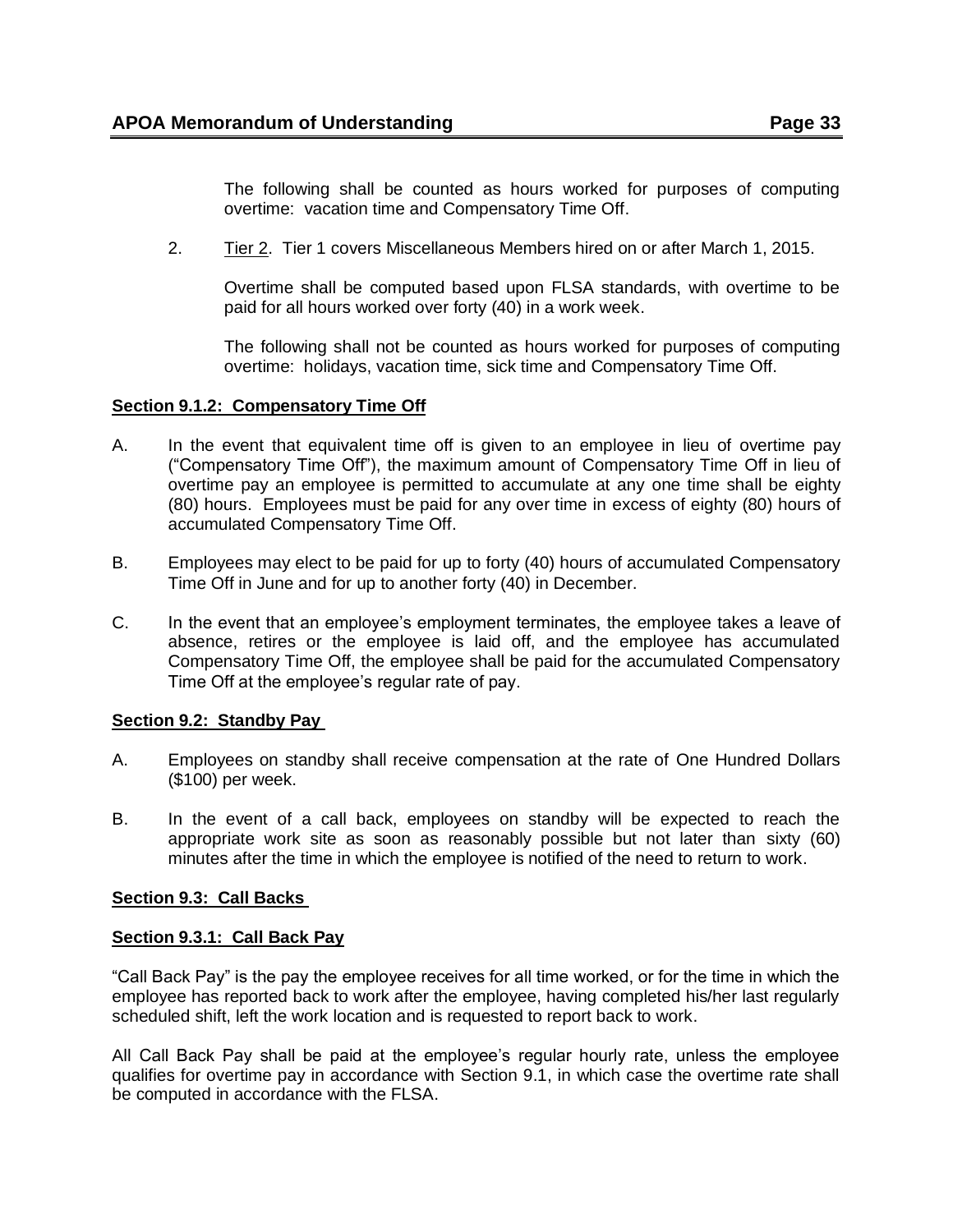# <span id="page-33-0"></span>**Section 9.3.2: Call Backs for Court Appearances**

Safety Members who are called back to work for a court appearance shall be paid for a minimum of three (3) hours, regardless of the actual amount of time spent working. The three (3) hour minimum shall include time spent travel to any court site within Merced County, up to a maximum of sixty minutes (60) for round trip travel (thirty (30) minutes each direction). The three (3) hour minimum shall include time spent travel to any court site outside of Merced County on an hour for hour basis, rounded up to the nearest quarter (1/4) hour.

Safety Members' timecards shall designate the actual amount of time spent on the call back for a court appearance so the City can compute overtime based upon the actual time worked in accordance with Sections 9.1 and 9.3.1.

### <span id="page-33-1"></span>**Section 9.3.3: Call Backs for Any Reason Other than Court Appearances**

An employee called back to work for any reason other than a court appearance shall be paid for a minimum of two (2) hours, regardless of the actual amount of time spent working.

Employees' timecards shall designate the actual amount of time spent on the call back so the City can compute overtime based upon the actual time worked in accordance with Sections 9.1 and 9.3.1.

#### <span id="page-33-2"></span>**Section 9.4: On the Job Injury**

- A. All employees shall immediately report any and all injuries that occur while at work to their Department Director, contact the Nurse's hotline, record the injury in the Injury Log, and complete all paperwork required by law (i.e. DWC-1), regardless of how minor you believe the injury to be. Employees who are not physically able to complete the foregoing shall notify their Supervisor so he/she can do so.
- B. Employees in this PD Unit shall be entitled to Worker's Compensation benefits mandated by the State of California Labor Code, including any legally binding change in those benefits which the State of California may adopt during the term of this MOU.
- C. Employees absent from work as a result of an industrial injury may use accumulated sick leave, vacation time and/or Compensatory Time Off to supplement Workers' Compensation benefits up to the full amount of the employee's regular rate of pay. Employees can also use their floating holiday to receive compensation during the three (3) day waiting period.
- <span id="page-33-3"></span>D. Medical examinations and/or fitness for duty examinations for all employees may be required in the sole discretion of the City Manager before an employee returns to work following an injury. If required, the cost of such examination shall be paid by the City.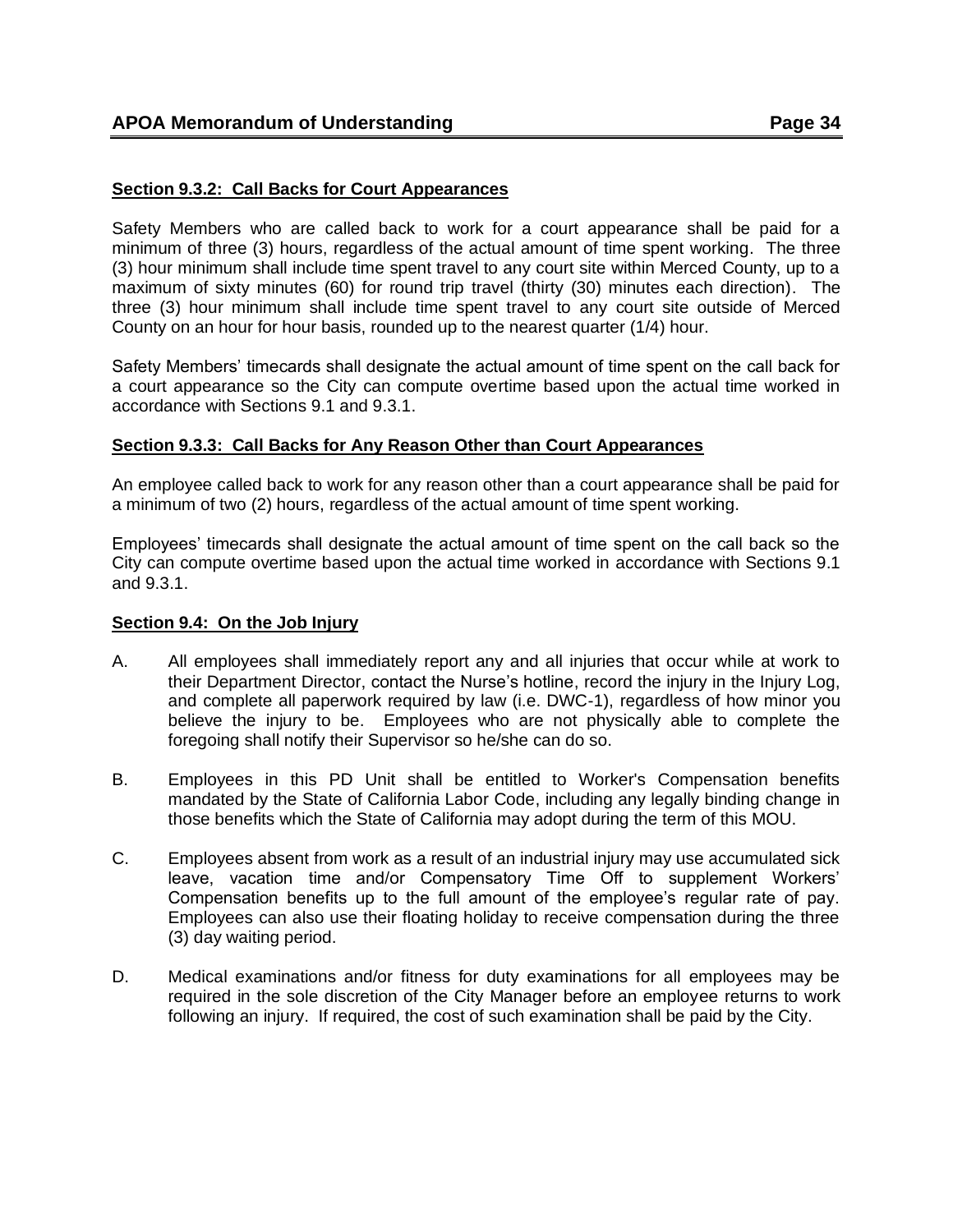#### **Section 9.5: Jury Duty and Witness Duty Unrelated to Employment**

- A. An employee who receives a summons to appear for jury duty or to serve as a witness in a case that is unrelated to his/her employment with the City shall promptly provide his/her Supervisor with a copy of the summons.
- B. An employee summoned for attendance by any court for jury duty during his/her normal working hours shall receive compensation for the time spent while appearing for jury duty at their normal hourly rate of pay, but the time the employee spends at jury duty shall not count as time worked for the purposes of computing overtime. Employees who receive compensation for jury service shall remit that compensation to the City.
- C. An employee summoned for attendance by any court as a witness during his/her normal working hours shall not receive compensation from the City but may elect to use accrued time off.
- D. An employee summoned for appearance at jury duty or as a witness shall report to work before and/or after the schedule appearance as determined by the employee's Department Director.

#### <span id="page-34-0"></span>**Section 9.6: Mileage Allowance**

An employee required to keep a private automobile for use in carrying out his/her official duties as a City employee, as well as an employee who is occasionally required to use a private automobile in the execution of his/her official duties as a City employee, shall be reimbursed by the City at the Standard Mileage Rate that is published by the IRS. Employees acknowledge that different rates are established by the IRS for use of personal vehicles when a City vehicle is available.

Prior authorization for use of a private automobile must be obtained from the employee's Department Director.

Employees who seek to use their own vehicle in lieu of an assigned City-owned vehicle must comply with the City's Vehicle Policy.

#### <span id="page-34-1"></span>**Section 9.7: Uniform and Safety Equipment**

- A. Employees shall not receive an allowance for uniforms or safety equipment. Instead, the City shall supply, replace, and maintain uniforms and safety equipment required by the City. Uniform benefits are not PERSable as special compensation.
- B. Detectives shall receive reimbursement, up to a maximum of Three Hundred Dollars (\$300.00) per calendar year for a maximum of three (3) dress shirts and one (1) pair of dress pants to be worn while on duty. An employee may receive this reimbursement by producing copies of receipts for the clothing to the Administrative Manager within thirty (30) days of purchase.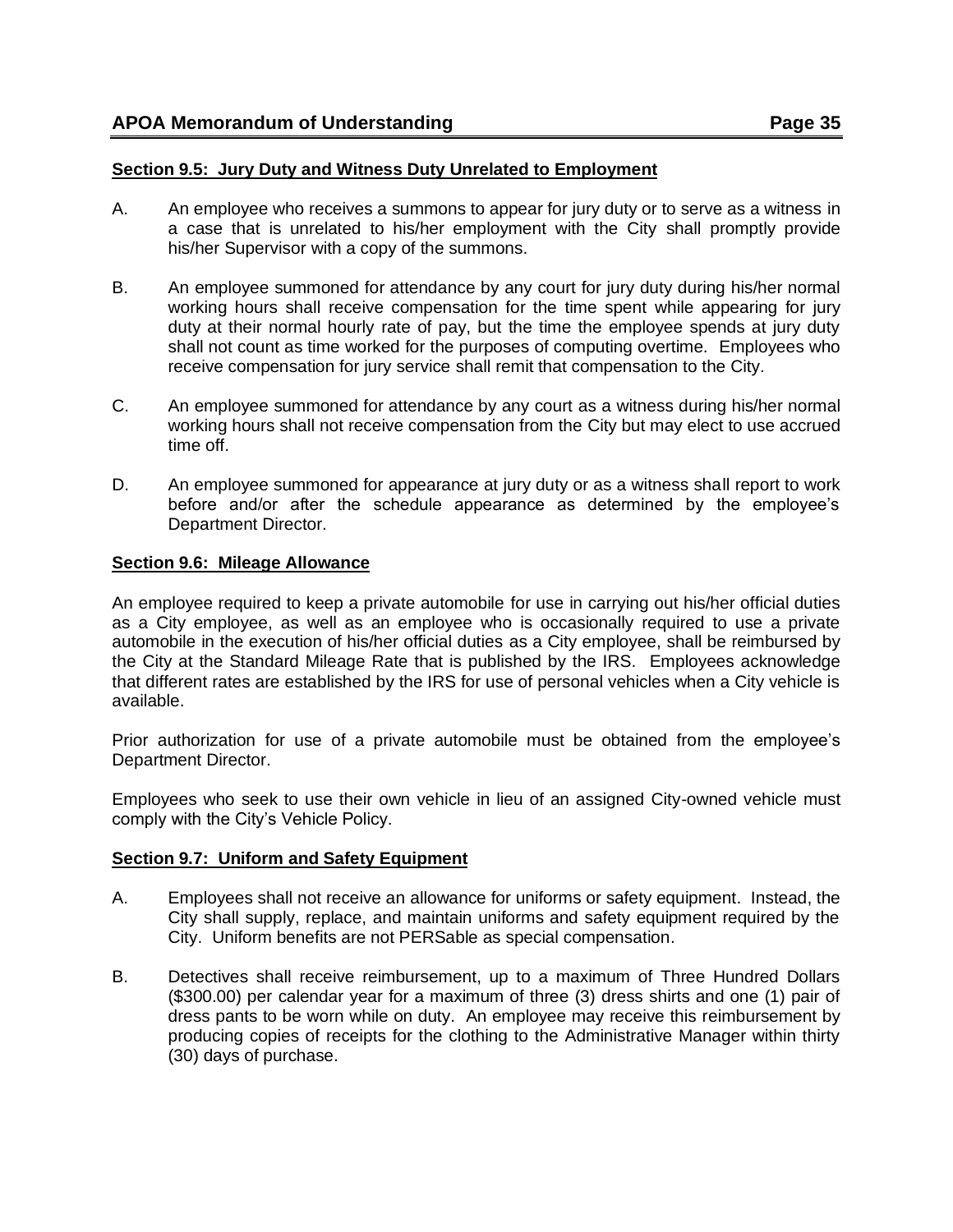- C. City shall provide prescription lenses as needed for respiration masks and safety goggles.
- D. For Safety Members, City shall provide a maximum of two (2) pairs of safety boots, as needed, during each calendar year.

### <span id="page-35-0"></span>**Section 9.8: Educational Incentive**

Safety Members in the ranks of Police Officer (including the Officer assigned as Detective) and Police Sergeant who meet the qualifications set forth below shall have an educational incentive payment added to their base salaries as follows:

- A. Two and one-half percent (2.5%) of the employee's base pay for employees who possess either: (1) an Associate Degree; or (2) a POST Intermediate Certificate. This educational incentive shall apply on the first day of the first pay period after the Safety Member has completed one (1) full year of employment with the Atwater Police Department.
- B. Five percent (5%) of the employee's base pay for employees who possess either: (1) a Bachelor of Arts Degree or Bachelor of Science Degree; or (2) a POST Advanced Certificate. This educational incentive shall apply on the first day of the first pay period after the Safety Member has completed one (1) full year of employment with the Atwater Police Department.

Employees shall only qualify for one (1) of the foregoing Educational Incentives. Educational Incentives are PERSable as special compensation.

This section is not applicable to incumbents in Police Officer classifications during the Initial Probationary Period as defined in Article 5, Section 5.2.

#### <span id="page-35-1"></span>**Section 9.9: Special Assignment Pay**

#### **Section 9.9.1:**

Employees may be assigned to one or more of the Special Assignment categories outlined in sections A-K of Section 9.9.6 of this MOU, after undergoing a competitive process and upon the recommendation of the Police Chief and approval of the City Manager in his/her sole discretion. Employees selected for Special Assignments will receive Special Assignment pay as set forth in Section 9.9.6 provided the employee performs the duties of the Special Assignment at least 50% of his/her time in the applicable pay period. An employee may receive Special Assignment pay for a maximum of two (2) categories, regardless of the number of assignments the employee actually occupies.

#### **Section 9.9.2:**

Unless otherwise set forth in this Section, Special Assignments shall be for an initial period of three (3) years. However, the Police Chief, may, in his or her discretion, extend any initial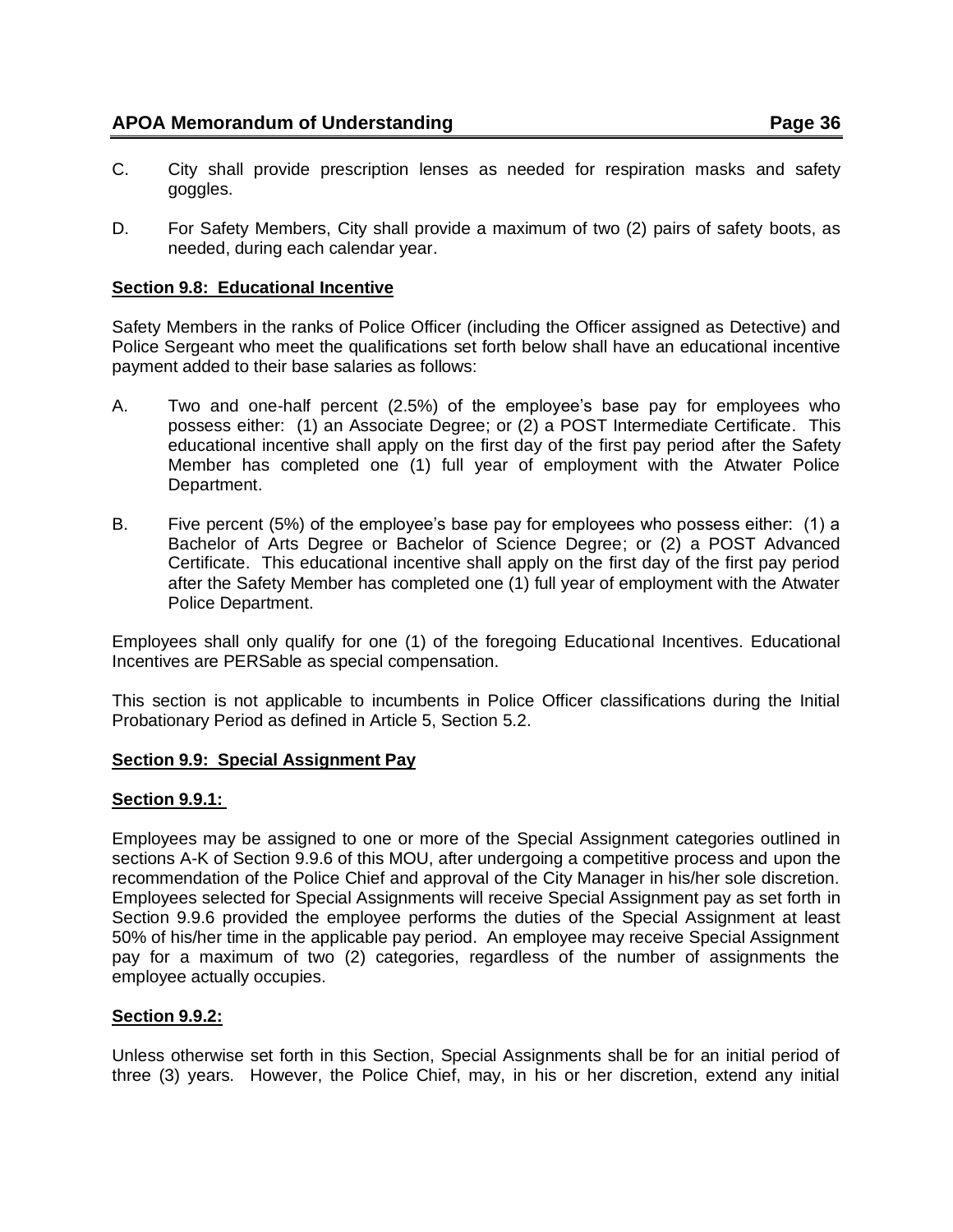Special Assignment prior to its expiration for a period not to exceed two years (5 years total) upon approval by the City Manager.

### **Section 9.9.3:**

A break from work or suspension of a Special Assignment for any reason or length whatsoever, does not extend the Special Assignment period. Notwithstanding the foregoing, an employee who is removed temporarily from a Special Assignment, and assigned back to patrol duty due to a staffing shortage, shall have the option of returning to his/her Special Assignment when he/she is released from patrol duty, and the length of his/her Special Assignment period shall be extended for a period equal to the length of time the employee spent on patrol duty.

### **Section 9.9.4:**

If an employee is assigned to receive Special Assignment pay in one category, and he or she is subsequently assigned to another Special Assignment that is deemed an Incompatible Assignment, the Employee shall vacate the previous Special Assignment, and a new term will start for the new assignment. Incompatible Assignments are two assignments that cannot be performed at the same time. Incompatible Assignments are determined by the Chief of Police.

### **Section 9.9.5:**

An employee whose Special Assignment term has expired, been vacated or who has been removed from the Special Assignment for any reason under Section 12.2 of this MOU, may apply to renew his or her Special Assignment. However, any such employee shall be required to go through the competitive process, as determined by the Police Chief, prior to renewal. However, employees who have been temporarily assigned to patrol duty as set forth in Section 9.9.3 shall not be required to go through the competitive process in order to return to their Special Assignment. Special Assignments may be renewed for an additional three (3) to five (5) year terms based upon the recommendation of the Chief of Police and approval of the City Manager, in his/her sole discretion.

If an employee is not regularly assigned to one of the Special Assignment positions (defined as performing the duties more than 50% of the time in a pay period), but has been assigned to Special Assignment duties on an ad hoc or intermittent basis, he or she shall receive Special Assignment pay on an hour for hour basis, for all hours spent performing the Special Assignment duties. In order for an employee to be eligible to receive Special Assignment pay on an hour for hour basis, he or she must have completed the competitive process and been placed on the eligibility list for that Special Assignment.

Notwithstanding any other provision of Section 9.9.5, if an employee is out of work for any reason whatsoever, including but not limited to a non-industrial or industrial injury, for more than one (1) pay period, the employee's Special Assignment pay shall be suspended effective the beginning of the pay period following the last day the employee worked. Notwithstanding the foregoing, should an employee take vacation during a Special Assignment for a period of two weeks or less, he or she shall continue to receive Special Assignment pay for the two-week period. Should an employee take vacation in excess of two weeks, he or she shall continue to receive Special Assignment Pay for the period in excess of two weeks, unless another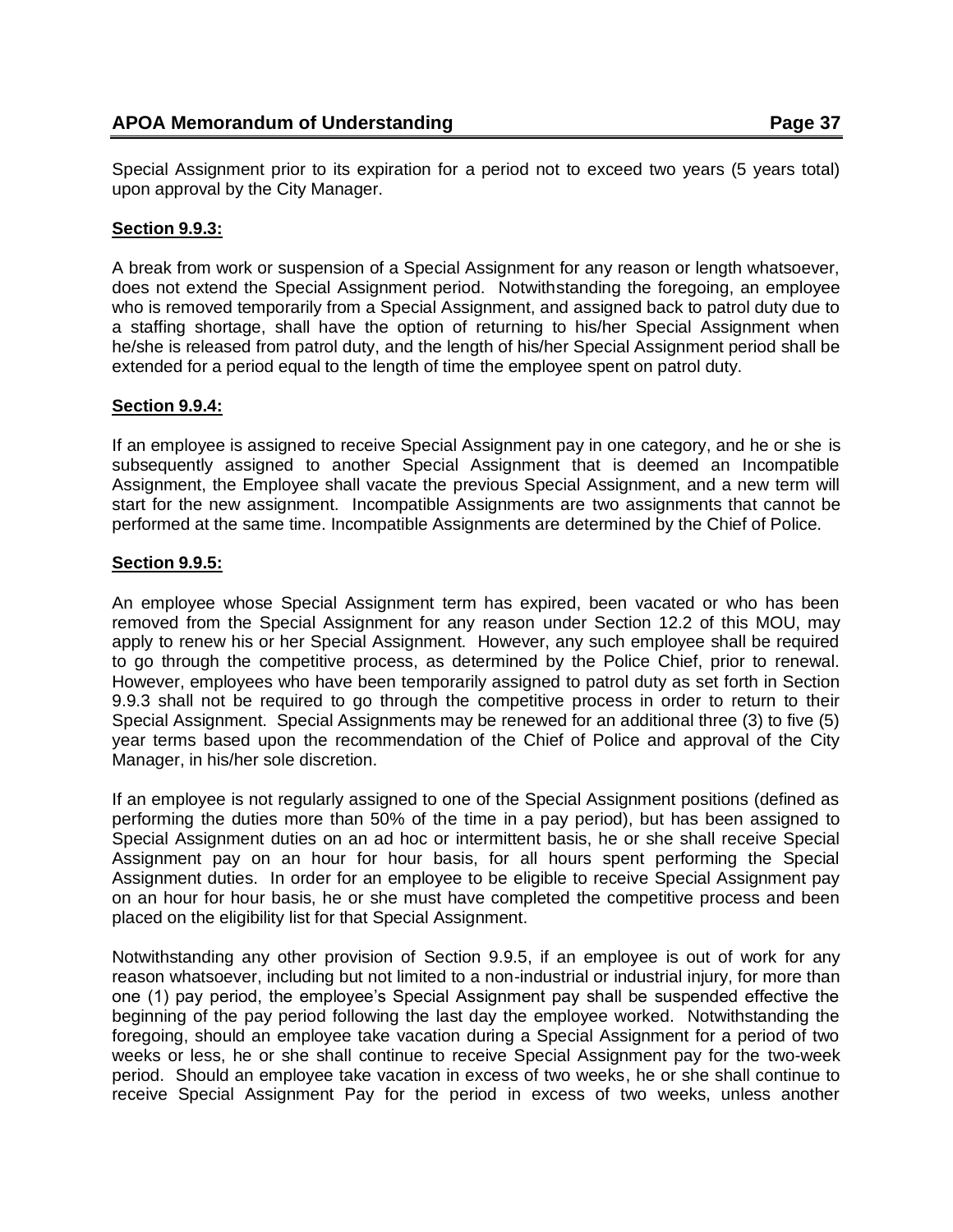employee has been assigned to temporarily fill the employee's Special Assignment position and is receiving Special Assignment pay. Unless otherwise set forth in this section, Special Assignment pay shall be reinstated the first pay period following the return of the employee to work provided that the employee is cleared to, and actually does, perform the Special Assignment.

### **Section 9.9.6:**

Police Officer and/or Dispatcher classifications during the Initial Probationary Period as defined in Article 5, Section 5.2 are not eligible for special assignments. Special Assignments are as follows:

- A. Gang and Narcotics Agent The employee(s) assigned to serve as a Gang and Narcotics Agent shall receive Special Assignment pay equal to five percent (5%) of the employee's base hourly rate during the time in which s/he is assigned to the Special Assignment, or, if performing said duties and responsibilities on an ad hoc or intermittent basis, for the hours in which those duties were performed. Appointments to this assignment are contingent upon approval by MAGNET Committee of Chiefs. Pay under this category is not considered special compensation and is therefore not PERSable.
- B. Detective The employee(s) assigned to serve as a Detective shall receive Special Assignment pay equal to five percent (5%) of the employee's base hourly rate during the time in which s/he is assigned to the Special Assignment, or, if performing said duties and responsibilities on an ad hoc or intermittent basis, for the hours in which those duties were performed. Pay under this category is considered special compensation and is PERSable.
- C. School Resource Officer The employee(s) assigned to serve as a School Resource Officer shall receive Special Assignment pay equal to five percent (5%) of the employee's base hourly rate for the hours which s/he performs said duties and responsibilities. School assignments are subject to location change(s) in the sole discretion of the Police Chief. In the event any School Resource Officer agreement is not renewed by the School District, said assignment(s) will be automatically terminated. Pay under this category is considered special compensation and is PERSable.
- D. Street Crime Officer The employee(s) assigned to serve as a Street Crime Officer shall receive Special Assignment pay equal to five percent (5%) of the employee's base hourly rate during the time in which s/he is assigned to the Special Assignment, or, if performing said duties and responsibilities on an ad hoc or intermittent basis, for the hours in which those duties were performed. Pay under this category is not considered special compensation and is therefore not PERSable.
- E. Traffic Officer The employee(s) assigned to serve as a Traffic Officer shall receive Special Assignment pay equal to five percent (5%) of the employee's base hourly rate, during the time in which s/he is assigned to the Special Assignment, or, if performing said duties and responsibilities on an ad hoc or intermittent basis, for the hours in which those duties were performed. Pay under this category is not considered special compensation and is therefore not PERSable.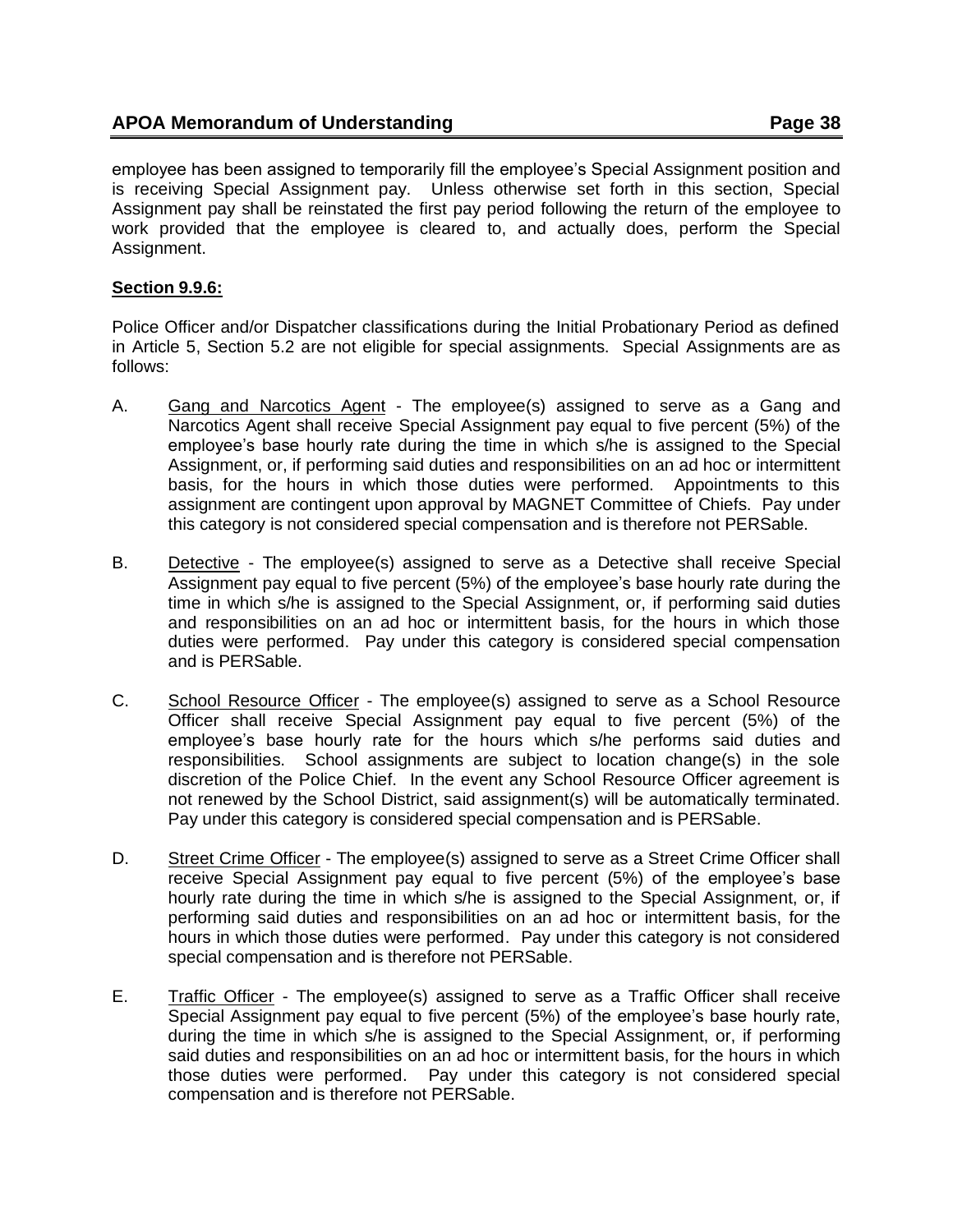F. K-9 Officer - The employee(s) assigned to serve as K-9 Officer shall receive an additional payment of thirty (30) minutes per day (for a total of seven (7) hours per pay period) at the employee's regular base hourly rate during the time in which s/he is assigned to serve as K-9 Officer and the K-9 is actually placed with the Officer. The purpose of this payment is to compensate the K-9 Officer for performing duties related to caring for his/her assigned K-9 for the benefit of the Police Department. If any or all of the additional seven (7) hours per pay period for which the K-9 Officer is paid for performing K-9 duties causes the Officer to work overtime pursuant to FLSA, the K-9 Officer shall be paid overtime for that portion which qualifies as overtime in accordance with FLSA. Overtime shall be computed based upon FLSA standards using a fourteen (14) day "work period" pursuant to Section 7K of the FLSA, with overtime to be paid for all hours worked over eighty-six (86) in the work period.

The following shall not be counted as hours worked for purposes of computing overtime: holidays, vacation time, sick time, and Compensatory Time Off.

Pay under this category is not considered special compensation and is therefore not PERSable.

- G. Field Training Officer The employee(s) assigned to serve as a Field Training Officer ("FTO") shall receive Special Assignment pay equal to five percent (5%) of the employee's base hourly rate during the time in which s/he is performing FTO duties and responsibilities on an ad hoc or intermittent basis, for the hours in which those duties were performed. Pay under this category is considered special compensation and is PERSable.
- H. Public Safety Dispatcher Training Officer When a Public Safety Dispatcher is assigned as the Public Safety Dispatcher Training Officer ("PSDTO"), s/he shall receive Special Assignment pay equal to five percent (5%) of the employee's base hourly rate during the time in which s/he is performing PSDTO duties and responsibilities on an ad hoc or intermittent basis, for the hours in which those duties were performed. All training shall be consistent with guidelines established for existing Field Training Officers ("FTO") and shall be conducted pursuant to the approved PSDTO manual. Pay under this category is considered special compensation and is PERSable.
- I. Bilingual Pay Up to five (5) employees in the Police Department Unit who are fluent in both English and Spanish may be selected by the City Manager, in his/her sole discretion, to serve as the City's interpreter(s) for a period of five (5) years provided that the employee is performing said duties and responsibilities. The City's Spanish-English interpreter(s) shall be paid as follows ("Bilingual Pay"):
	- Interpreters assigned on or before March 10, 2016 shall be paid an additional five percent (5%) above their monthly base pay rate of pay.
	- Interpreters assigned after March 10, 2016 shall be paid \$100 per month. The rate set forth herein shall apply to employees who previously served as an interpreter and are later re-selected to provide interpreting service.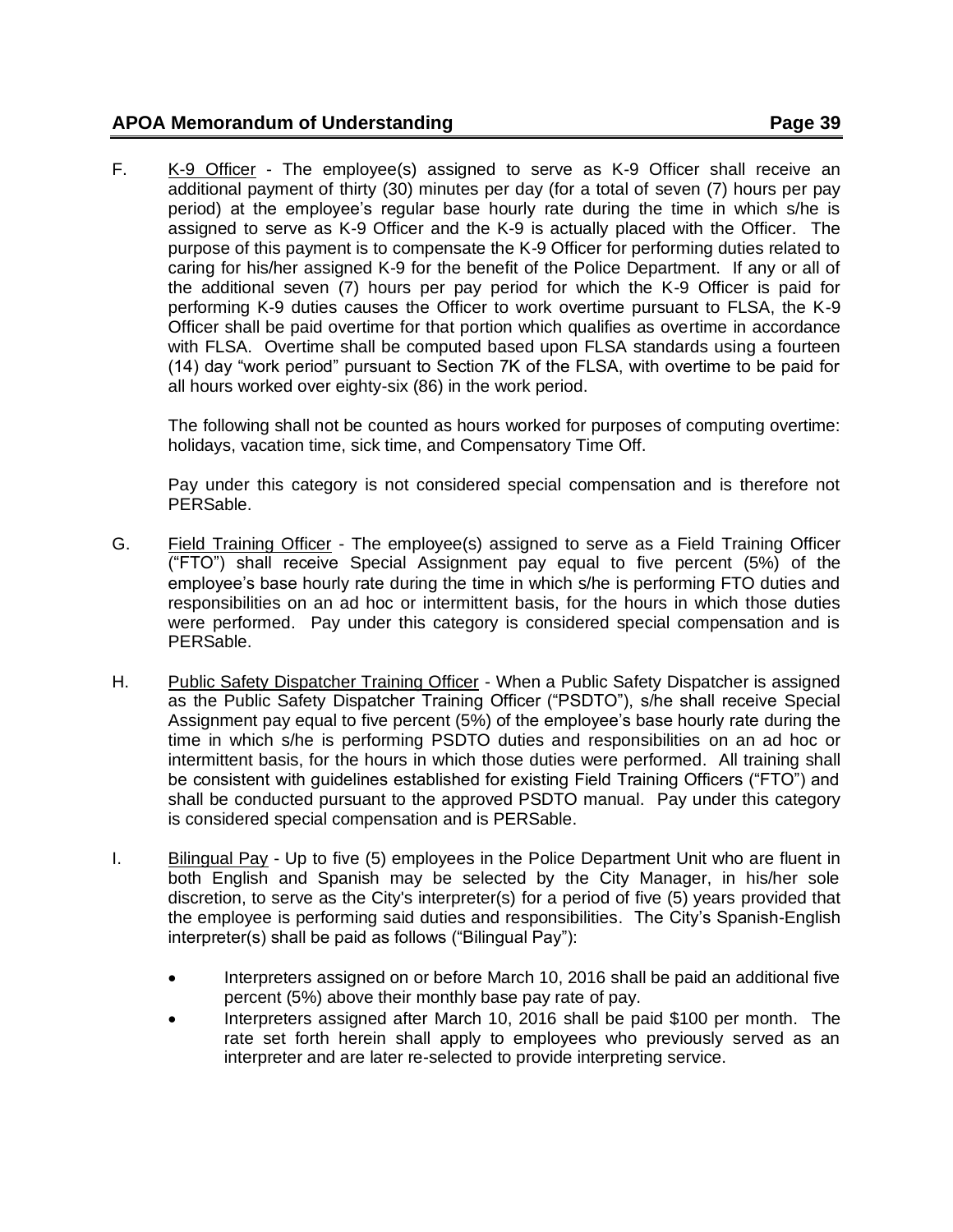Eligibility to serve as a City Spanish-English interpreter shall be determined by successfully passing the Spanish-English interpreter's oral test administered by the County of Merced.

Pay under this category is considered special compensation and is PERSable.

- J. Additional Duty Except as provided in the subsections A J of this Section, when an employee is assigned by a Supervisor to perform duties in addition to those that fall within the employee's job description, the employee shall receive a salary increase of up to ten percent (10%) during the pay period that the employee is actually performing the additional duties on an hour by hour basis. The actual amount of the salary increase shall be based upon the quantity and quality of the additional duties being performed, as determined in the sole discretion of the City Manager. Pay under this category is not considered special compensation and is therefore not PERSable.
- <span id="page-39-0"></span>K. Detective Sergeant - The Police Sergeant assigned to serve as Police Detective Sergeant shall receive Special Assignment pay equal to five percent (5%) of the employee's base hourly rate during the time in which s/he is assigned to the Special Assignment, or, if performing said duties and responsibilities on an ad hoc or intermittent basis, for the hours in which those duties were performed. The assignment of Police Detective Sergeant is for a minimum term of one (1) year and may be extended or discontinued at any time following completion of the minimum term in the sole discretion of the Police Chief. Pay under this category is considered special compensation and is PERSable.

#### **Section 9.10: Required Certification**

If a test or required training for renewal of a mandatory certification or license is only offered during the normal working hours of an employee, and such certification or license is required by the City for the employee's job classification, the City will pay costs directly related to taking the required test or participating in the required training including registration fees, course materials, and travel expenses in accordance with the City's Travel Policy. The employee must take the test or participate in the required training at the site which is closest to Atwater and must give sufficient advance notice to permit the City to cover the employee's absence. If the test or required training is offered outside of the normal working hours of an employee, the employee shall have the option to switch their day off to the day of the test or required training within the same workweek on a day that falls after the test or required training. If the employee elects not to switch his/her day off with the date of the test or required training, the employee shall not be paid for the time spent taking the test or participating in the test or the required training.

#### <span id="page-39-1"></span>**Section 9.11: Ammunition**

In addition to the ammunition which is supplied at the quarterly firearms proficiency shoots, each Safety Member shall be allowed to utilize, at the City's expense, one hundred (100) rounds of ammunition each month for Safety Members other than Range Masters, who shall receive one hundred fifty (150) rounds, for his/her primary duty weapon at a firing range approved by the Police Department. The allotted rounds of ammunition must be used each month and shall not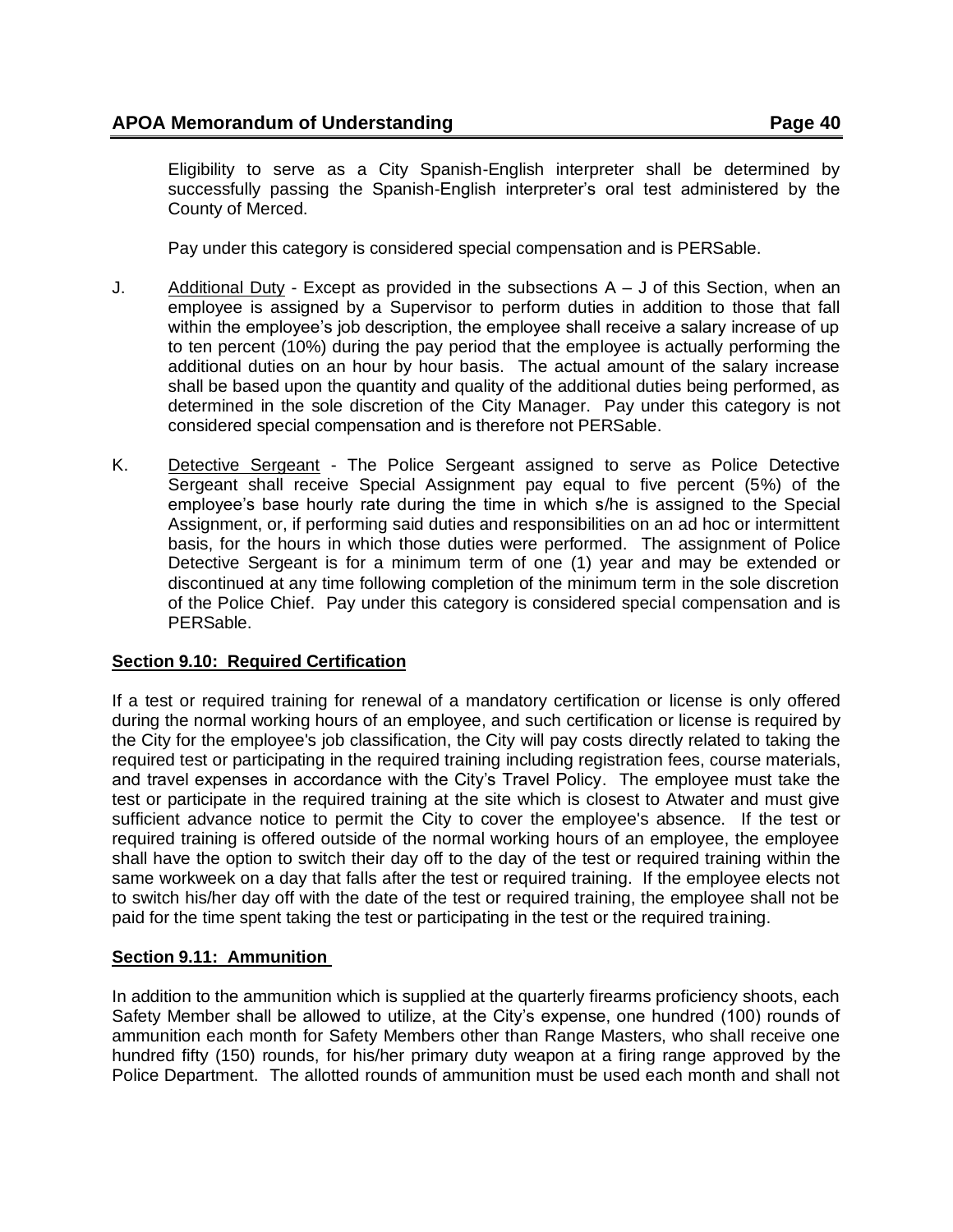accumulate if not used in any particular month. The City shall also pay any expense associated with the use of the range pursuant to this Section.

The ammunition utilized pursuant to this Section shall be used solely for the purpose of practicing on an approved course of fire so Safety Members may become more proficient in the use of their service firearms. Safety Members shall not receive compensation for the time spent utilizing ammunition pursuant to this Section.

## **ARTICLE 10: SENIORITY**

<span id="page-40-0"></span>A. Seniority is defined as the Regular Full-Time and Reduced Hour employee's length of continuous service with the City since his/her last date of hire, except as otherwise provided herein.

In the event that the length of continued service with the City is equal, Seniority for the purpose of layoff will be defined in the following order:

- 1. Length of service within the department to which assigned;
- 2. Length of service within the classification to which assigned;
- 3. Date application for employment was received.
- 4. Regular Full-Time employees shall have Seniority over Regular Reduced Hour employees with the same length of continuous service.
- B. "Continuous service" as used herein means an employee's total continuous length of service with the City since his/her last date of hire without break or interruption, provided that layoff of one (1) year or less, any suspension for disciplinary purposes, absence on authorized leave with or without pay and absence while receiving temporary total disability benefits under the California Worker's Compensation Act, shall not constitute a break or interruption in service within the meaning of this Article.
- C. Seniority starts to accrue only when an employee achieves Regular status. Temporary, probationary and seasonal employees do not accrue Seniority. If a temporary, probationary or seasonal employee becomes a Regular employee and satisfactorily completes his/her initial probationary period of employment with the City as a Regular employee, Seniority shall start to accrue on the date established by Section 10.A.
- <span id="page-40-1"></span>D. A list of Regular employees arranged in order of their Seniority as defined herein shall be maintained and made available for examination by employees. The Seniority list will be revised and updated at the end of each fiscal year. A copy of the same shall be transmitted to the APOA.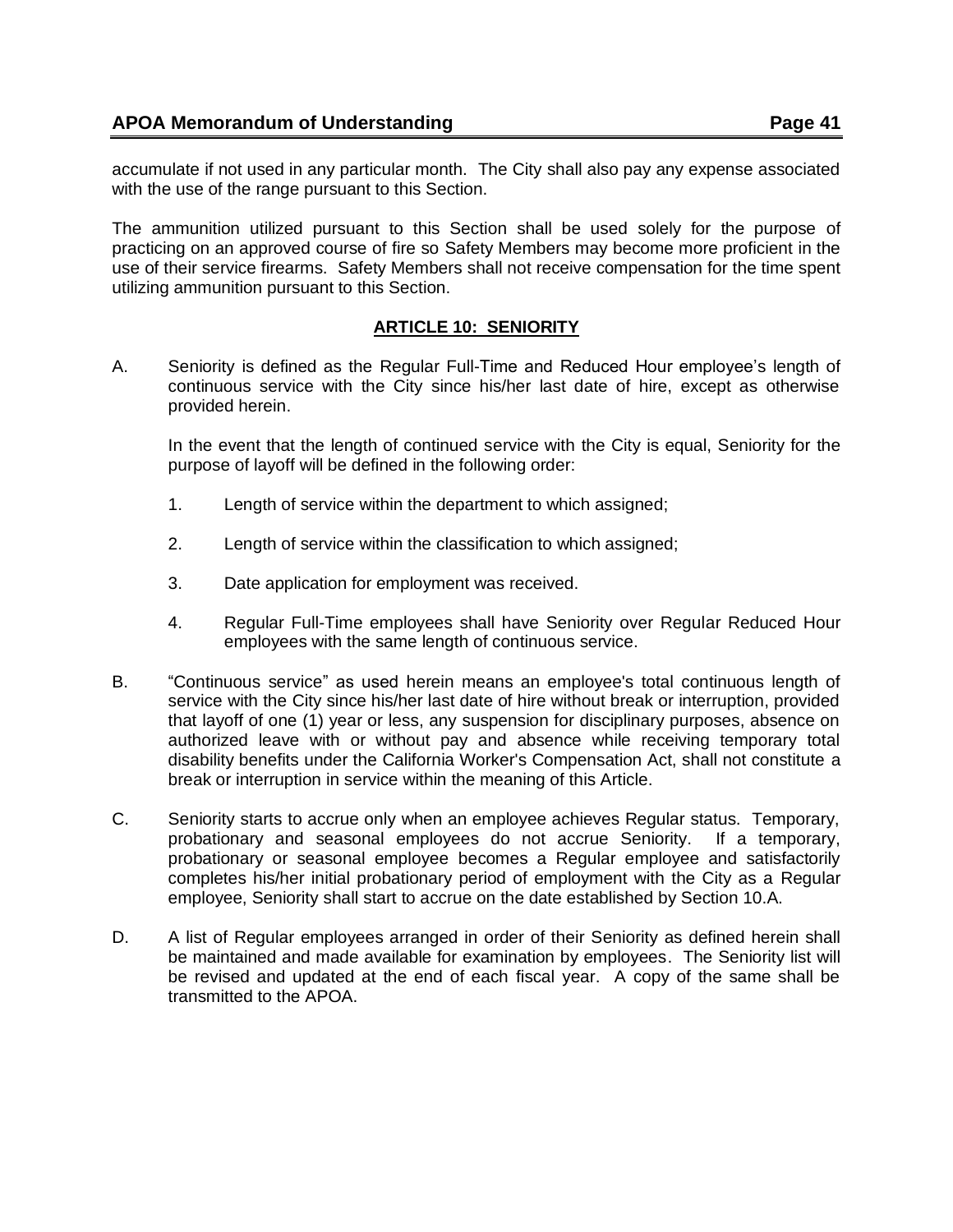- A. Both the City and the employees shall ensure that work is performed by all employees with a maximum degree of safety, consistent with requirement to conduct efficient operations.
- B. Each employee covered by this MOU shall comply with all safety rules and regulations in effect and any subsequent rules and regulations that may be adopted. Any employees involved in, having knowledge of, or witnessing any accident and safety hazard shall immediately report the same to the employee's Supervisor and shall, if requested, give full and truthful testimony as to same.
- C. The City shall provide copies of all safety rules and regulations to all employees at the time of hire and when updated and shall also have the same available at the following locations: The Corporation Yard, Police Department and City Hall. The City shall review all safety rules and safety practices and update the same as appropriate. The APOA and the City shall meet and confer regarding any changes to the safety rules and safety practices pursuant to Section 2.4.
- <span id="page-41-0"></span>D. The City shall continue to supply employees with safety equipment required by the City and/or CAL OSHA. All employees shall use City supplied safety equipment only for the purposes and uses stated in the applicable safety rules and regulations.

# **ARTICLE 12: DISCIPLINARY ACTION**

## <span id="page-41-1"></span>**Section 12.1: General Rules Related to Disciplinary Action**

- A. Change in shift assignments shall not be used as a disciplinary measure.
- B. Medical examinations and/or fitness for duty examinations for all employees may be required in the sole discretion of the City Manager as part of the disciplinary process. If required, the cost of such examination shall be paid by the City.
- C. Investigations and interrogations of Safety Members shall be conducted in accordance with the Public Safety Officers Procedural Bill of Rights Act (Government Code § 3300, et seq. as may be amended).

### <span id="page-41-2"></span>**Section 12.2: Procedure for Punitive Dismissal, Suspension of More than Three (3) Days, Demotion, or Reduction in Pay**

- A. New City Employees All employees who have not attained the status of Regular employee may be released, dismissed, suspended, demoted, or reduced in pay at any time and for any reason, in the discretion of the City Manager.
- B. Regular Employees This Section applies to all Regular employees, including those serving in a probationary period due to a promotion or transfer to a new classification. The following procedural steps shall be followed with respect to the City taking action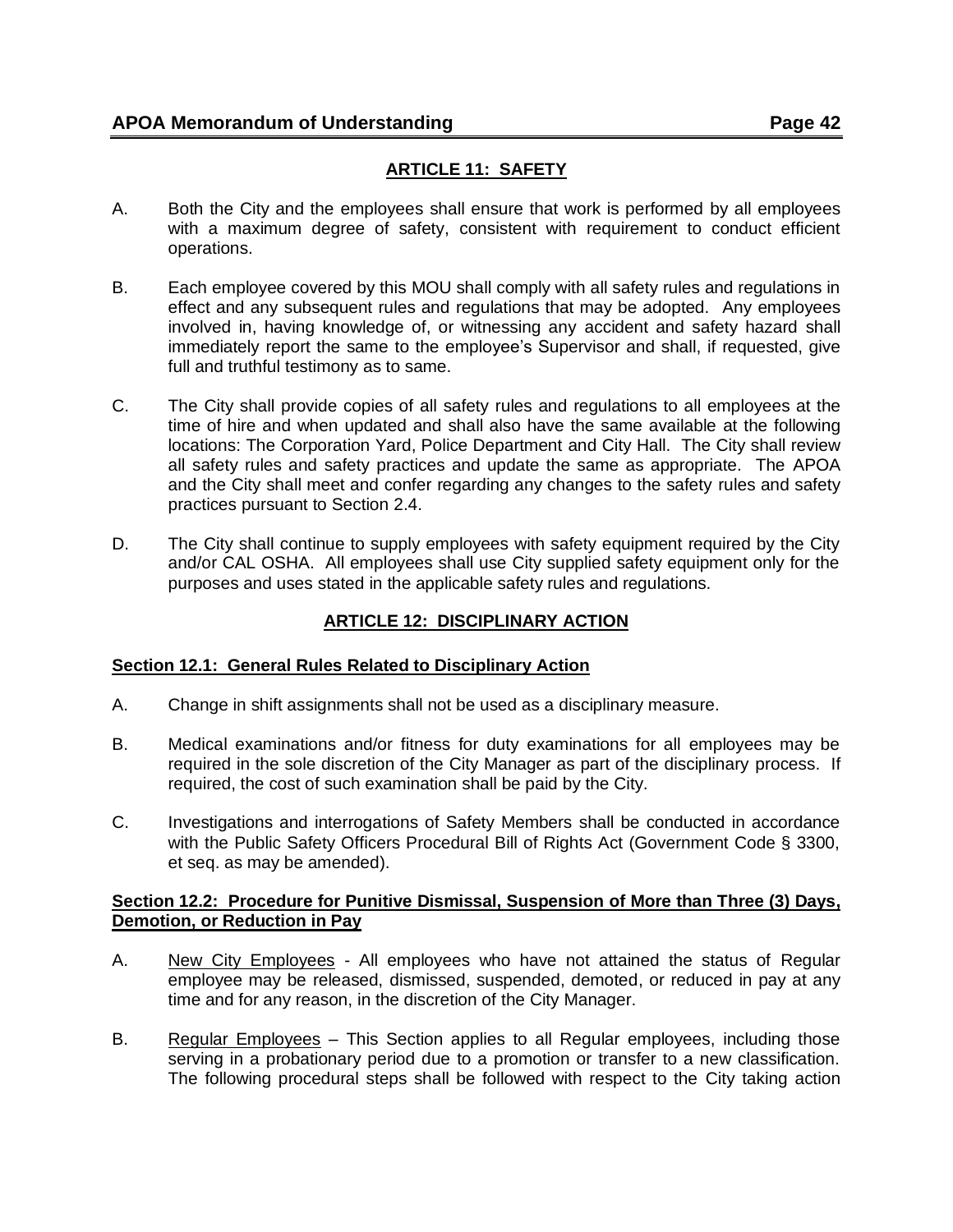against a Regular employee involving punitive dismissal, suspension of more than three (3) days, demotion, or reduction in pay.

- 1. Ten (10) days prior to taking any such action written notice of the proposed action shall be given to the employee. Said notice shall contain the following:
	- a. The proposed action to be taken.
	- b. The date set for the proposed action.
	- c. The reasons for the proposed action.
	- d. A copy of the charges and materials upon which the proposed action is based, if any. Notwithstanding the foregoing, any written statement which is prepared and signed by a complainant or witness may be disclosed to the employee.
	- e. A statement advising the employee that he/she has a right to respond to the charges, either in writing or orally, to the person imposing the proposed action prior to the time the action is taken and informing the employee that he/she has the right to be represented at all stages of the proceedings by counsel or other person of his/her choice at the employee's expense.
- 2. The employee may request a *Skelly* hearing to respond to the notice of proposed action. If a *Skelly* hearing is requested, the following rules apply:
	- a. The *Skelly* hearing shall be held within ten (10) days of the request, or at such later date as the employee and the City may agree.
	- b. The City Manager or his/her designee shall serve as the City's official for purposes of conducting the *Skelly* hearing. If a person other than the City Manager serves as the City's official, that person shall be a neutral party who was not involved in the matter at issue and shall have ability to make a binding decision on the matter.
	- c. The employee shall have the right to be represented by counsel or other person of his/her choice at the employee's expense and shall be given the opportunity to respond to the charges and to present any new information for consideration by the City.
	- d. Within a reasonable time following the hearing, the City shall issue a written decision on the matter, a copy of which shall be given to the employee. If the written decision imposes dismissal, suspension or demotion of the employee, the decision shall inform the employee of the date on which such action will be taken.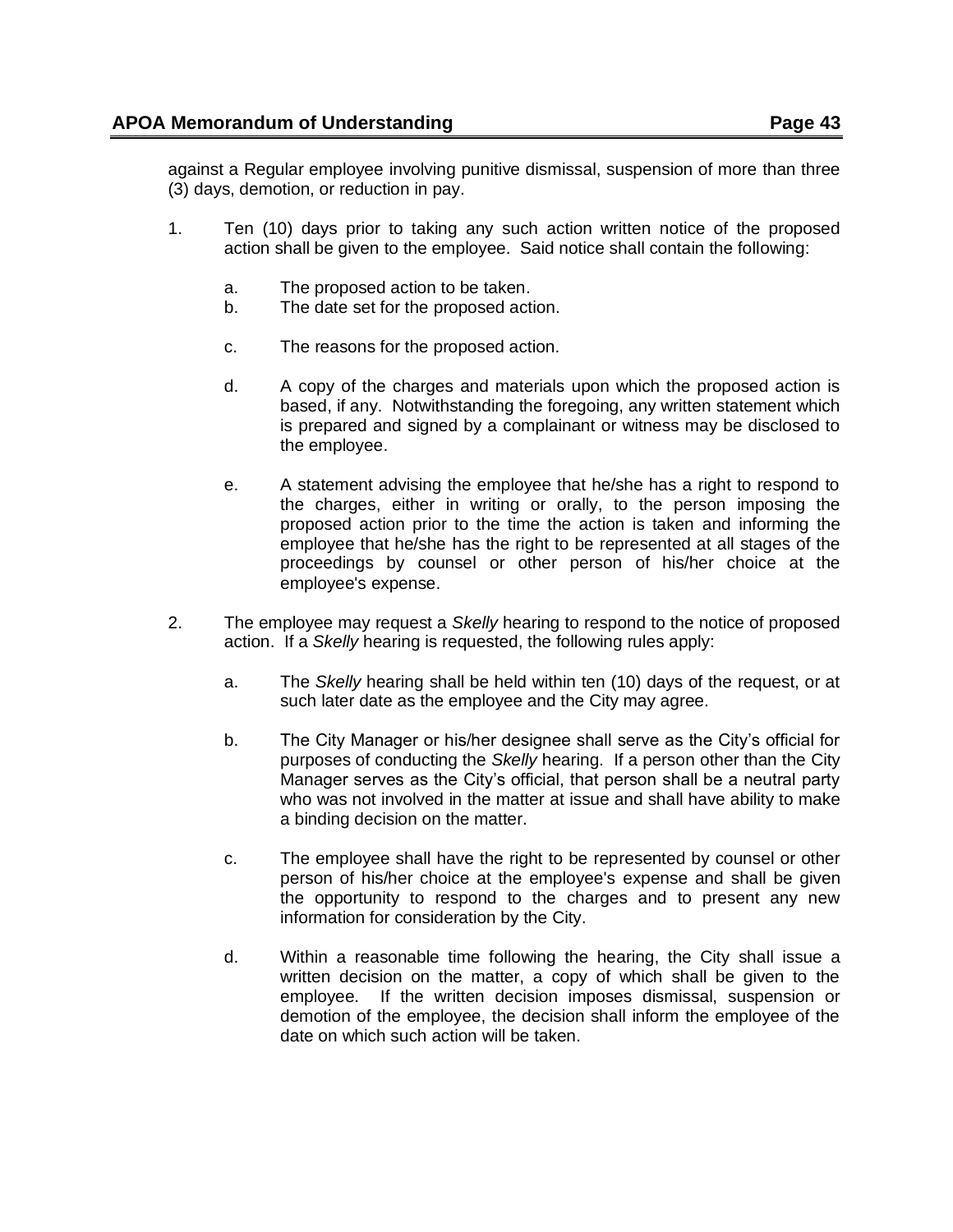- 3. If action will be taken pursuant to this Section, a Personnel Action Form will be completed and placed in the employee's personnel file.
- 4. The employee or APOA may request arbitration within fifteen (15) days from date of the final decision. The party requesting arbitration shall provide written notice of the request to the other party.
- 5. The arbitration proceedings shall be conducted by an arbitrator, to be mutually selected by the parties within ten (10) calendar days after the submission of written demand for arbitration. If the parties are unable to mutually agree as to the selection of an arbitrator within such time limit and either party continues to demand arbitration, either party may request the California State Mediation and Conciliation Service to provide a list of five (5) arbitrators. Within ten (10) days after receipt of said list, the parties shall select the arbitrator. Each party shall have the right to strike two (2) names from the list of arbitrators as submitted. The party requesting arbitration shall have the right to strike the first name and the other party shall then strike one (1) name with the same process being repeated so that the person remaining on the list shall be the arbitrator. The arbitration hearing shall be held within twenty (20) days after selection of the arbitrator or as soon thereafter as the arbitrator is available.
- 6. Each party shall have the right to be represented by counsel or other person of his/her choice at that party's expense.
- 7. The arbitrator shall be requested by the parties to issue a decision within thirty (30) calendar days after the conclusion of the hearing.
- 8. There shall be no appeal from the arbitrator's decision. The arbitrator's decision shall be final and binding on the APOA, the City, and on all PD Unit employees, except where there has been an allegation of fraud or similar misconduct by the arbitrator, or where an error appears on the face of the arbitrator's award which causes substantial injustice to one or more of the parties. If the foregoing circumstances exist, the Parties may conduct a second and final arbitration on the same terms and conditions as are stated in this Section.
- 9. The arbitrator's expenses shall be shared by the parties, except if the matter involves termination of an employee. In the event that the arbitrator makes a compromised decision, the arbitrator's expenses shall be apportioned to the parties by the arbitrator based on the relative merits of their respective cases. The City will advance the costs of arbitration and obtain reimbursement, if appropriate, for the APOA's or employee's share. Each party shall be responsible for compensating its own representatives and witnesses. If a party desires that a record of the testimony be made at the proceedings, it may cause such a record to be made at its expense provided, however, that it supplies the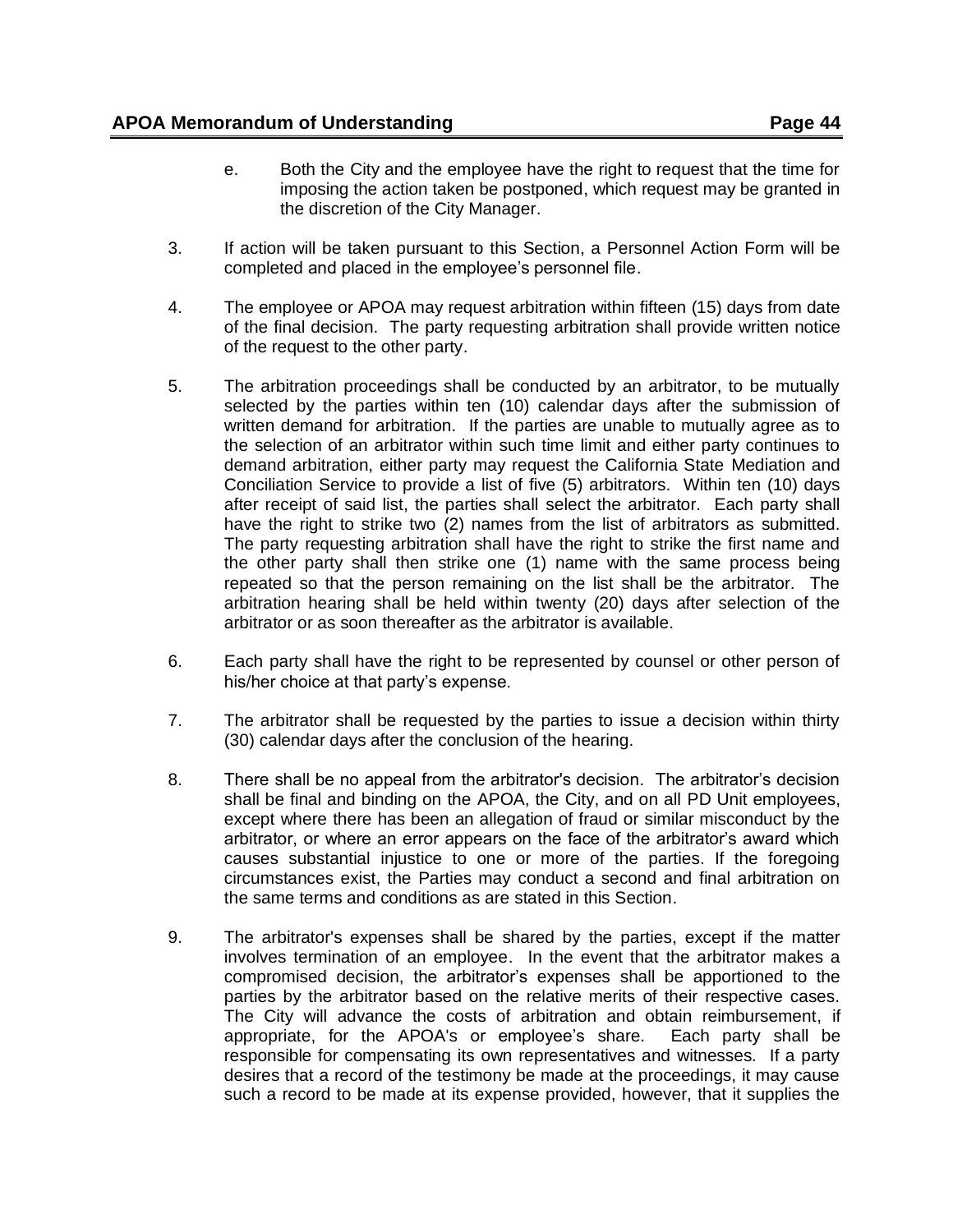arbitrator and the other party or parties with copies of such record at no expense to the other party or parties.

- 10. Any time limitation provided in this Section may be waived in writing by mutual agreement of the parties or their designated representatives. If either party fails to comply with any time limitation or extension thereof, absent written waiver of same, the appeal shall automatically be resolved in favor of the other party.
- 11. An aggrieved employee shall have the right to process a grievance pursuant to the provisions of this Section individually, by the APOA, and/or by an attorney at law. This arbitration clause shall govern all disputes involving dismissal, suspension of more than three (3) days, demotion, or reduction in pay. The City and employees agree to be bound by this arbitration clause and agree to waive the right to resolve any such dispute by filing a lawsuit in a court of law.

### <span id="page-44-0"></span>**Section 12.3: Procedure for Suspensions of Three (3) Days or Less**

For suspension of any employee of three (3) days or less, the procedure shall be as follows:

- A. Ten (10) days prior to taking any such action written notice of the proposed action shall be given to the employee. Said notice shall contain the following:
	- 1. The proposed action to be taken.
	- 2. The date set for the proposed action.
	- 3. The reasons for the proposed action.
	- 4. A statement that any materials upon which the proposed action is based are available for the employee's inspection. Notwithstanding the foregoing, any written statement which is prepared and signed by a complainant or witness may be disclosed to the employee.
	- 5. A statement advising the employee that he/she has a right to a hearing before the City Manager if requested within five (5) working days after receipt of said notice.
- B. If the employee requests a hearing, the City Manager or his/her designee shall schedule a hearing and advise the employee of the time and place of the hearing. If a person other than the City Manager will hold the hearing, that person shall be a neutral party who was not involved in the matter at issue and shall have ability to make a binding decision on the matter.
- C. The employee shall have a right to be represented at the hearing by an APOA representative or other person of his/her choice at the employee's cost.
- <span id="page-44-1"></span>D. The decision of the City Manager or his/her designee shall be final.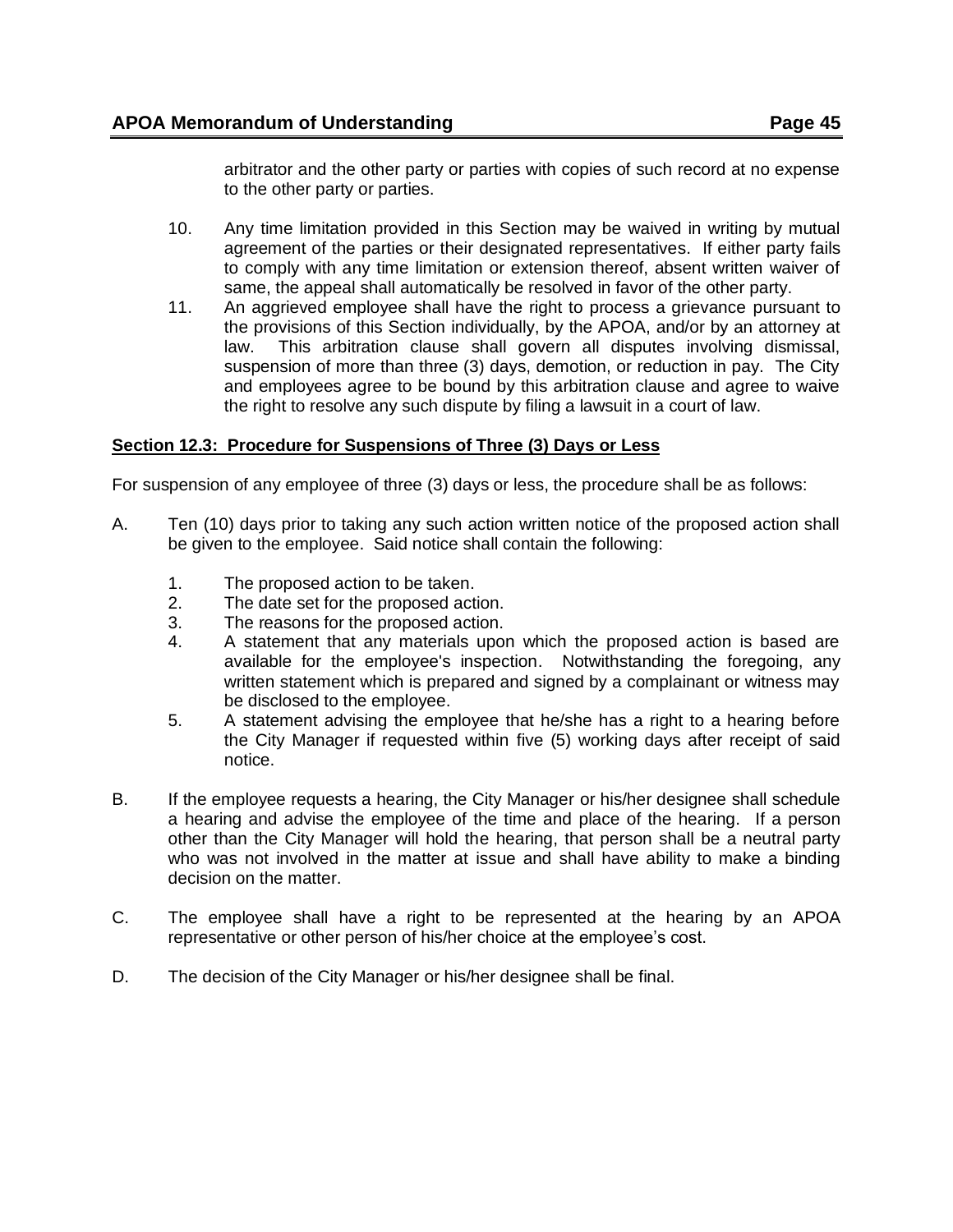## **ARTICLE 13: LAYOFF AND REINSTATEMENT**

#### <span id="page-45-0"></span>**Section 13.1: Layoffs**

The City Manager may lay off employees when, in his/her sole discretion, a layoff is appropriate for any of the following reasons: lack of work, lack of funds or a change in operations or organization. The following rules apply whenever a layoff occurs:

- A. Layoffs shall be made on the basis of seniority as defined in Article 10 of this MOU. The City shall provide the APOA not less than twenty (20) working days' notice of anticipated layoffs.
- B. No Regular employee shall be laid off from any classification while there are temporary, probationary, or seasonal employees working in the same classification.
- C. In the event an employee becomes subject to layoff in his/her classification, he/she shall be permitted to take a position in a lower or equivalent classification for which the employee meets the minimum qualifications, or in a lower classification in which the employee has successfully completed probation and the employee meets the minimum qualifications. The employee shall be paid at that classification's rate of pay. The employee shall have two (2) business days to determine whether to exercise the bumping rights set forth herein. Any employees in such lower or equivalent classification subject to layoff by virtue of the provisions of this paragraph shall be laid off in accordance with the provisions of paragraphs "A" and "B" of this Section.
- D. If proposed layoffs qualify as a reduction in workforce, the City shall comply with all applicable laws.

#### <span id="page-45-1"></span>**Section 13.2: Reinstatement**

- A. The names of regular employees who have been laid off shall be placed on a layoff list to be maintained by the Personnel Department and shall be eligible for re-employment for a period of two (2) year after the layoff. In the event that the City decides to re-hire for a position in which there has been a previous layoff, the City shall offer to rehire employees from the layoff list in the reverse order of layoff, provided, however, that such employee(s) are fully qualified for the classification based upon the minimum qualifications stated in the job description, as determined in the sole discretion of the City Manager, and further provided such employee(s) return to work within fourteen (14) calendar days after notification of the offer of re-employment.
- B. Where an employee has accepted a position in a lower or equivalent classification by virtue of the provisions of Section 13.1, he/she shall be offered reinstatement to his/her former position if the City elects to rehire for the former position when the same becomes available. Employees qualifying for reinstatement pursuant to this Section shall be reinstated in the reverse order of layoff within two (2) years after the layoff. After (2) years from the date of the layoff, employees must meet the minimum qualifications for the position to be reinstated.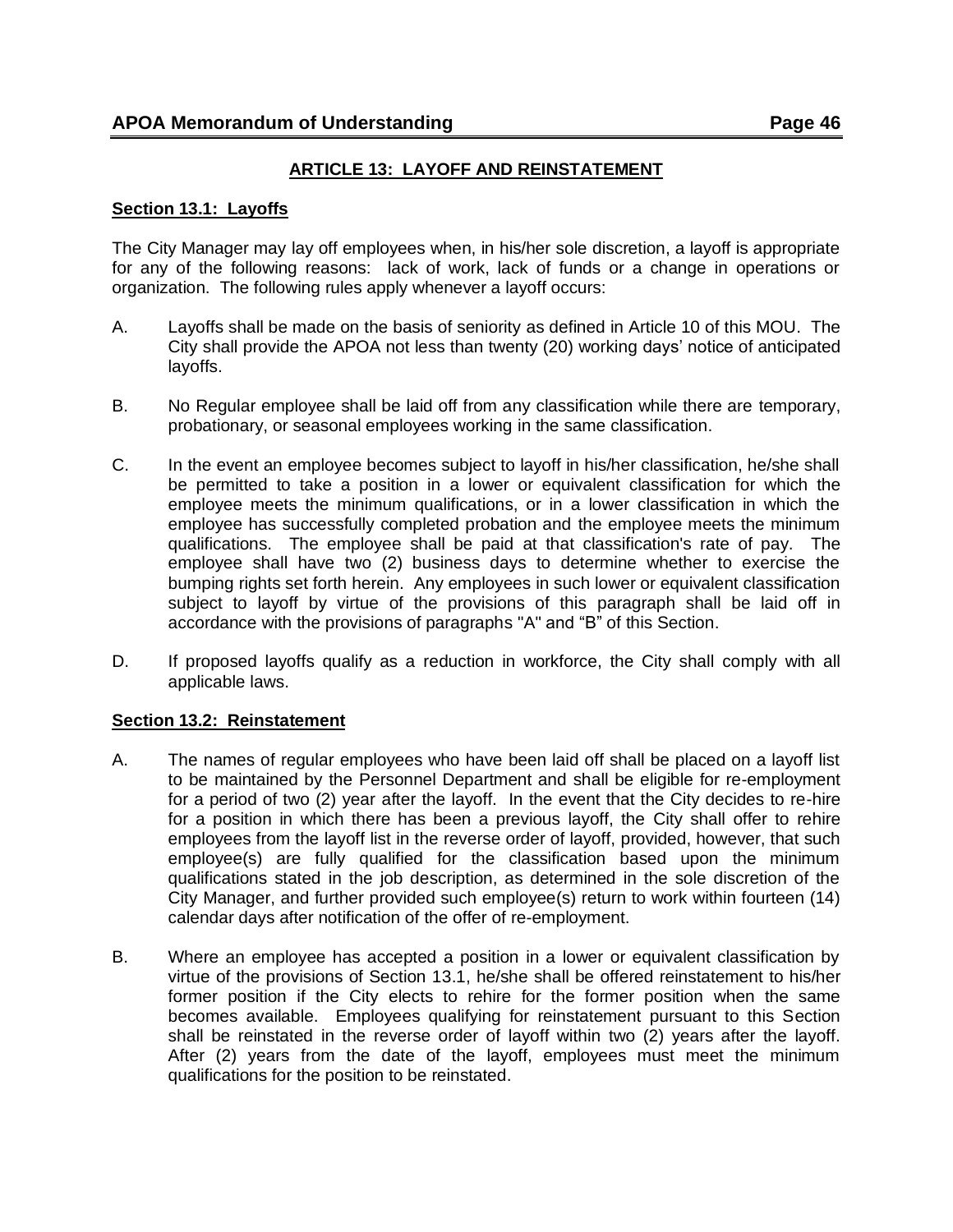- C. Where, by virtue of a layoff, either a Full-Time or Reduced Hour employee takes a position in lower classification pursuant to the provisions of Section 13.1, such employee shall be credited with classification seniority earned prior to transfer. Where, however, a Full-Time employee takes a Reduced Hour position in the same classification, he/she shall not be laid off until all Reduced Hour employees in such classification have been laid off.
- D. If a position is reclassified, the provisions of this Section will apply if the employee that had been laid off meets the minimum qualifications stated in the job description for the reclassified position, as determined in the sole discretion of the City Manager.

## <span id="page-46-0"></span>**ARTICLE 14: RESIGNATION**

## <span id="page-46-1"></span>**Section 14.1: Voluntary Resignation**

An employee wishing to resign from City employment in good standing shall file with his/her Department Manager at least two (2) weeks before leaving the service, a written resignation stating the effective date and reasons for leaving. The resignation shall be forwarded to the City Manager with a statement by the Supervisor as to the resigned employee's service performance and other pertinent information concerning the cause for resignation. Failure to comply with this rule shall be entered on the service record of the employee and may be cause for denying future employment by the City. The absence of an employee who fails to give notice shall be reported to the City Manager's office immediately.

## <span id="page-46-2"></span>**Section 14.2: Implied Resignation**

An employee who willfully absents himself/herself from work for a period in excess of two (2) consecutive working days without the permission of his/her Supervisor or refuses to report for work when scheduled to do so without good cause may be deemed by the City Manager to have resigned from his/her position.

# **ARTICLE 15: LEAVES**

## <span id="page-46-4"></span><span id="page-46-3"></span>**Section 15.1: Leave of Absence without Pay**

A leave of absence without pay may be granted to an employee provided the employee has first used all accruals. All requests for leaves of absence without pay, regardless of length, shall be submitted to the City Manager. Such leaves shall not exceed a period of twelve (12) weeks unless a finding of unusual and special circumstances is made and granting the leave will not cause an undue hardship on the City.

#### <span id="page-46-5"></span>**Section 15.2: Leave of Absence – Military**

Employees shall be afforded all rights pertaining to military leaves of absence as are required by State and Federal law. A military leave of absence shall not include a leave for civilian employment of any nature.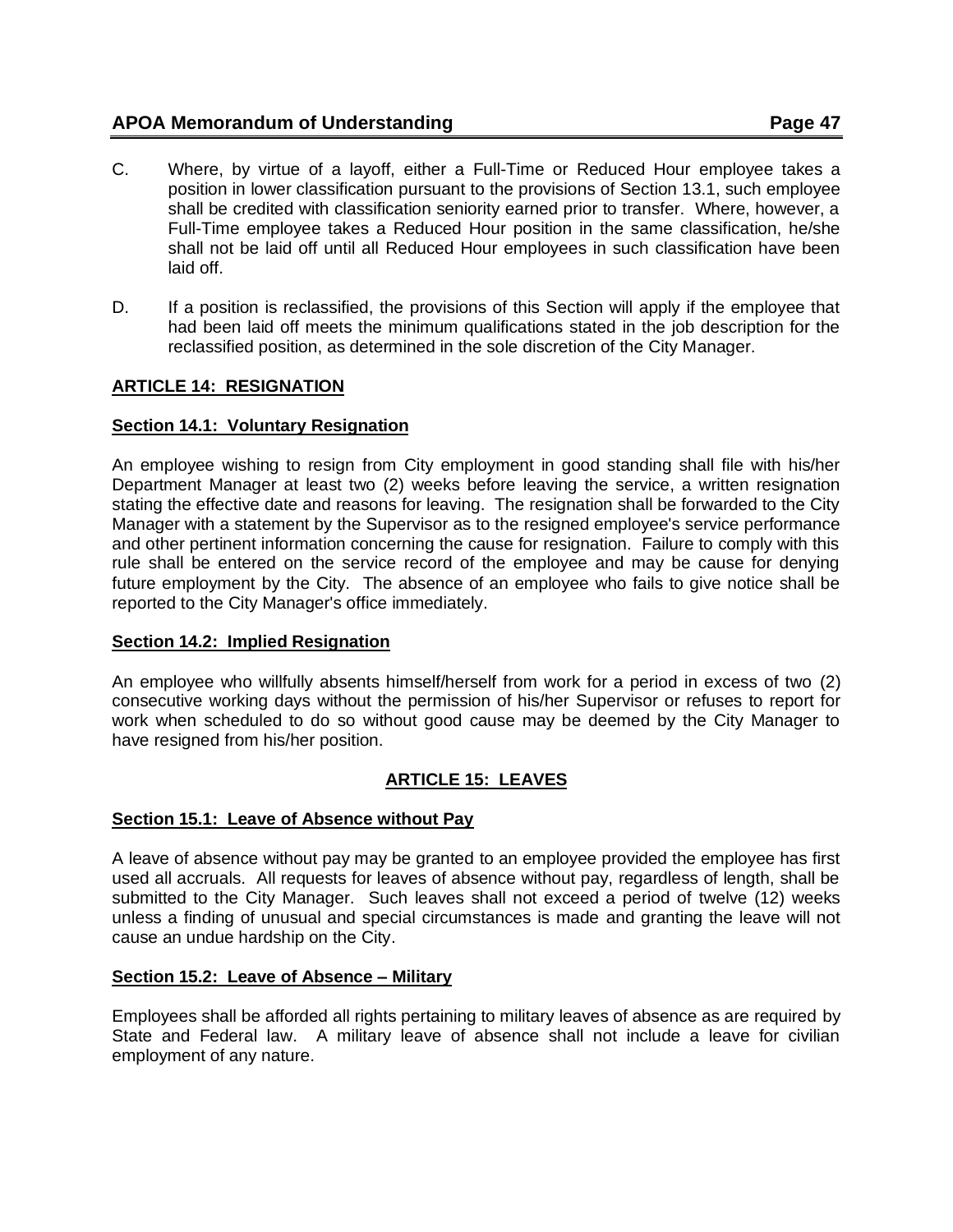# **ARTICLE 16: GRIEVANCE PROCEDURE**

<span id="page-47-0"></span>It is the policy of the City that all grievances of employees relating to working conditions be resolved at the lowest level of supervision possible depending on the circumstances giving rise to the grievance. All grievances shall be presented in accordance with the following rules, with the presentation to be made at the lowest appropriate step.

- A. Step 1. The employee, with or without the employee representative/certified organization representative, shall discuss the grievance with the employee's immediate supervisor within ten (10) calendar days of the date the grievance arises, or the employee learns of its occurrence. The supervisor shall attempt to resolve the matter and shall respond to the employee within five (5) working days.
- B. Step 2. If the grievance is not settled by the employee's immediate supervisor, it shall be presented in writing by the employee or employee representative/certified organization representative to the employee's Supervisor within seven (7) calendar days after the supervisor's response is due. The employee's Supervisor shall respond to the employee in writing within five (5) working days.
- C. Step 3. If the grievance still remains unresolved, it shall be presented by employee or employee representative/certified organization representative to the Police Chief in writing within seven (7) calendar days after the response of the employee's Supervisor is due. The Police Chief shall respond in writing to the employee within five (5) working days.
- D. Step 4. If the grievance still remains unresolved, it shall be presented by employee or employee representative/certified organization representative to the City Manager in writing within seven (7) calendar days after the response of the employee's Supervisor is due. The City Manager shall respond in writing to the employee within five (5) working days.
- E. Step 5. If the grievance remains unresolved, either party may, within fifteen (15) calendar days after the reply of the City Manager is due, by written notice to the other, request a hearing before an arbitrator whose decision shall be final and binding on the parties.
- <span id="page-47-1"></span>F. Step 5. Arbitration shall be conducted in accordance with Section 12.2.B.5 – 12.2.B.12.

# **ARTICLE 17: MISCELLANEOUS**

## <span id="page-47-2"></span>**Section 17.1: Personnel Reports and Records**

- A. The City Manager shall require information relating to personnel actions to be kept and reported on such forms as he/she may direct. All personnel records shall be maintained by the City for at least five (5) years after the termination of the employee's employment.
- B. An employee, or, upon presentation of written authorization from the employee, an employee's representative, shall have access to the employee's official personnel file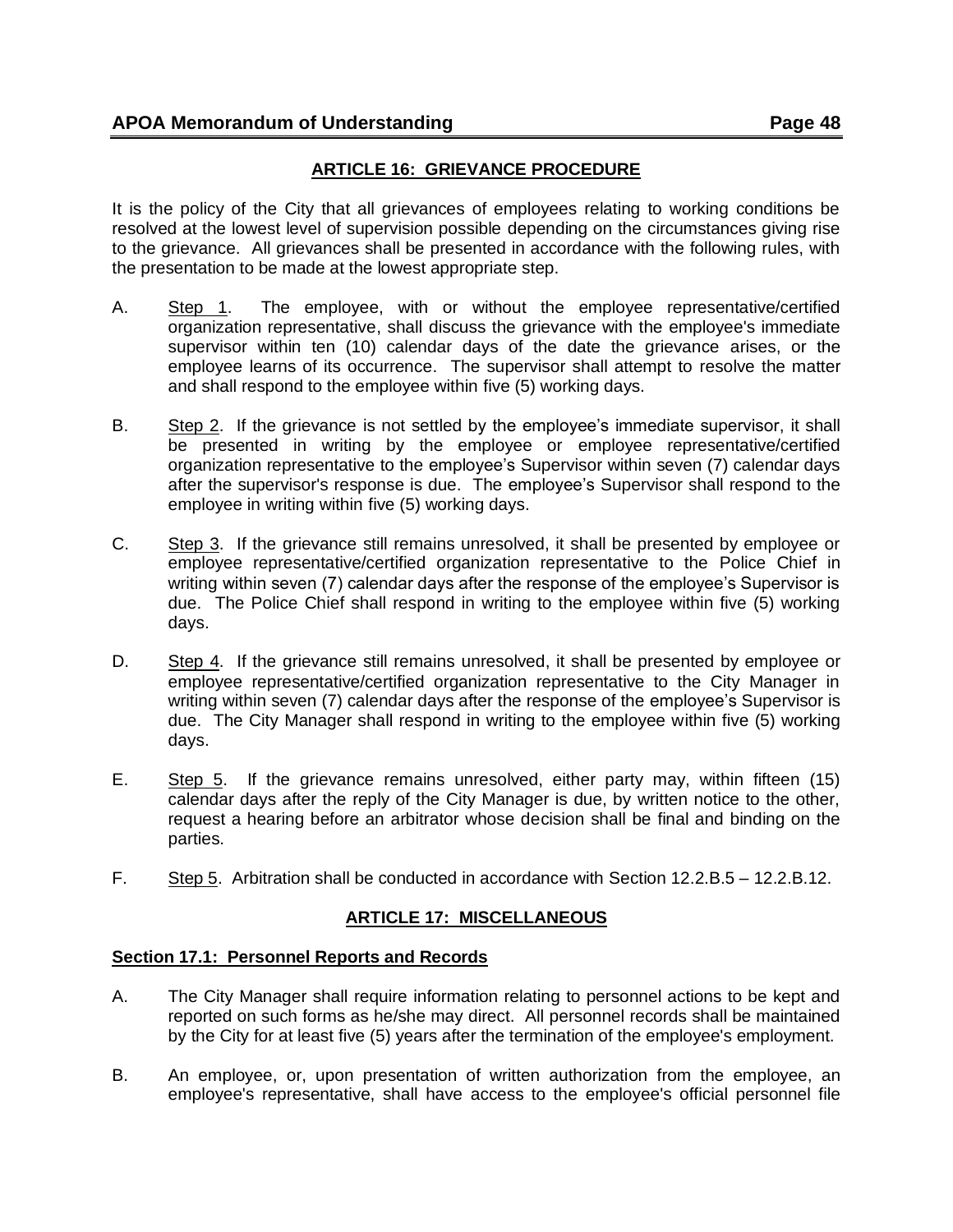upon request. Such access shall be during normal working hours and shall be monitored by the City.

- C. Nothing of a derogatory nature shall be placed in the file unless the employee has been given a copy of the material. An employee may respond in writing to such material and the response shall also be placed in the official personnel file.
- D. All requests for verification of employment (for current and prior employees) shall be submitted to the Department of Human Resources. Prior to releasing any information in response to a request for verification of employment, the Human Resources Department shall obtain the written consent of the employee.

## <span id="page-48-0"></span>**Section 17.2: Other Employment**

No full-time employee shall engage in any outside employment without first obtaining the permission of the City Manager, which shall not be unreasonably denied. No full-time employee shall engage in outside activity which is incompatible or in conflict with his/her duties to and/or employment with the City.

### <span id="page-48-1"></span>**Section 17.3: Employment of Relatives**

Close relatives of employees may not be hired for positions in the same department of City service without prior approval of the City Manager, which may be granted in his/her sole discretion. Only Regular employees are considered in City service for purposes of this Section. For purposes of this Section, the term "close relatives" is intended to include: parents, spouses, domestic partners, partners residing in the same household, children, foster children, siblings, siblings of spouse, spouses of siblings, father-in-law, mother-in-law, grandparents, grandchildren, nephews, nieces, aunts, uncles, first cousins, or spouses of nephews, nieces, aunts or uncles.

#### <span id="page-48-2"></span>**Section 17.4: Training**

A. The City recognizes the need to provide an ongoing program of training for all employees to ensure that they are able to maintain an acceptable level of knowledge, skills, and abilities related to their positions and the performance of their job duties and responsibilities. To this end, the City agrees that job-related training will be equally distributed among classifications according to need. Need shall be evaluated and determined through the development and implementation of an annual training plan within each Department. Where a training program is offered by the City and an employee is requested or required by the City to attend, the City shall pay the cost thereof. For the purpose of this section, workdays and hours will be subject to modification to reduce and/or minimize the payment of overtime.

It is agreed that all Regular status employees will receive first consideration for all training provided that such training is relevant to their job duties and classification. It is also agreed that there may be times where a probationary temporary or seasonal employee may require training in order to perform his/her assigned duties and responsibilities and thus those employees shall be considered for training.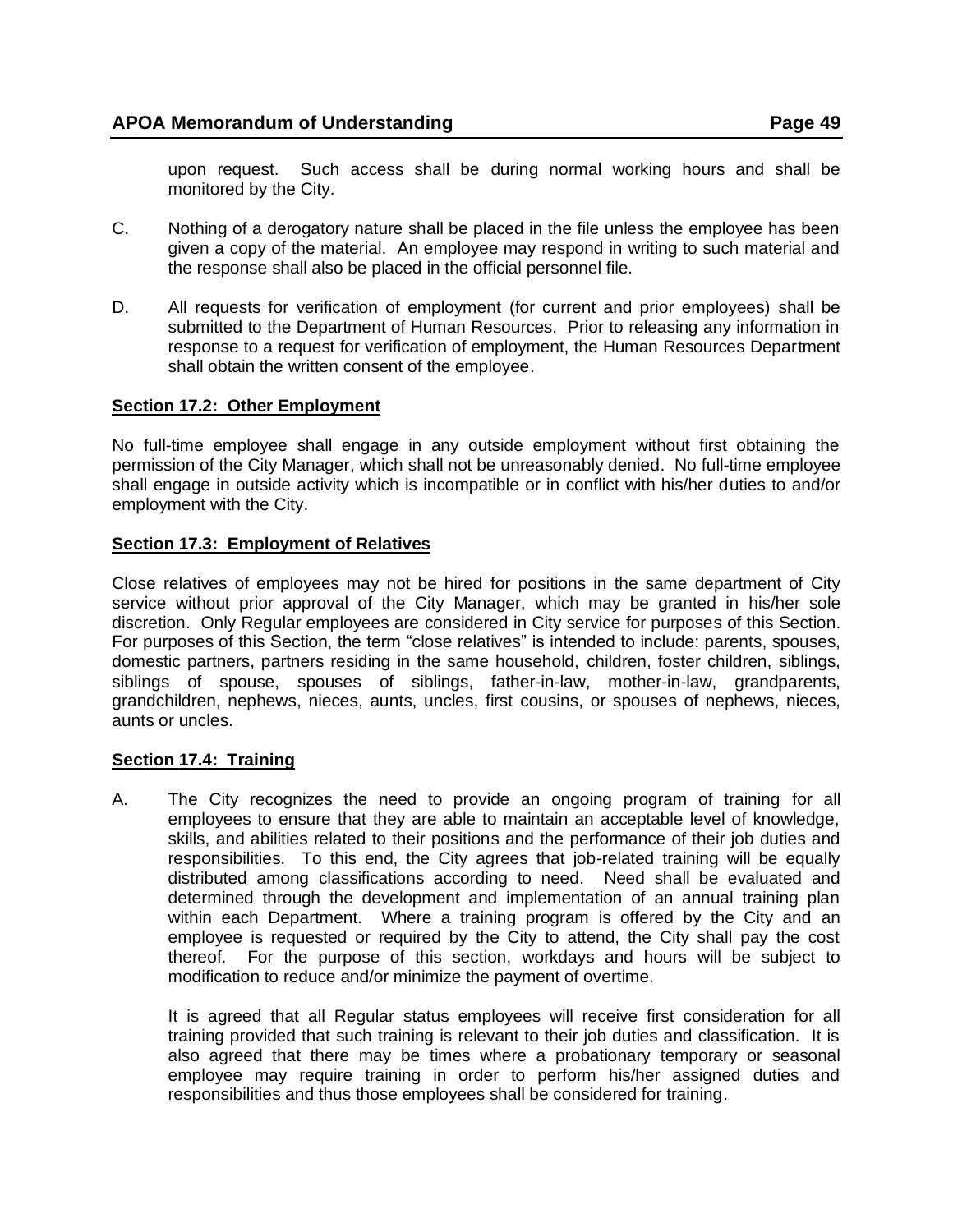- B. The City agrees that employees may desire to enroll in training and/or academic courses that may provide the employee with general or specific skills and/or knowledge that contributes to their ability to perform their current position or enhances promotional opportunities. In those cases, the employee may have one-half (½) of the cost (including course fees, books, materials and tuition) paid by the City if prior approval is obtained from the City Manager. Approved reimbursements shall be made upon successful completion of the course. To participate in this program, employees are required to complete the required City request form and turn it into the Human Resources Department.
- C. While the City is receiving aid from the State of California, the City shall comply with Penal Code § 13522 regarding the standards for recruitment and training established by the California Commission on Peace Officer Standards and Training.

# <span id="page-49-0"></span>**Section 17.5: Medical Exams / Fitness for Duty Exams**

Medical examinations and/or fitness for duty examinations for all employees may be required in the sole discretion of the City Manager. Such examinations may occur as part of the hiring and disciplinary processes, and before an employee returns to work following an injury. If required, the cost of such examination shall be paid by the City.

## <span id="page-49-1"></span>**Section 17.6: Subcontracting**

The City may consider subcontracting for work or service normally performed by employees of the PD Unit for justifiable business purposes. Whenever the City proposes to do so, the APOA will be notified no later than sixty (60) calendar days prior to the date of subcontracting. The APOA will have the right to meet with the City to discuss the proposed action. In the event of a vacancy in any position, the City may subcontract to fill said position on a temporary basis not to exceed sixty (60) days upon giving the APOA seven (7) days written notice. The Parties agree that the hiring of police reserves does not constitute subcontracting for purposes of this Section.

## <span id="page-49-2"></span>**Section 17.7: Discriminatory Workplace Harassment Policy**

The City has a Discrimination and Workplace Harassment Policy, which has been implemented to protect the interests of all employees. All employees shall comply with the terms of the Policy. The City is a member of the Employer Risk Management Authority (ERMA) through its membership in the Central San Joaquin Valley Risk Management Authority. The City will investigate all complaints of harassment and wrongdoing in the workplace.

## **ARTICLE 18: CONCERTED ACTIVITIES**

<span id="page-49-3"></span>A. It is agreed and understood that there shall be no concerted activities during the term of this Agreement, including strikes, work stoppages, slowdowns, or other willful interference with the operations of the City, in accordance with the California Supreme Court's rulings in this area.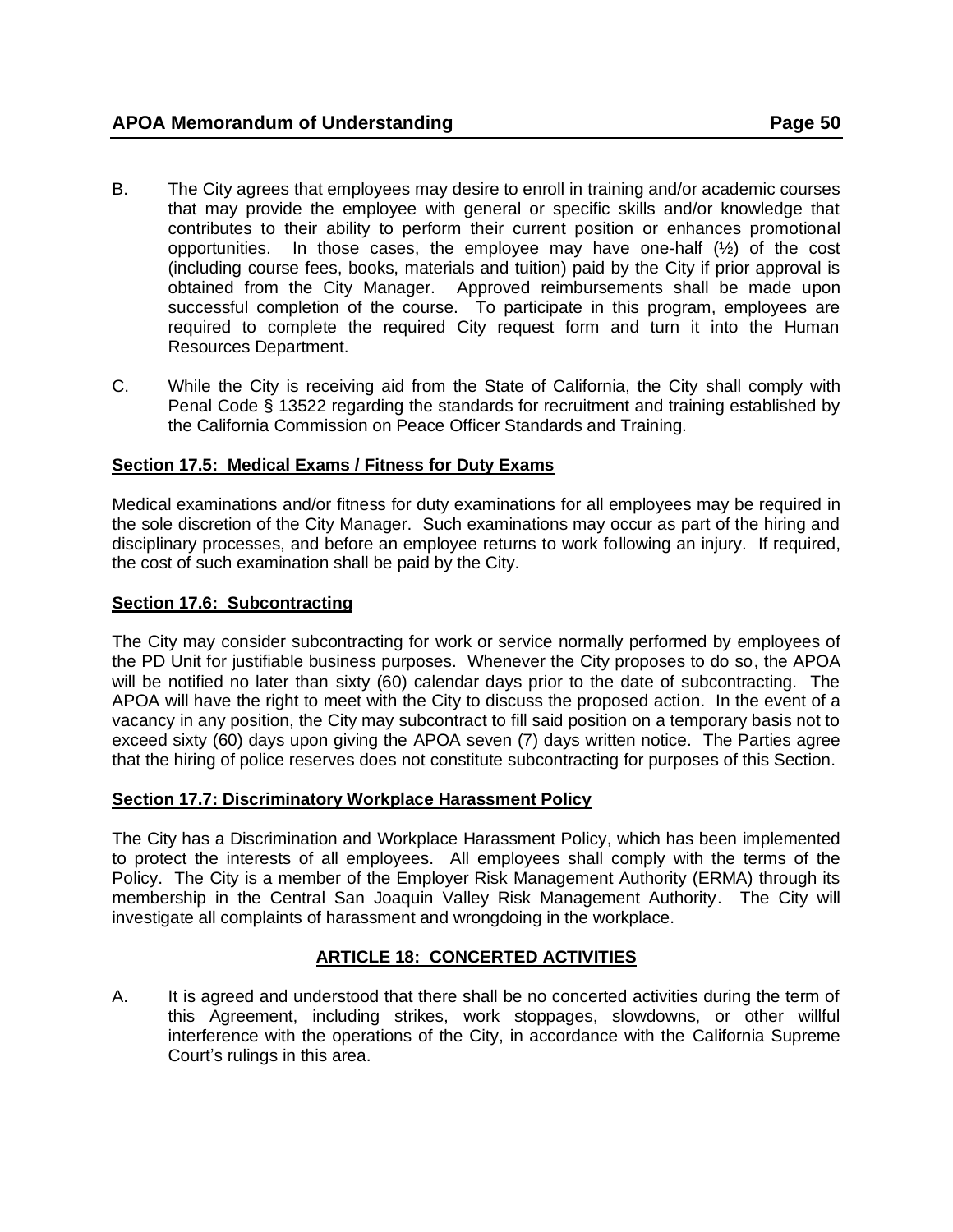- B. The City agrees not to lock out the members of the PD Unit during the terms of this Agreement.
- <span id="page-50-0"></span>C. The APOA recognizes the provisions of this MOU.

## **ARTICLE 19: CITY RIGHTS**

- A. The APOA recognizes that the City has and will continue to retain, whether exercised or not, the unilateral and exclusive right to operate, administer and manage its municipal services and work force performing these services in all respects subject to the terms of this MOU.
- B. The City Manager and Supervisor have, and will continue to retain, exclusive decision-making authority on matters not officially and expressly modified by specific provisions of this MOU, and such decision-making shall not in any way, directly or indirectly, be subject to the Grievance procedure contained herein.
- C. The exclusive rights of the City shall include, but not be limited to, the following right: to determine the organization of City government and the purpose and mission of its constituent agencies, to set standards of service to be offered to the public, and through its management officials, to exercise control and discretion over its organization and operations, to establish and effect administrative regulations and employment rules and regulations consistent with law and the specific provisions of this MOU, to direct its employees, to take disciplinary action for just cause, to relieve its employees from duty because of lack of work or for other legitimate reasons, to determine whether goods or services shall be made, purchased or contracted for, to determine the methods, means and personnel by which the City's services are to be provided, including the right to schedule and assign work and overtime, and to otherwise act in the interest of efficient service to the community.

## **ARTICLE 20: CONCLUSIVITY**

- <span id="page-50-1"></span>A. This MOU is the sole and entire agreement between the City and the APOA and shall supersede all prior Memoranda of Understanding for the PD Unit. Wherever there is a direct conflict, this MOU shall supersede all existing personnel rules, regulations and resolutions.
- B. Benefits and working conditions provided for by this MOU shall not vest in/to the APOA or an employee but shall remain in full force and effect only for the term of the MOU except as otherwise provided herein, or pursuant to applicable law.
- <span id="page-50-2"></span>C. Any agreement, alteration, understanding, variation, waiver or modification of any of the terms or provisions contained in this MOU shall not be binding upon the parties hereto unless made and executed in writing by all parties hereto.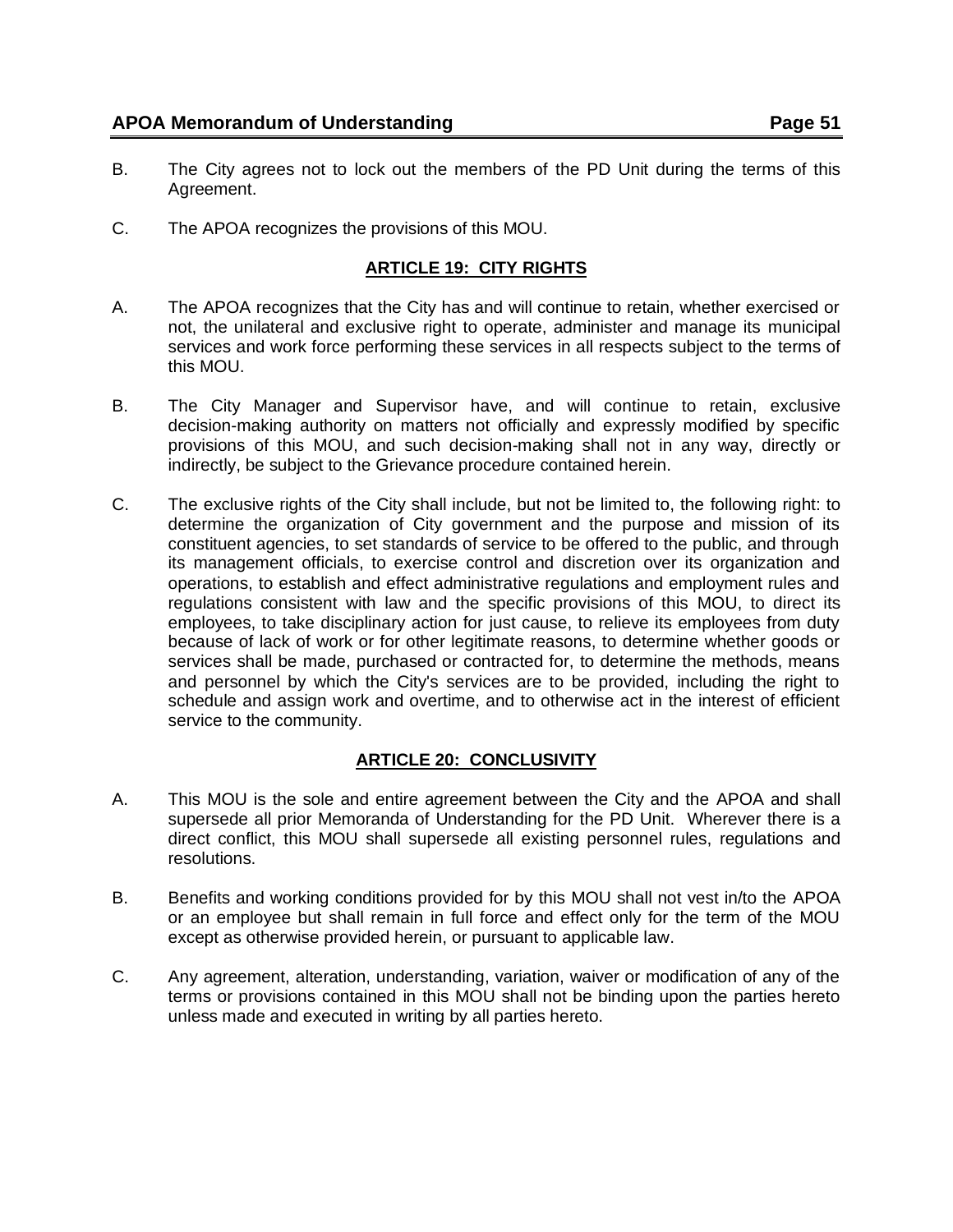# **ARTICLE 21: SAVINGS CLAUSE**

If any provision of this MOU, or any addendum or side letter hereto should be held to be invalid by operation of law, or by a court of competent jurisdiction, or if compliance or enforcement of any provision of this MOU should be restrained by such court or by the enactment of superseding rule, regulation, law or order by any governmental authority other than the City, such provision shall immediately be suspended and shall be of no force or effect, and the parties shall be immediately suspended and be of no force and effect, and the parties shall immediately begin the meet and confer process for the purpose of arriving at a mutually satisfactory replacement for such provision. Invalidation of this MOU or any provision hereof shall not invalidate any remaining portions unless those remaining portions were contingent upon the operations of the invalidated section.

# **ARTICLE 22: TERM OF AGREEMENT**

- <span id="page-51-0"></span>A. This MOU shall be effective July 1, 2017 and shall remain in full force and effect through June 30, 2020.
- B. In the event a notice of intent to modify or terminate this MOU is served by a party, negotiations shall begin as soon as mutually acceptable, but no later than sixty (60) days prior to the applicable date set for termination of this MOU (i.e. June 30 of the relevant year). Upon mutual agreement, the parties may exchange their respective written proposals for modifying the Agreement at least seven (7) days in advance of the first scheduled meeting.
- C. This MOU shall remain in full force and effect during the period that negotiations are underway until such time as a successor agreement is executed by the parties.
- D. During the Term of this MOU, either party retains the right to reopen the MOU for any reason. This may occur only once in each calendar year. Negotiations shall begin no later than thirty (30) days from the date of receipt of the request.
- <span id="page-51-1"></span>E. Negotiations for the successor MOU shall commence not later than January 2020.

## **ARTICLE 23: DEFINITIONS**

The words and terms defined in this Section shall have the following meanings. Any term not defined herein which is defined in the MMBA shall have the meaning set forth therein.

- A. "Bargaining Unit" shall mean a unit of Regular status City employees for the purposes of representation in employer-employee relations matters.
- B. "Certified Employee Organization" shall mean an employee organization which has been recognized for representation purposes pursuant to the procedures set forth in Resolution No. 2581-10.
- C. "City" shall mean the City of Atwater, a political subdivision of the State of California, and where appropriate in this MOU, "City" refers to the City Council and/or City Manager.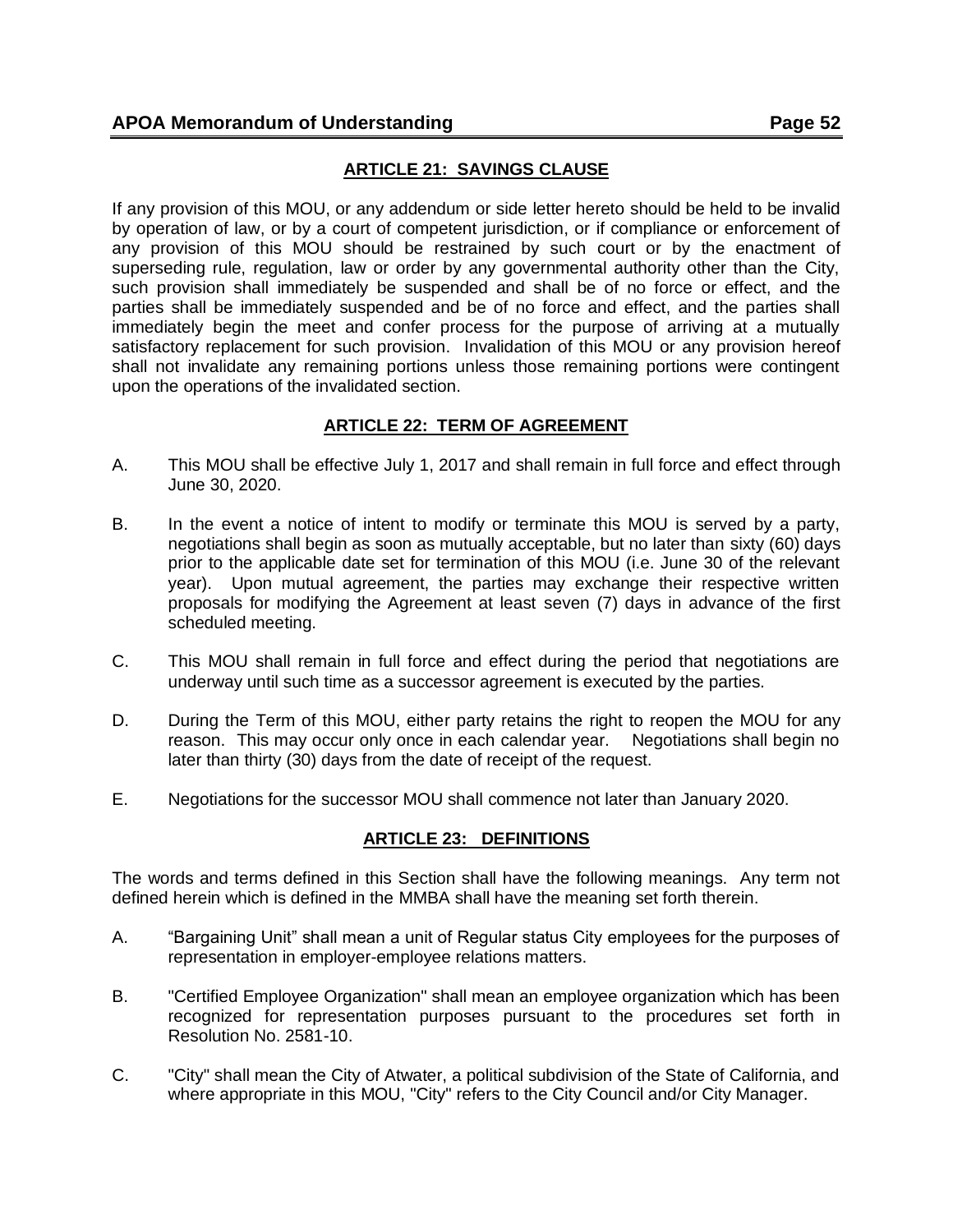- D. "City Council" shall mean the City Council of the City of Atwater.
- E. "City Manager" shall mean the administrative head of the government of the City appointed by the City Council. Powers, rights, and duties of the City Manager established in this MOU may be delegated by the City Manager, in his/her sole discretion to another City employee.
- F. "Confidential Employee" shall mean any employee who has access to confidential information contributing significantly to the development of management positions.
- G. "Consult" shall mean the verbal or written communication for the purpose of presenting and obtaining views or advising of intended actions.
- H. "Disability" shall mean any illness, injury (other than an injury falling under workers' compensation guidelines) or disability which incapacitates the employee or renders the employee incapable of performing the duties of his/her position, even with a reasonable accommodation, as certified to by a licensed physician.
- I. "Employee" shall mean any employee of the City subject to this MOU.
- J. "Employee Relations" shall mean the employment relationship between the City and its employees and their certified and/or exclusive employee organization.
- K. "Exclusive Representative" shall mean an employee organization selected by the PD Unit to be the sole representative of all employees in that Unit pursuant to the procedures set forth in Resolution No. 2581-10 (as may be amended from time to time) and Government Code § 3502.5. The Exclusive Representative shall be the sole representative of all employees in the PD Unit and shall represent all employees of the Unit, except that an employee of the Unit shall have the right to represent him/herself in his/her employment relations with the City.
- L. "Fact-finding" shall have the definition set forth in the MMBA.
- M. "FLSA" shall mean the Fair Labor Standards Act.
- N. "Full-Time Employee" shall mean an employee assigned to a position for an indefinite period of time whose schedule requires a normal work week of forty (40) hours of work.
- O. "Grievance" shall mean any disagreement concerning the interpretation or application of a written memorandum of understanding or of personnel rules, department rules, and regulations governing personnel practices or working conditions, and the procedure shall be established in the Personnel Rules. An impasse in meeting and conferring upon the terms of a proposed memorandum of understanding is not a grievance.
- P. "Impasse" shall have the definition set forth in the MMBA.
- Q. "Management Employee" shall be those employees specified in the City's Personnel Rules and Regulations.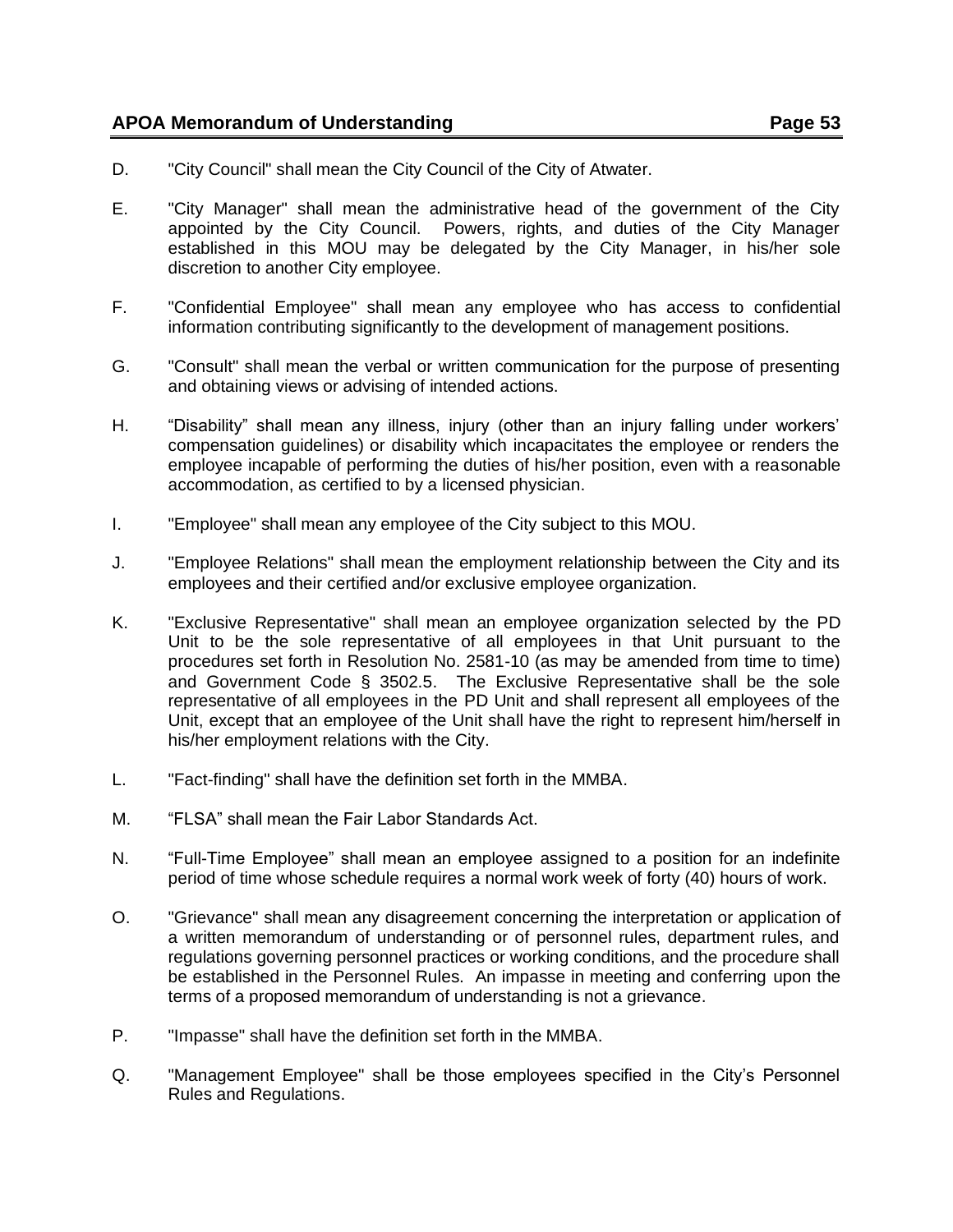- R. "Mediation" shall have the definition set forth in the MMBA.
- S. "Meet and Confer" shall have the definition set forth in the MMBA.
- T. "Miscellaneous Member" shall mean those employees assigned to any position other than a position designated as Safety Member.
- U. "MMBA" shall mean the Meyers-Milias-Brown Act (Government Code § 3500, *et seq*., as amended).
- V. "Payroll Deduction" shall mean an arrangement under which the City deducts from the salary of the employee sums of money for various purposes including dues or service fees.
- W. "Probationary Employee" shall mean an individual appointed to a position which requires successful completion of a probationary period, as described in Article 5, and who has not yet successfully completed the probationary period.
- X. "Reduced Hour Employee" shall mean an employee assigned to a position for an indefinite period of time whose schedule requires a normal work week of less than forty (40) hours of work.
- Y. "Regular Employee" shall mean an employee assigned to a position, other than a temporary or seasonal position, for an indefinite period of time and who has successfully completed the initial probationary period described in Article 5.
- Z. "Representative" shall mean the person designated by the Certified Employee Organization to represent the Certified Employee Organization and the employees in the PD Unit with respect to wages, hours, terms and conditions of employment.
- AA. "Safety Member" shall mean those employees assigned to the following positions: Police Officer, Police Corporal, Police Detective, Police Detective Sergeant, and Police Sergeant.
- BB. "Seniority" shall mean the employee's length of continuous service with the City since his/her last date of hire, except as otherwise provided in Article 10.
- CC. "Supervisory Employee" shall mean any employee who is not a member of the PD Unit having authority to exercise independent judgment in the interest of the City to hire, transfer, suspend, lay off, recall, promote, discharge, assign, reward or discipline other employees or having the responsibility to direct them or to adjust grievances or to effectively recommend such action, if, in connection with the foregoing the exercise of such authority is not merely routine or clerical in nature and requires the use of independent judgment.
- DD. "Temporary Employee" shall mean an employee assigned to a position which is established for a specified period of time.